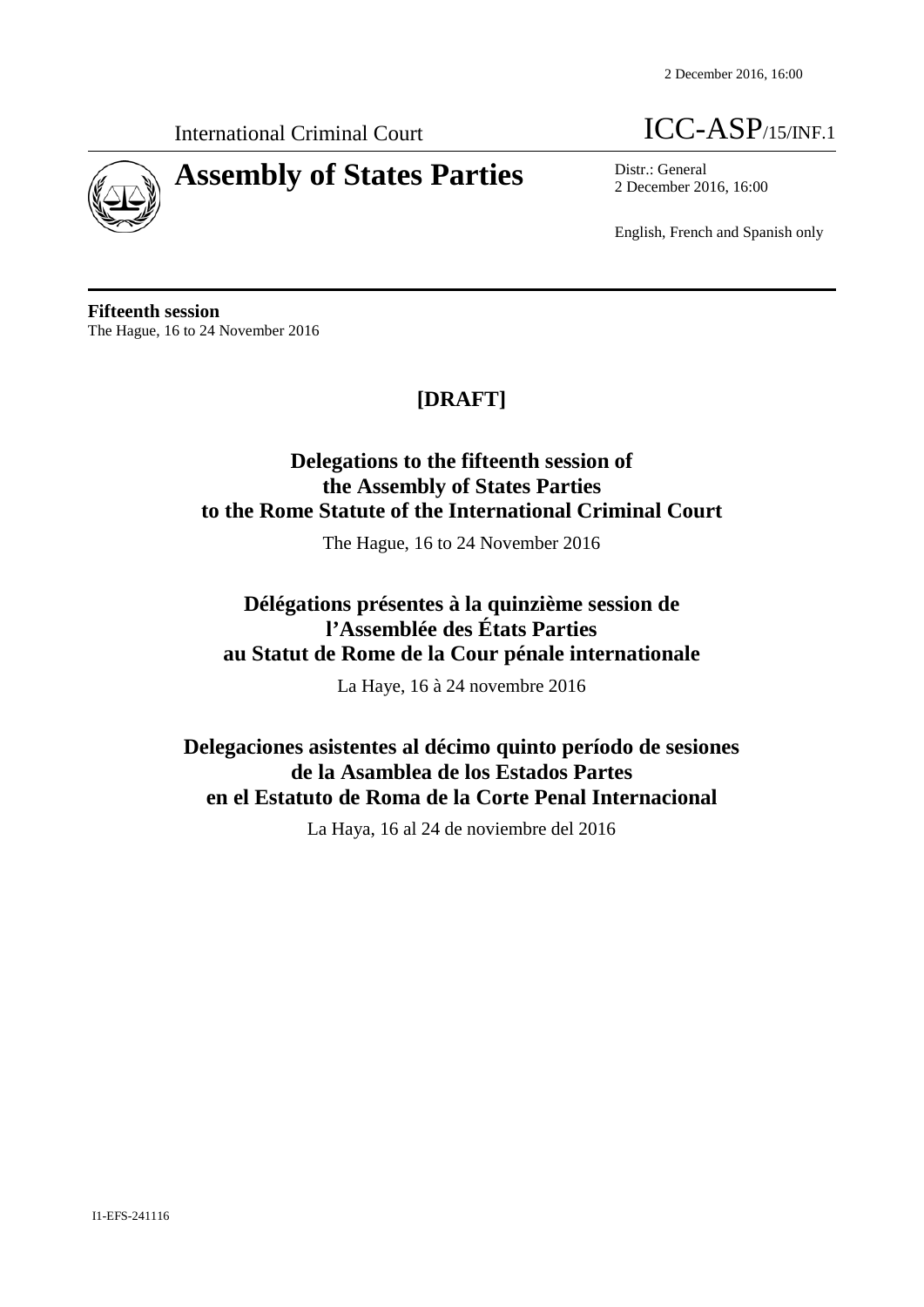## *Content/ Table des matières/ Índice*

|      | Page                                                                                                                                                                                                                   |  |
|------|------------------------------------------------------------------------------------------------------------------------------------------------------------------------------------------------------------------------|--|
| L.   | States Parties to the Rome Statute of the International Criminal Court<br>États Parties au Statut de Rome de la Cour pénale internationale/<br>Estados Partes en el Estatuto de Roma de la Corte Penal Internacional 3 |  |
| II.  | <b>Observer States/</b><br>États observateurs/                                                                                                                                                                         |  |
| III. | States invited to be present during the work of the Assembly/<br>Les États invités à se faire représenter aux travaux de l'Assemblée/                                                                                  |  |
| IV.  | Entities, intergovernmental organizations and other entities/<br>Entités, organisations intergouvernementales et autres entités/                                                                                       |  |
| V.   | Non-governmental organizations/<br>Organisations non gouvernementales/                                                                                                                                                 |  |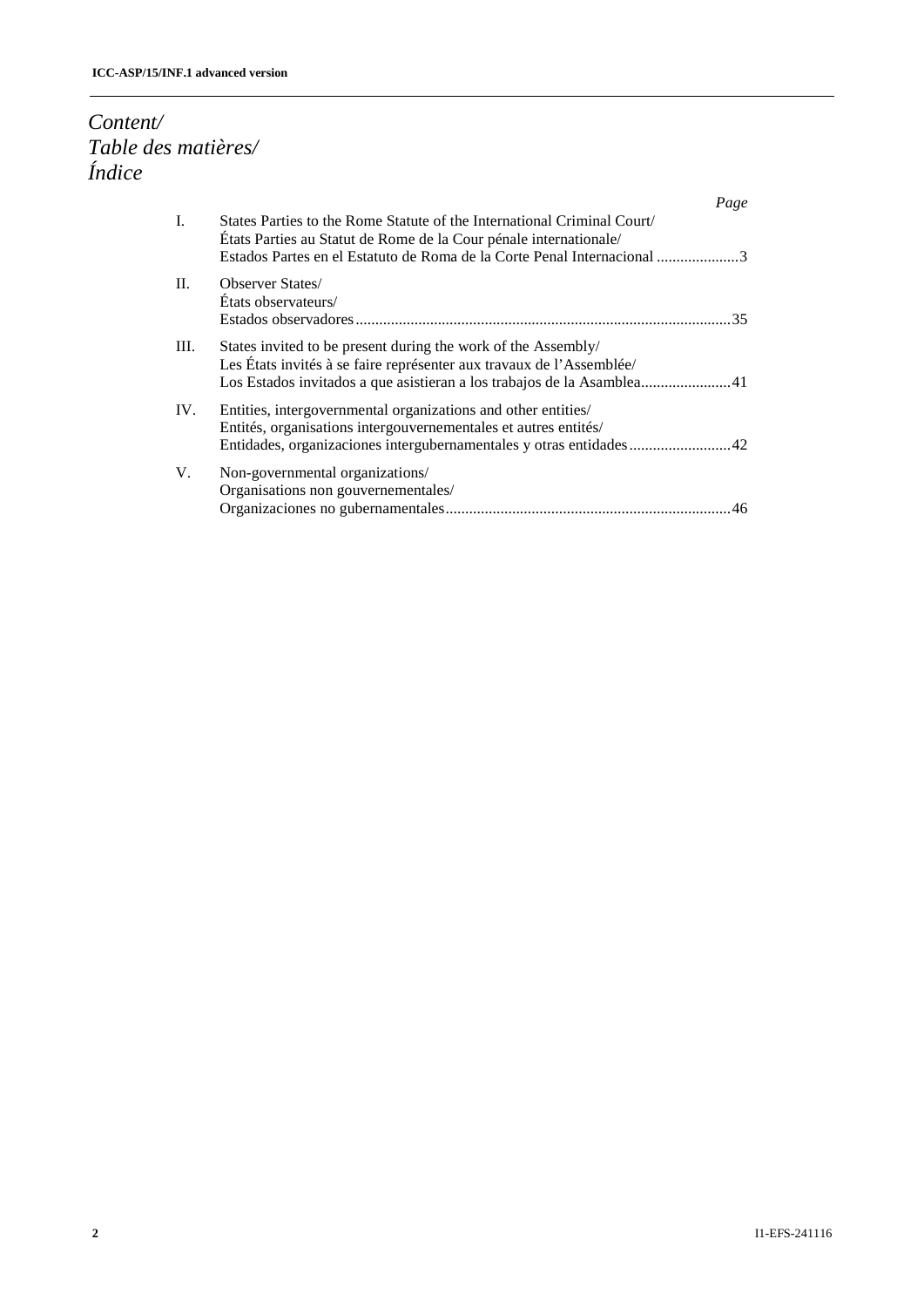## **I. States Parties to the Rome Statute of the International Criminal Court/ États Parties au Statut de Rome de la Cour pénale internationale/ Estados Partes en el Estatuto de Roma de la Corte Penal Internacional**

## **AFGHANISTAN**

Representative Mr. Mohammad Sanim Hamraz *Chargé d'Affaires, Embassy, The Hague*

**Alternate** Mr. M. Suliman Akrami *Third Secretary, Embassy, The Hague*

## **ALBANIA**

Representative H.E. Ms. Adia Sakiqi *Ambassador, Embassy, The Hague*

**Alternate** Ms. Xhuljeta Keko *Minister Counsellor, Embassy, The Hague*

#### **ANDORRA**

Représentant S.E. Mme. Maria Ubach Font *Ambassadeur, Ambassade, Bruxelles*

Suppléants Mme. Patricia Quillacq Albajes *Conseiller Juridique, Ministère des Affaires étrangères*

Mme. Margot Aleix Mata *Tróisiѐme Secrétaire, Ambassade, Bruxelles*

## **ANTIGUA AND BARBUDA**

### **ARGENTINA**

Representante S.E. Sr. Héctor Horacio Salvador *Embajador, Embajada, La Haya*

Consejero Sr. Ricardo Martín Casares *Subsecretario, Política Criminal, Ministerio de Justicia y Derechos Humanos*

H.E. Sr. Eugenio María Curia *Embajador, Coordinardor de Asuntos Internacionales, Ministerio de Justicia y Derechos Humanos*

Sr. Nicolás Francisco Vidal *Ministro, Embajada, La Haya* 

Sra. Erica Lucero *Segunda Secretaria, Embajada, La Haya*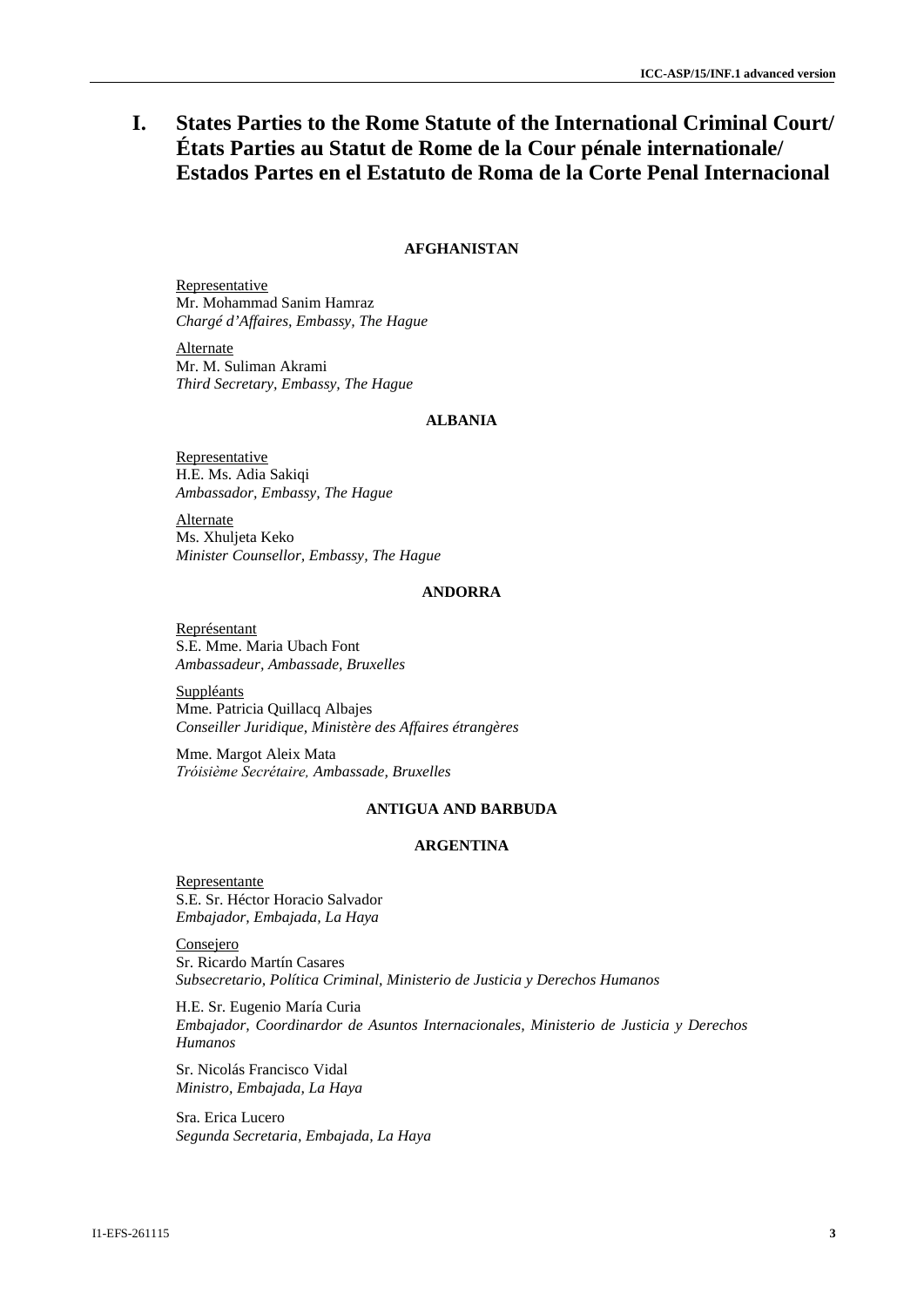Sra. Yanina Berra Rocca *Segunda Secretaria, Embajada, La Haya* 

Sr. Demian Dobry *Dirección General, Consejería Legal, Ministerio de Relaciones Exteriores y Culto*

#### **AUSTRALIA**

Representative Mr. Michael Edward Bliss *Legal Adviser, International Legal Branch, Department of Foreign Affairs & Trade*

Alternate H.E. Mr. Brett John Mason *Ambassador, Embassy, The Hague*

Adviser Mr. Indrawati McCormick *Deputy Head of Mission, Counsellor, Embassy, The Hague*

Ms. Kate Louise Margaret Smith *Legal Specialist (International), Department of Foreign Affairs and Trade*

Ms. Carrie Fahey McDougall *Legal Adviser, Permanent Mission to the United Nations*

Ms. Christina Hey-Nguyen *Second Secretary, Embassy, The Hague*

Mr. Ivo Jongejan *Policy and Research Officer, Embassy, The Hague*

## **AUSTRIA**

Representative H.E. Mr. Werner Druml *Ambassador, Embassy, The Hague*

**Alternate** Mr. Konrad Bühler *Director, Department for International Law, Federal Ministry for Europe, Integration & International Affairs*

Adviser Mr. Gerhard Eisl *Embassy, The Hague*

Mrs. Katharina Kofler *Embassy, The Hague*

Mrs. Astrid Reisinger-Coracini *Director, Salzburg Law School on International Criminal Law, Humanitarian Law and Human Rights Law*

## **BANGLADESH**

Representative H.E. Mr. Shahriar Alam MP *State Minister, Ministry of Foreign Affairs*

Alternate H.E. Mr. Sheikh Mohammed Belal *Ambassador, Permanent Representative to the ICC, Embassy, The Hague*

Mr. Kazi Russel Pervez *Counsellor, Embassy, The Hague*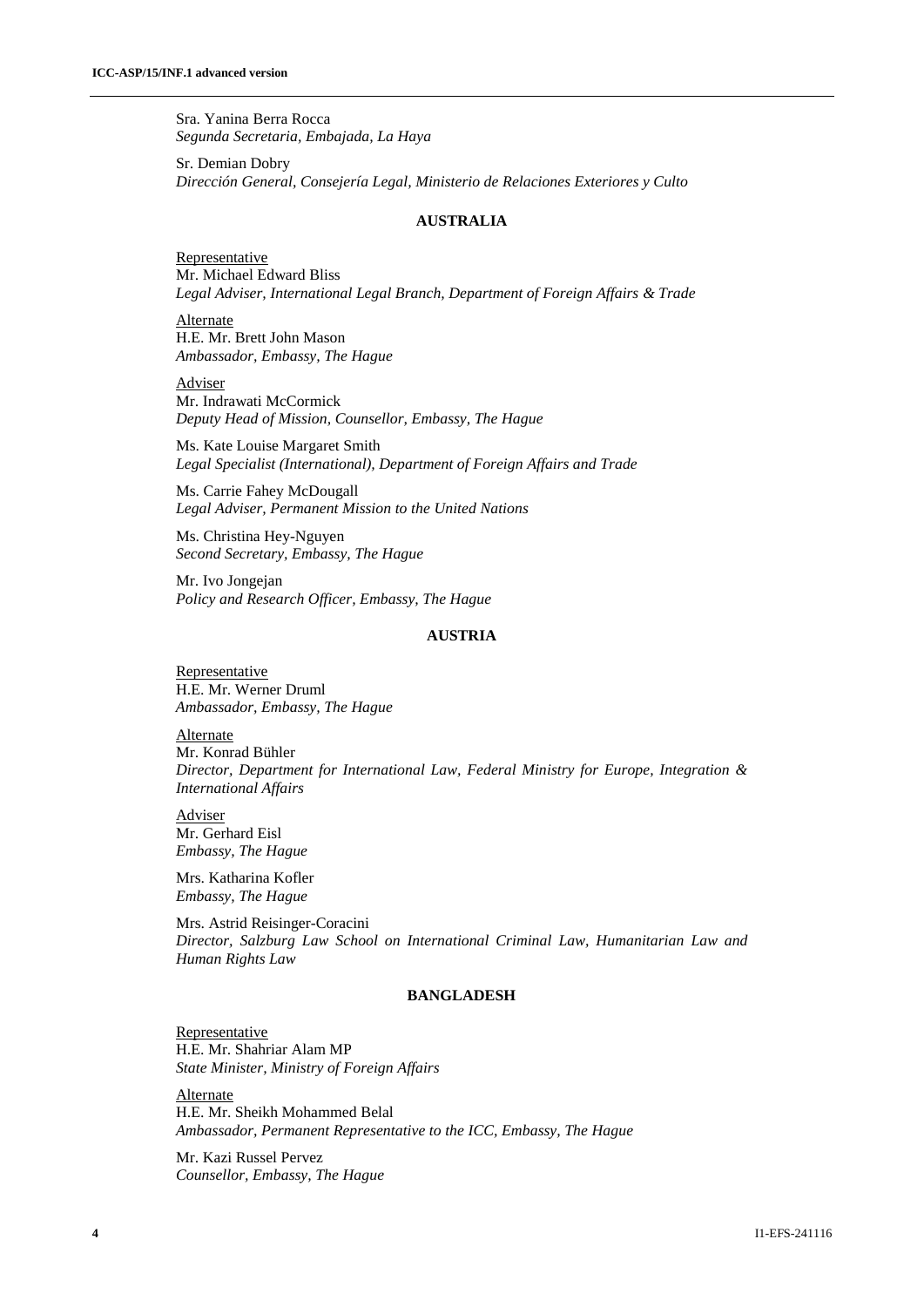Mr. Dewan Ali Ashraf *Director, States Minister's Office, Ministry of Foreign Affairs*

Mr. Istiaque Uddin Ahmed *Second Secretary, Embassy, The Hague*

#### **BARBADOS**

#### **BELGIUM**

Représentant S.E. M. Christian G. Lepage *Ambassadeur, Représentation permanente auprés des institutions internationales, La Haye*

Suppléant

M. Gérard Dive

*Conseiller, Service public fédéral Justice, Coordinateur fédéral de la coopération judiciaire belge avec les juridictions pénales internationales, Président de la Belgian Task Force for International Criminal Justice*

Mme. Valérie Delcroix *Attaché, Service public fédéral Affaires étrangères, Commerce extérieur et Coopération au Développement*

M. Bastien Hannart *Attaché, Service public fédéral Justice*

M. Hendrik Denys *Attaché, Représentation permanente auprés des institutions internationales, La Haye*

Conseiller M. Koen Geurs *Personnel temporaire en renfort*

#### **BELIZE**

#### **BENIN**

#### **BOLIVIA (PLURINATIONAL STATE OF)**

Representante S.E. Sr. Eduardo Rodríguez Veltzé *Embajador, Embajada, La Haya*

Consejero Sr. Luis Alfredo Rojas Martínez *Ministro Consejero, Embajada, La Haya*

Sra. Iara Beekma Reis *Consejero, Embajada, La Haya*

## **BOSNIA AND HERZEGOVINA**

**Representative** H.E. Mr. Josip Grubeša *Minister of Justice*

Alternate H.E. Ms. Mirsada Čolakovič *Ambassador, Embassy, The Hague*

Adviser Mrs. Mile Nikolić *Minister Counsellor, Embassy, The Hague*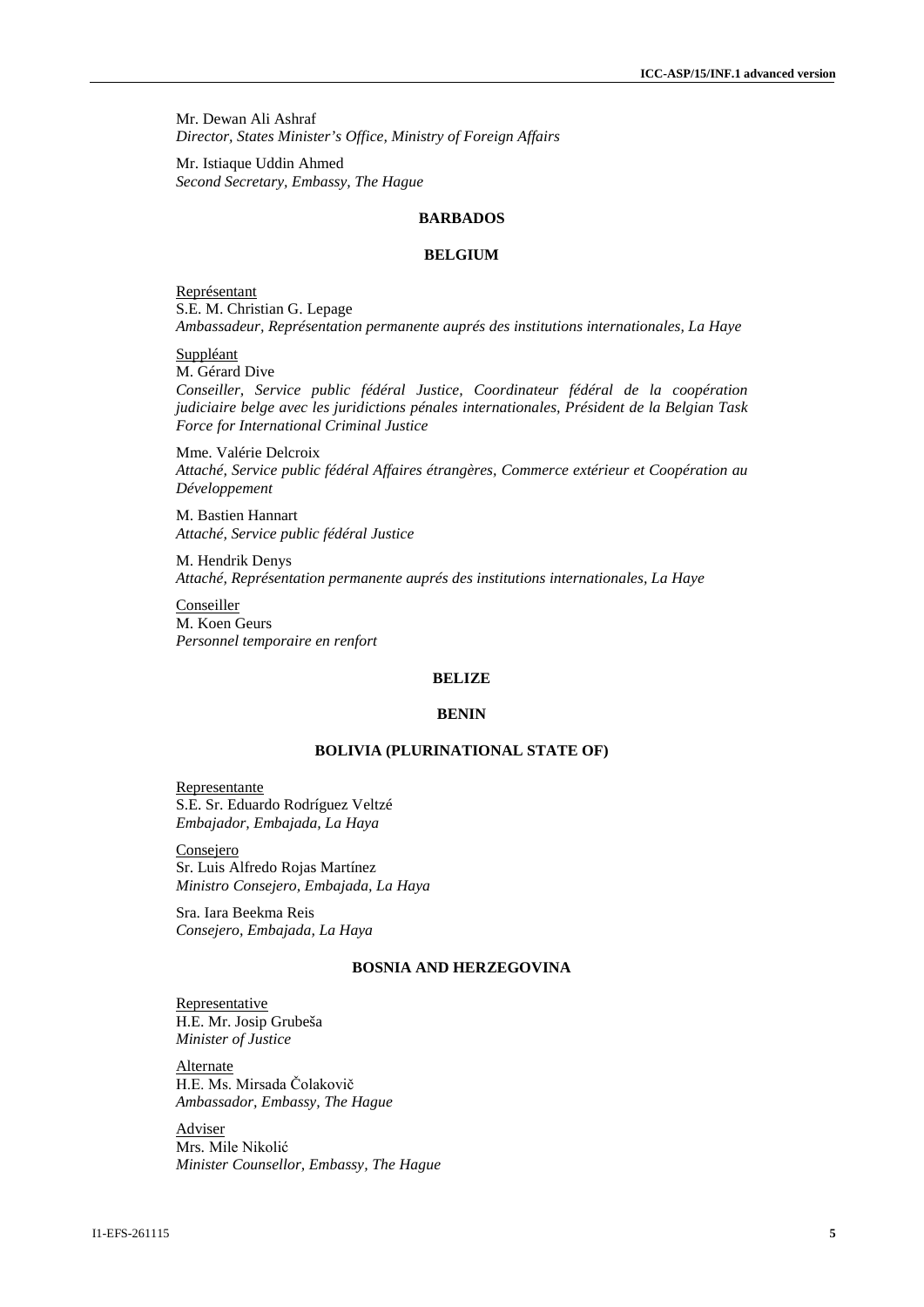Ms. Sandra Srdanović *Expert adviser, Ministry of Justice*

Mr. Dragan Mihaljević *First Secretary, Embassy, The Hague*

## **BOTSWANA**

**Representative** H.E. Ms. Athaliah L. Molokomme *Attorney General*

Alternate H.E. Mr. Samuel O. Outlule *Ambassador, Permanent Representative, Head of Delegation to the European Union* 

**Advisers** Ms. Marea Naledi Stella Moroka *Secretary, Legislative Drafting*

Ms. Anna Mphetlhe *Secretary for Defence, Justice and Security*

Mr. Nkoloi Nkoloi *Deputy Permanent Representative, United Nations, New York*

Ms. Sefalana Refilwe Matambo *First Secretary, Embassy, Belgium*

#### **BRAZIL**

**Representative** H.E. Mr. Piragibe Dos Santos Tarragô *Ambassador, Embassy, The Hague* 

Alternate Mr. Leonardo Luís Gorgulho Nogueira Fernandes *Minister Counsellor, Embassy, The Hague*

Adviser Ms. Fabiana Arazini Garcia Kanadoglu *First Secretary, Embassy, The Hague*

Mr. Pablo Perez Sampedro Romero *Third Secretary, Embassy, The Hague*

## **BULGARIA**

Representative Mr. Pavlin Todorov *Chargé d'Affaires, Embassy, The Hague*

**Alternate** Mrs. Albena Getova *Counsellor, International Law Department, Ministry of Foreign Affairs*

Mr. Hristo Yovchevski *Second Secretary, International Law Department, Ministry of Foreign Affairs*

Adviser Mrs. Nadia Zhivkova-Vaneva *Third Secretary, Embassy, The Hague*

Mr. Georgi Minkov *Junior Expert, International Law Department*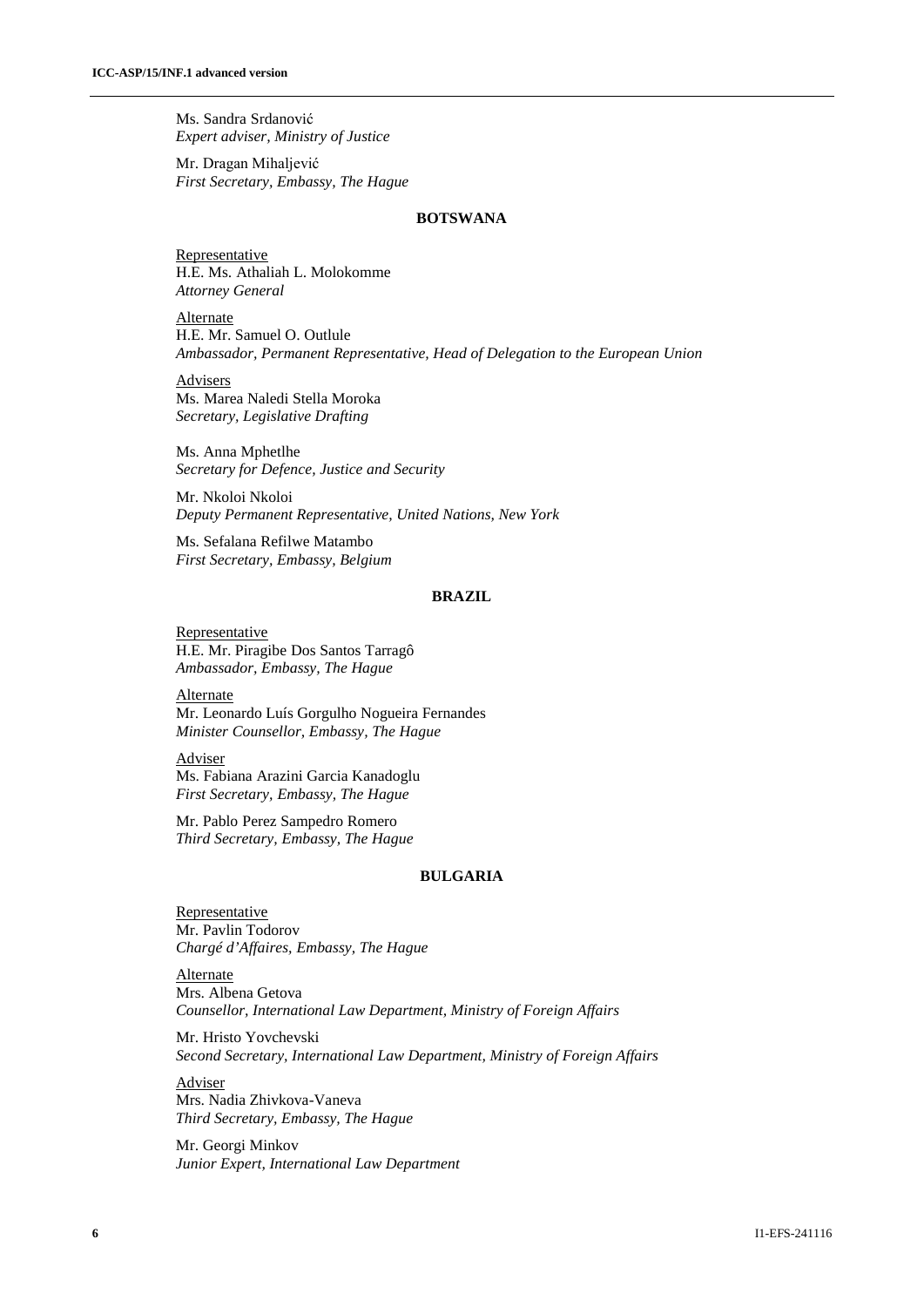Mrs. Dilyana Kurteva *Intern, Embassy, The Hague*

#### **BURKINA FASO**

Représentant Mme. Dieneba Traore *Ministre Conseiller, Embassy, Bruxelles*

Conseiller M. Passida Pascal Gouba *Conseiller, Ministère des Affaires étrangères* 

M. Michel Nonkouni *Conseiller, Ministère des Affaires étrangères* 

M. Hermann Yrigouin Toe *Conseiller, Ministère des Affaires Etrangères* 

#### **BURUNDI**

## **CABO VERDE**

## **CAMBODIA**

#### **CANADA**

**Representative** H.E. Mr. Stéphane Dion *Minister of Foreign Affairs, Ministry of Foreign Affairs*

**Alternate** H.E. Ms. Sabine Nölke *Ambassador, Embassy, The Hague*

Ms. Carolyn Knobel *Foreign Service Officer* 

**Adviser** Ms. Catherine Boucher *Counsellor, Legal, Social Affairs and Human Rights, Permanent Mission to the United Nations* 

Ms. Jessica Dawson *Legal Officer, United Nations, Human Rights and Humanitarian Law Section, Department of Foreign Affairs, Trade and Development*

Ms. Neelu Shanker *Second Secretary, Embassy, The Hague*

## **CENTRAL AFRICAN REPUBLIC**

## **CHAD**

#### **CHILE**

Representante S.E. Sra. María Teresa Infante Caffi *Embajadora, Embajada, La Haya*

Suplente Sr. Claudio Troncoso Repetto *Director de Asuntos Jurídicos del Ministerio de Relaciones Exteriores*

**Consejero**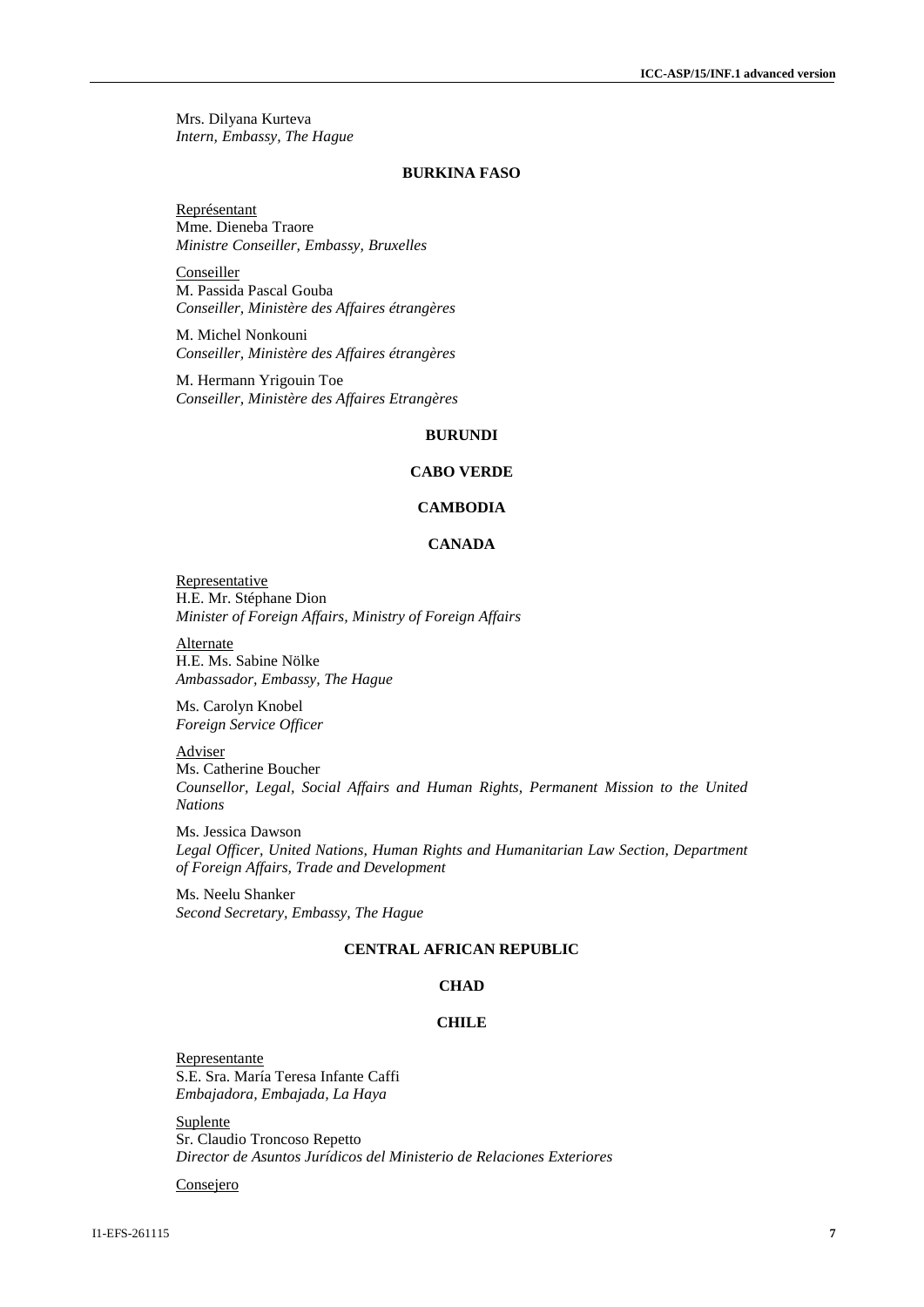Sr. Edgard Eckholt Ithurralde *Primer Secretario, Embajada, La Haya*

Sra. María Olivia Cook Rojas *Segunda Secretaria, Embajada, La Haya*

Sr. Javier Gorostegui Obanoz *Segundo Secretario, Misión Permanente, Naciones Unidas, Nueva York*

Sr. Juan Enrique Loyer Greene *Tercer Secretario, Embajada, La Haya*

Sra. Valentina Monasterio Gálvez *Abogada, Direccción de Asuntos Jurídicos, Ministerio de Relaciones Exteriores*

#### **COLOMBIA**

Representante Sr. Francisco Javier Echeverri Lara *Vice-Ministro de Relaciones Exteriores, Ministerio de Relaciones Exteriores*

Consejero Sra. María Paulina Riveros Dueñas *Vice-Fiscal General, Fiscalía General de la Nación*

S.E. Sr. Juan José Quintana *Embajador, Embajada, La Haya*

Sr. Miguel Ángel González Ocampo *Segundo Secretario, Embajada, La Haya*

Sra. María José Montaña Correa *Auxiliar Administrativa, Embajada, La Haya*

Sra. Gretta Natalia Herández Huertas *Auxiliar Administrativa, Embajada, La Haya*

Sr. Álvaro Gutiérrez Botero *Jefe Adjunto, Embajada, La Haya*

Sra. Susana Arango Haupt *Consejero Legal, Oficina del Fiscal General*

Sr. Jairo Andrés Abril Barrios *Pasante, Embajada, La Haya*

Sra. Stephanía Ramírez León *Pasante, Embajada, La Haya*

Sra. Lina Fernanda Robayo Domínguez *Pasante, Embajada, La Haya*

## **COMOROS**

#### **CONGO**

#### **COOK ISLANDS**

#### **COSTA RICA**

Representante S.E. Sr. Alejandro Solano Ortíz *Vice-Canciller de la República*

**Suplente** S.E. Sr. Sergio Ugalde Godínez *Embajador, Embajada, La Haya*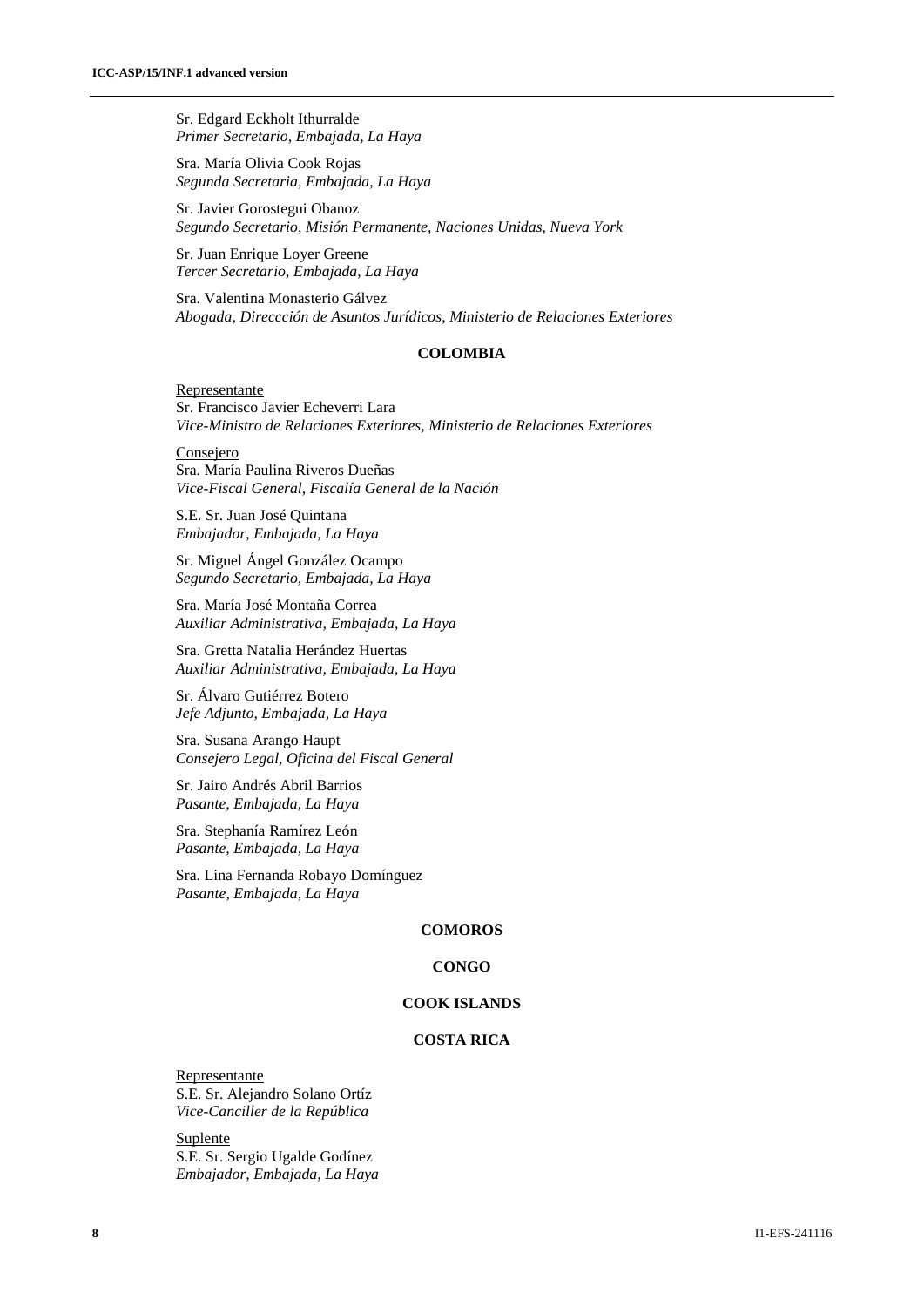**Consejero** Sra. Alexandra González Arguedas *Ministro Consejero y Consúl General, Embajada, La Haya*

Sr. Christian Kandler Rodríguez *Ministro Consejero, Embajada, La Haya*

Sr. Oscar Solís Rangel *Asesor Jurídico, Departamento de Tratados, Dirección General de Política Exterior*

## **CȎTE D'IVOIRE**

Représentant S.E. M. Sallah Sem Hamza *Ambassadeur, Ambassade, La Haye*

Suppléant M. Moussa Sefon *Conseiller, Presidence de la République*

Conseiller M. Bernard Kouassi N'Guessan *Directeur de Cabinet Adjoint, Ministère de l'Justice*

M. Epiphane Zoro *Directeur, Affaires Jiridiques, Consulaires et Humanitaires, Ministère des Affaires Etrangères*

Mme. Félicia Kouassi née Guei *Sous-Directeur des Affaires Juridiques et Consulaires, Ministère d'Etat, Ministère des Affaires étrangères*

## **CROATIA**

**Representative** H.E. Mrs. Andrea Gustović-Ercegovac *Ambassador, Embassy, The Hague*

Alternate Mr. Davor Ljubanović *Minister Counsellor, Embassy, The Hague*

Mrs. Ana Pilipović *First Secretary, Embassy, The Hague*

Mr. Sebastian Rogač *First Secretary, Permanent Mission to the United Nations, New York*

Mrs. Helena Majetić *Second Secretary, Embassy, The Hague*

#### **CYPRUS**

**Representative** H.E. Mr. Alexandros N. Zenon *Permanent Secretary, Ministry of Foreign Affairs*

**Alternate** H.E. Mr. Elpidoforos A. Economou *Ambassador, Embassy, The Hague*

Adviser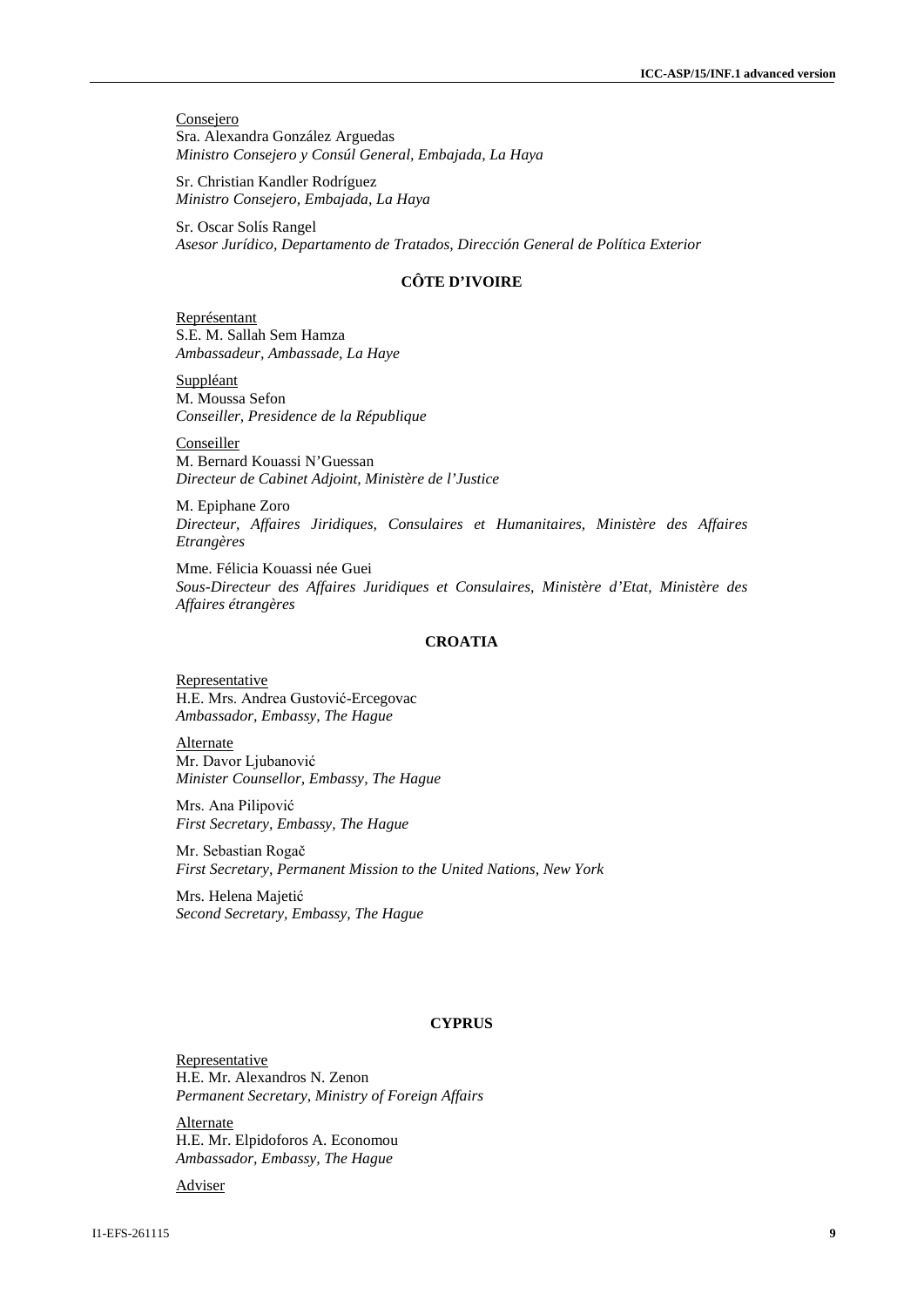Mr. Nicos Panayiotou *Adviser, Ministry of Foreign Affairs*

Mr. Nicos Argyrides *Second Secretary, Embassy, The Hague*

Ms. Maria Charitou *Adviser, Embassy, The Hague*

## **CZECH REPUBLIC**

Representative H.E. Mrs. Jana Reinišová *Ambassador, Embassy, The Hague*

Alternate Mr. Petr Válek *Alternate to the Head of Delegation and Director of the Department of International Law, Ministry of Foreign Affairs*

Adviser Mr. Martin Brož *First Secretary, Embassy, The Hague*

Ms. Kristina Horňáčková *International Law Department, Ministry of Foreign Affairs*

## **DEMOCRATIC REPUBLIC OF THE CONGO**

Représentant S.E. M. Alexis Thambwe Mwamba *Ministre de la Justice, Garde des Sceaux et Droits Humains*

**Conseiller** M. Paul Crispin Kakozi Bin Karubi *Chargé d'Affaires, Ambassade, La Haye*

M. Lasse Bambi Luzolo *Conseiller Spécial du Chef de l'Etat*

M. Mabaya Mabaya Masengula *Directeur Adjoint du Conseiller Spécial du Chef de l'Etat*

M. Gérard Nkata Bayoko *Directeur de Cabinet*

M. André Kalenga-Ka-Ngoyi *Directeur de Cabinet Adjoint*

Mme. Ernestine Ngongo Feza *Conseiller, Ministère de la Justice, Garde des Sceaux et Droits Humains*

M. Saturnin Tangandandu Kapalanga *Chargé d'Etudes*

M. Jean-Gérard Masulisi-Yankole *Secrétaire du Ministre*

M. Valence Bolebe Ekosso 'Gombe *Conseiller du Ministre*

#### **DENMARK**

**Representative** H.E. Mr. Ole E. Moesby *Ambassador, Embassy, The Hague*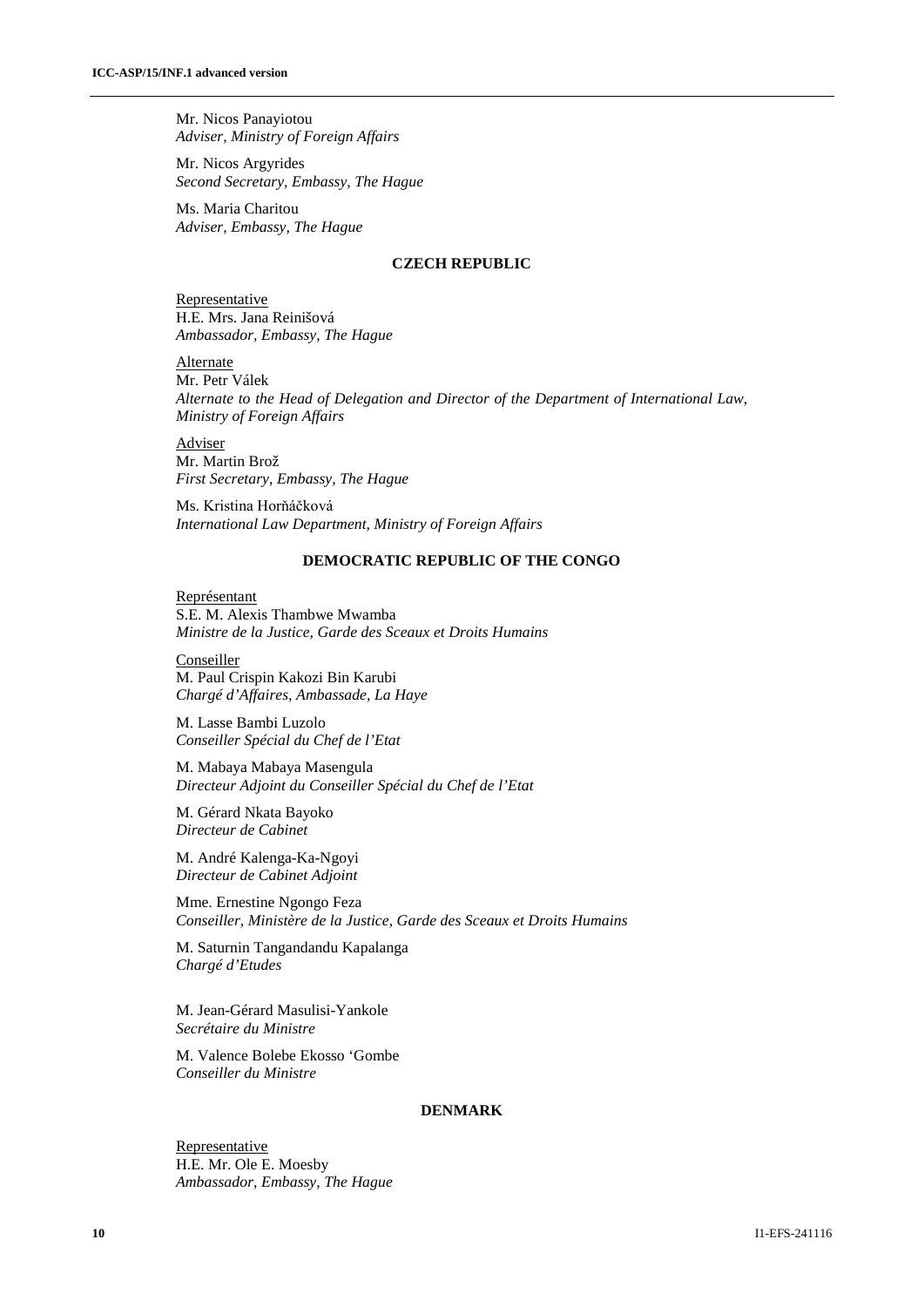**Alternate** Mr. Tobias Elling Rehfeld *Under Secretary, Legal Affairs, Ministry of Foreign Affairs*

Mr. Erik Bering Poulsen *Deputy Head of Mission, Embassy, The Hague*

Mr. David Kendal *Senior Advisor, Ministry of Foreign Affairs*

Ms. Sara Birgitte Gottfredsen *Head of Section, Ministry of Foreign Affairs*

Mr. Christian Nygård Nissen *Adviser, Embassy, The Hague*

Ms. Johanna Derkiena Schaafsma *Adviser, Embassy, The Hague*

Adviser Mr. Martin Mennecke *Adviser, Ministry of Foreign Affairs*

Mr. Johannes Jørgensen *Trainee, Embassy, The Hague*

Mr. Mark Wøldike *Trainee, Embassy, The Hague*

#### **DJIBOUTI**

Représentant S.E. M. Omar Abdi Said *Ambassadeur, Ambassade, La Haye*

**Conseiller** M. Mohamed Bourhan Ali *Premier Conseiller, Ambassade, La Haye*

M. Abass Elmi Ali *Conseiller, Ambassade, La Haye* 

#### **DOMINICA**

#### **DOMINICAN REPUBLIC**

Representante S.E. Sr. Guillermo Piña Contreras *Embajador, Embajada, La Haya*

Consejero Sr. Ricardo Miguel Seijas Soto *Primer Secretario, Embajada, La Haya*

## **ECUADOR**

Representante S.E. Sra. Mireya Muñoz Mera *Embajadora, Consulado, La Haya*

**Consejero** Sra. María Belén Barberis *Asistente Multilateral, Consulado, La Haya*

Sr. Fernando Echeverria *Tercer Secretario, Consulado, La Haya*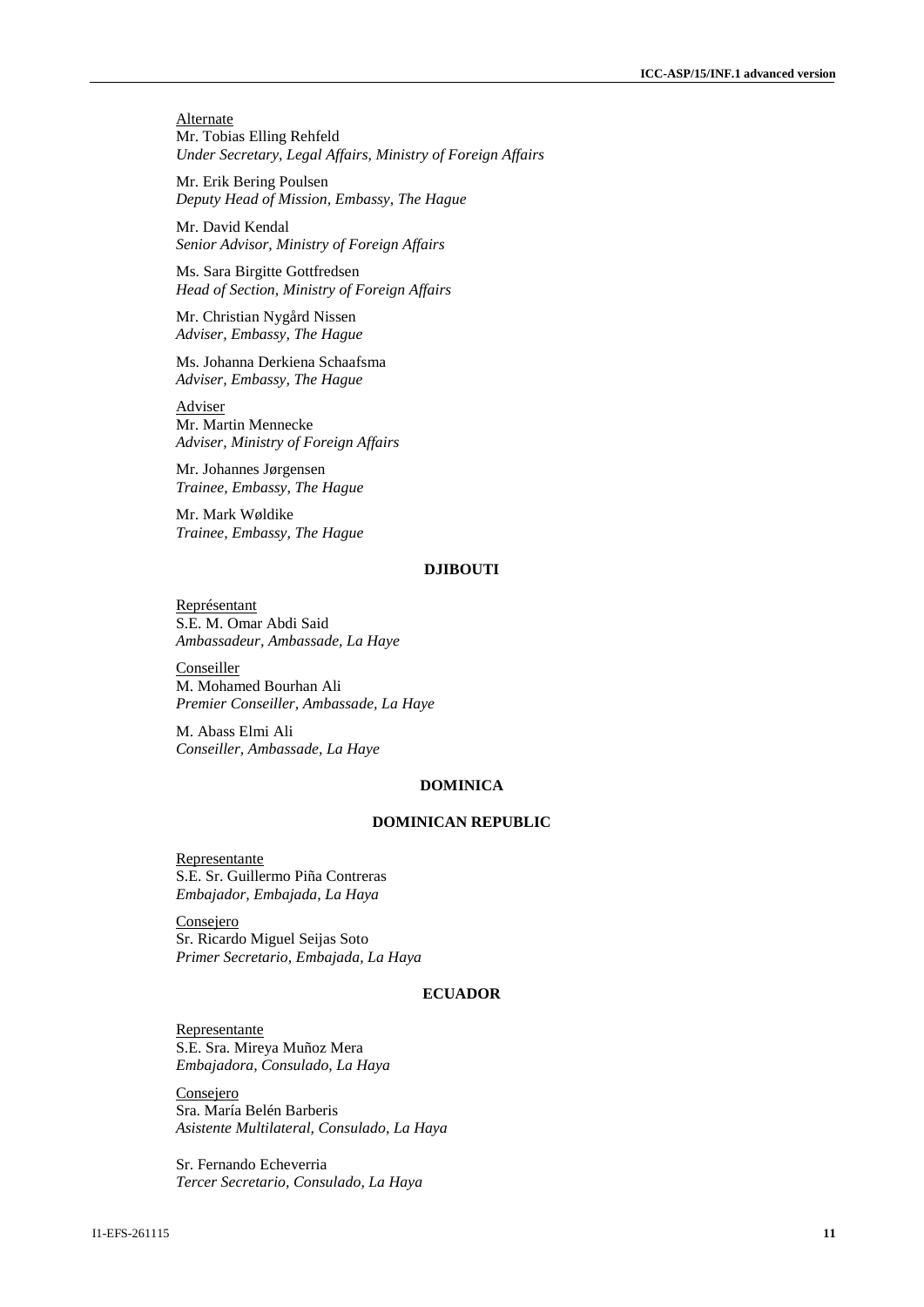Sr. José Antonio Yturralde *Tercer Secretario, Consulado, La Haya*

#### **EL SALVADOR**

Representante S.E. Sra. Aida Luz Santos de Escobar *Embajadora, Embajada, La Haya*

**Suplente** Sr. Agustín Vásquez Gómez *Ministro Consejero, Embajada, La Haya*

Sr. Gregorio Arturo Palacios Cornejo *Ministro Consejero, Embajada, La Haya*

#### **ESTONIA**

Representative Mr. Peter Pedak *Director, International Law Division, Legal Deptartment, Ministry of Foreign Affairs*

**Alternate** H.E. Mr. Peep Jahilo *Ambassador, Embassy, The Hague*

Ms. Klarika Liiv *Lawyer, International Law Division, Legal Deptartment, Ministry of Foreign Affairs*

Mr. Mati Murd *Counsellor, Embassy, The Hague*

Adviser Mr. Pavel Gontšarov *Judge, Tallinn Circuit Court*

#### **FIJI**

#### **FINLAND**

**Representative** H.E. Mr. Peter Stenlund *Secretary of State, Ministry for Foreign Affairs*

Ms. Päivi Kaukoranta *Director General, Legal Affairs, Ministry for Foreign Affairs*

Alternate H.E. Ms. Katri Viinikka *Ambassador, Embassy, The Hague*

Ms. Sari Mäkelä *Director, Ministry for Foreign Affairs*

**Adviser** H.E. Ms. Marja Lehto *Ambassador, Ministry of Foreign Affairs*

Ms. Virpi Laukkanen *Legal Counsellor, Ministry for Foreign Affairs*

Ms. Sari Uusi-Rauva *First Secretary, Embassy, The Hague*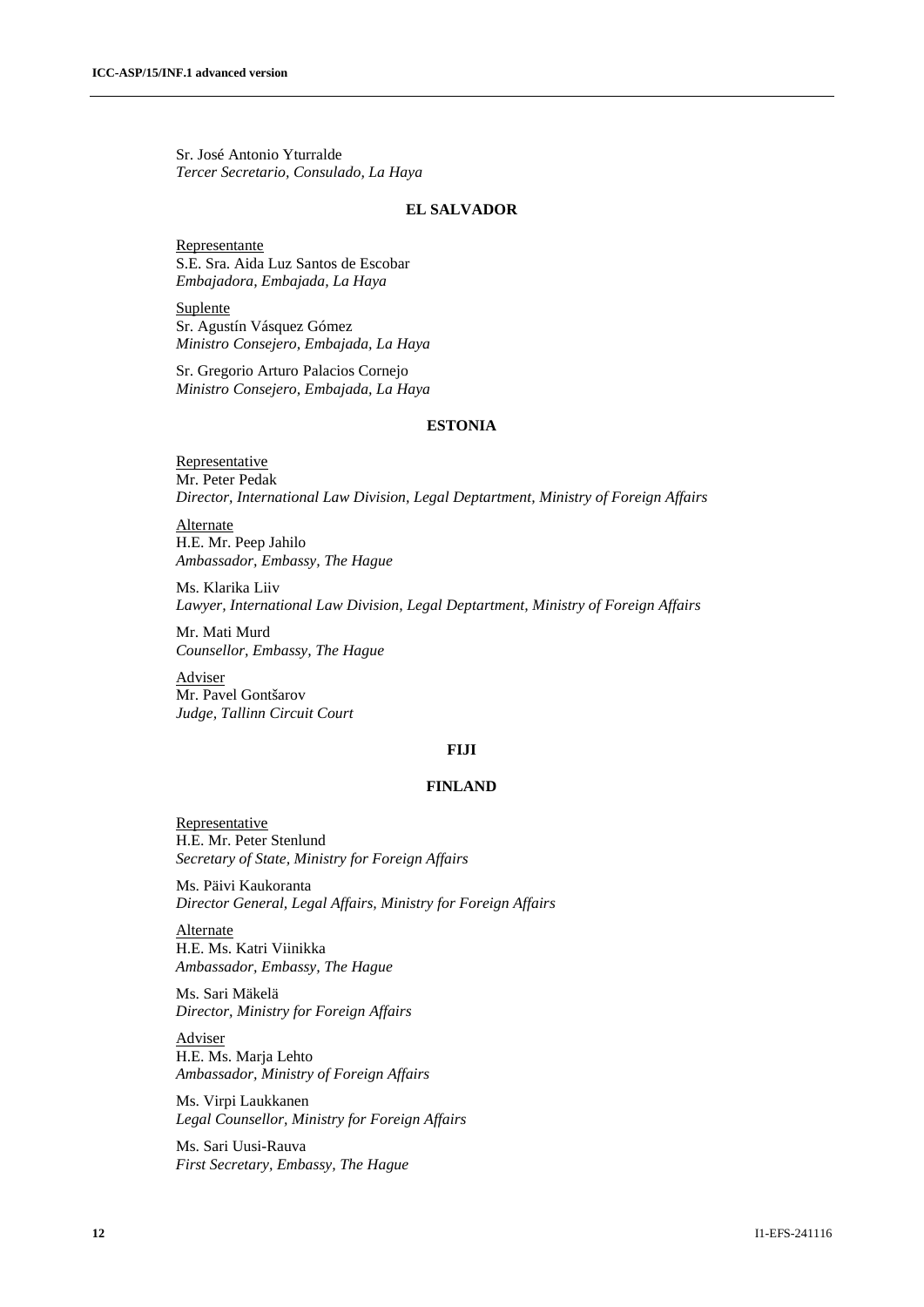Ms. Susanne Kuha *Junior Adviser, Embassy, The Hague*

#### **FRANCE**

Représentant S.E. M. Philippe Lalliot *Ambassadeur, Ambassade, La Haye*

Suppléante M. Pierre Boussaroque *Directeur adjoint des Affaires juridiques, Ministère des Affaires étrangères et du Développement international*

M. Xavier Rey *Premier conseiller, Ambassade, La Haye*

**Conseiller** Mme. Diarra Dime-Labille *Conseiller juridique, Ambassade, La Haye*

Mme. Lara Danguy Des Deserts *Chargée de mission, Ministère des Affaires étrangères et du Développement international*

Mme. Stéphanie Carpentier *Rédactrice, Sous-direction des Droits de l'Homme et des affaires humanitaires, Ministère des Affaires étrangères et du Développement international*

M. Pierre Osseland *Rédacteur, sous-direction gouvernance démocratique, direction du développement et des biens publics mondiaux, Ministère des Affaires étrangères et du Développement international*

Mme. Léa Siffert *Chargée de la Mission Coopération technique, Ambassade, La Haye*

Mme. Karine Gilberg *Chef du bureau de l'expertise et des questions institutionnelles, SG/Service des Affaires européennes et internationales, Ministère de la Justice* 

Mme. Annabel Gary *Rédactrice au bureau de l'expertise et des questions institutionnelles, SG/Service des Affaires européennes et internationales, Ministère de la Justice*

#### **GABON**

Représentant S.E. Mme. Félicité Ongouori Ngoubili *Ambassadeur, Ambassade, Brussels*

Conseiller M. Dany Arnaud Alandji *Conseiller Culturel, Ambassade, Brussels*

#### **GAMBIA**

#### **GEORGIA**

Representative Mr. Beka Dzamashvili *Head of Department, State Representation to International Courts, Ministry of Justice*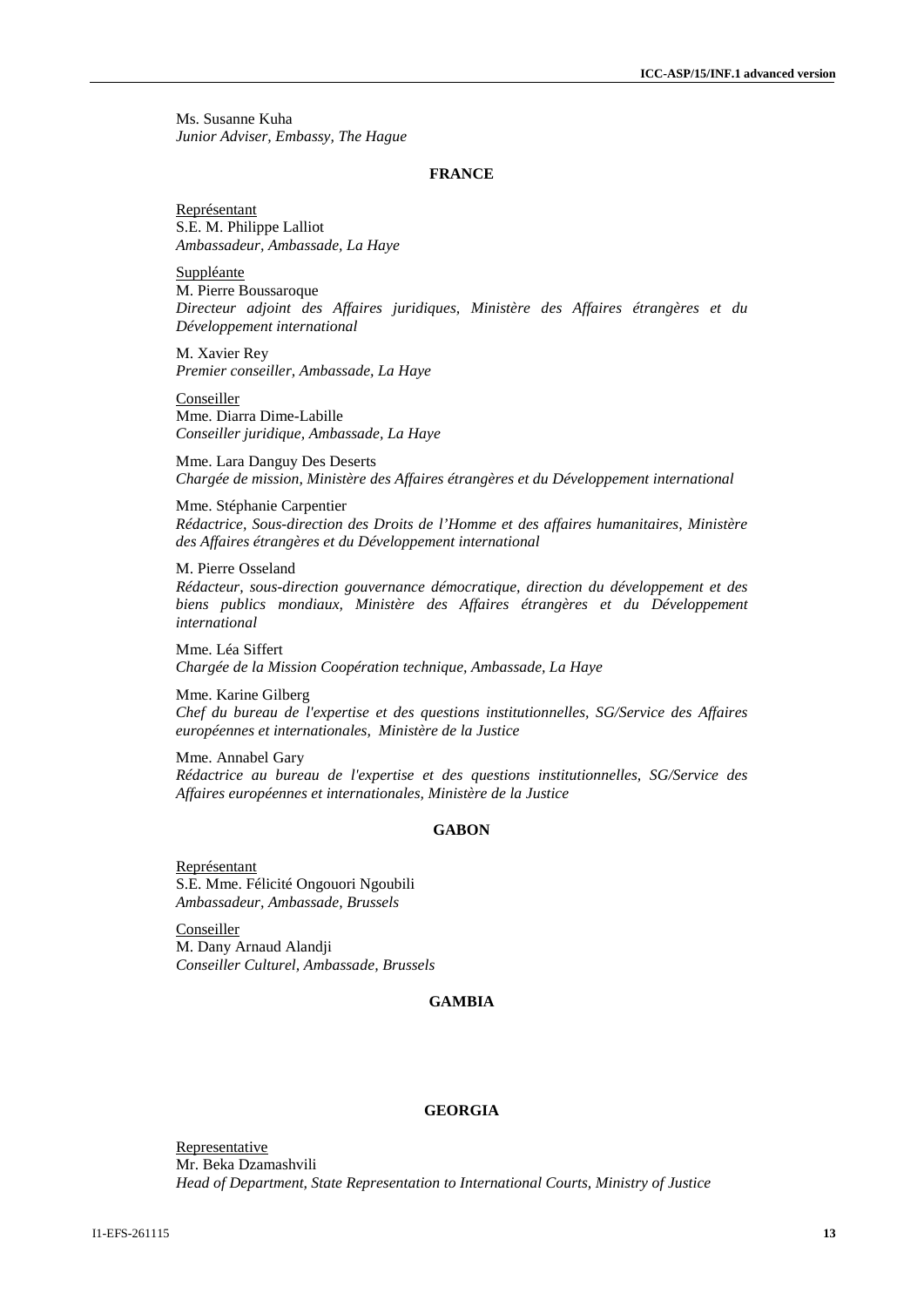### **GERMANY**

**Representative** Mr. Guido Hildner *Director, International Public Law, Federal Foreign Office, Ministry of Foreign Affairs*

**Alternate** H.E. Mr. Dirk Brengelmann *Ambassador, Embassy, The Hague*

Mr. Christoph Henrichs *Head of Unit, International Public Law, Federal Ministry of Justice*

Mrs. Verena Gräfin von Roedern *Deputy Head of Mission, Embassy, The Hague*

Mr. Michael Hasenau *Head of Unid, Federal Foreign Office, Ministry Foreign Affairs*

Mr. Reinhard Hassenpflug *Legal Adviser, Embassy, The Hague*

Adviser Ms. Sabine Koenen *Embassy, The Hague*

Mrs. Petra Schmitt *Embassy, The Hague*

Mr. Claus Kreß *Professor of Law, Cologne*

Mr. Klaus Rackwitz *Director, International Nuremberg Principles Academy, Nuremberg*

Mrs. Theresia Neuhöfer *Embassy, The Hague*

Ms. Elizabeth Spicer *Commissioning Editor, Cambridge University Press*

Mrs. Erin Pobjie

Ms. Bettina Ambach

## **GHANA**

Representative H.E. Mr. Joe Tony Aidoo *Ambassador, Embassy, The Hague*

Alternate Mr. Matthew Amponsah *Chief State Attorney, Ministry of Justice & Attorney General's Department*

Adviser Ms. Doris Brese *Minister, Embassy, The Hague*

Mrs. Audrey Abayena *Minister Counsellor, Permanent Mission to the United Nations, New York*

Mr. Salomon Korbieh *Assistant Director I, Legal and Consular Bureau, Ministry of Foreign Affairs*

#### **GREECE**

#### **Representative**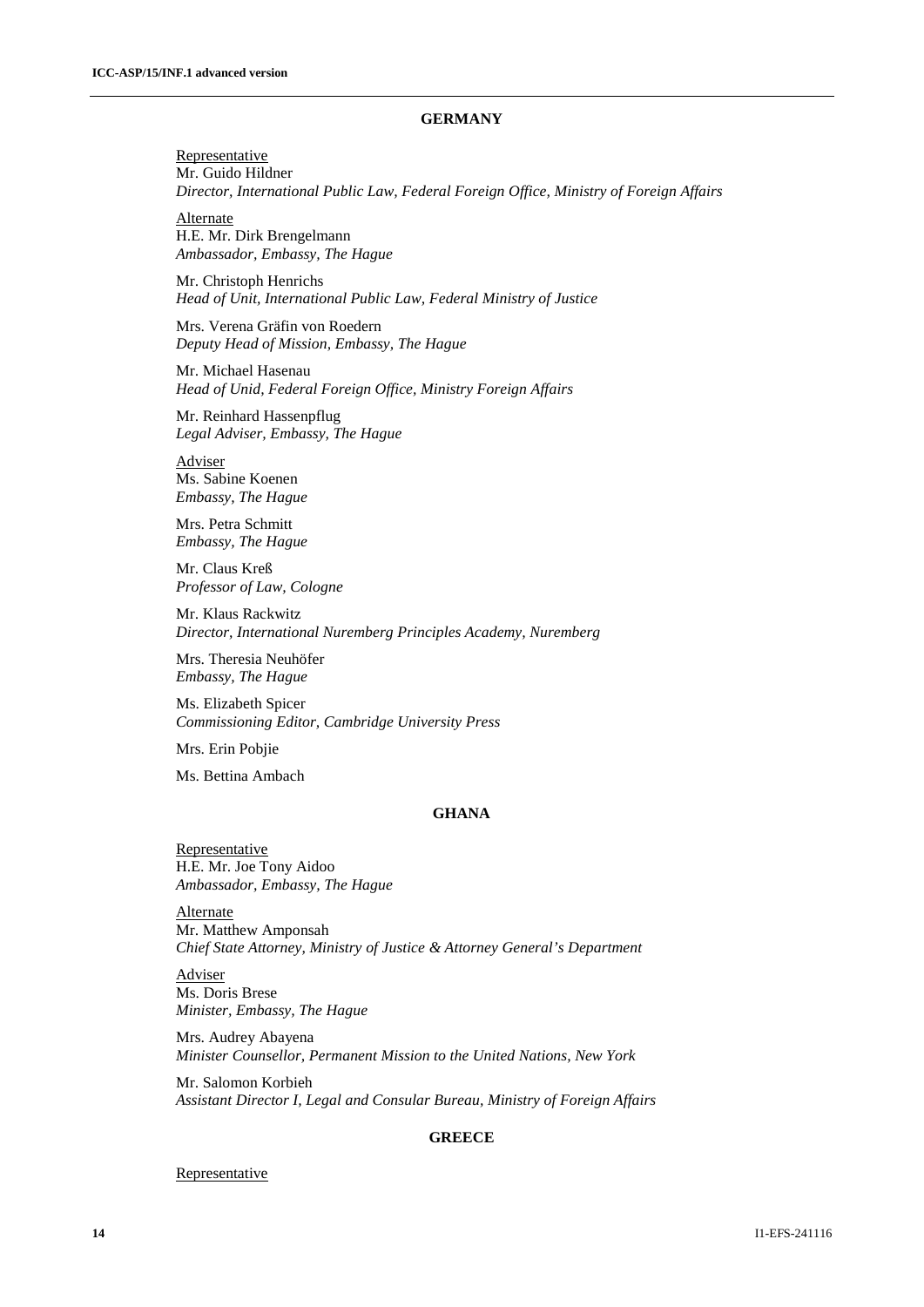H.E. Mr. Dimitrios Chronopoulos *Ambassador, Embassy, The Hague*

Alternate Ms. Caterina Ghini *Deputy Head of Mission, Embassy, The Hague*

Adviser Ms. Maria Telalian *Legal Advisor, Head of the Legal Department, Ministry of Foreign Affairs*

Ms. Martha Papadopoulou *Legal Counsellor, Legal Department, Ministry of Foreign Affairs*

#### **GRENADA**

## **GUATEMALA**

Representante S.E. Sr. Luis Raúl Estévez López *Embajador, Embajada, La Haya*

**Suplente** Sr. Lesther Antonio Ortega Lemus *Ministro Consejero, Embajada, La Haya*

Sra. Celeste Amparo Marinelli Block *Consejero, Embajada, La Haya* 

Sra. Lucía Rodriguez Fetzer *Primer Secretario-Cónsul, Embajada, La Haya*

## **GUINEA**

#### **GUYANA**

#### **HONDURAS**

Representante S.E. Sr. Roberto Ochoa Madrid *Embajador, Embajada, La Haya*

Suplente Sr. Jose Atala *Ministro Consejero, Embajada, La Haya*

#### **HUNGARY**

**Representative** H.E. Mr. András Kocsis *Ambassador, Embassy, The Hague*

**Alternate** Mr. Tamás Csaba *Head of Unit, International Law Department, Ministry of Foreign Affairs*

Mr. Zoltán Lékó *Deputy Head of Mission, Embassy, The Hague*

Mr. Dániel Csonka *Third Secretary, Embassy, The Hague*

Mr. Joël Antonie *Political Analyst, Embassy, The Hague*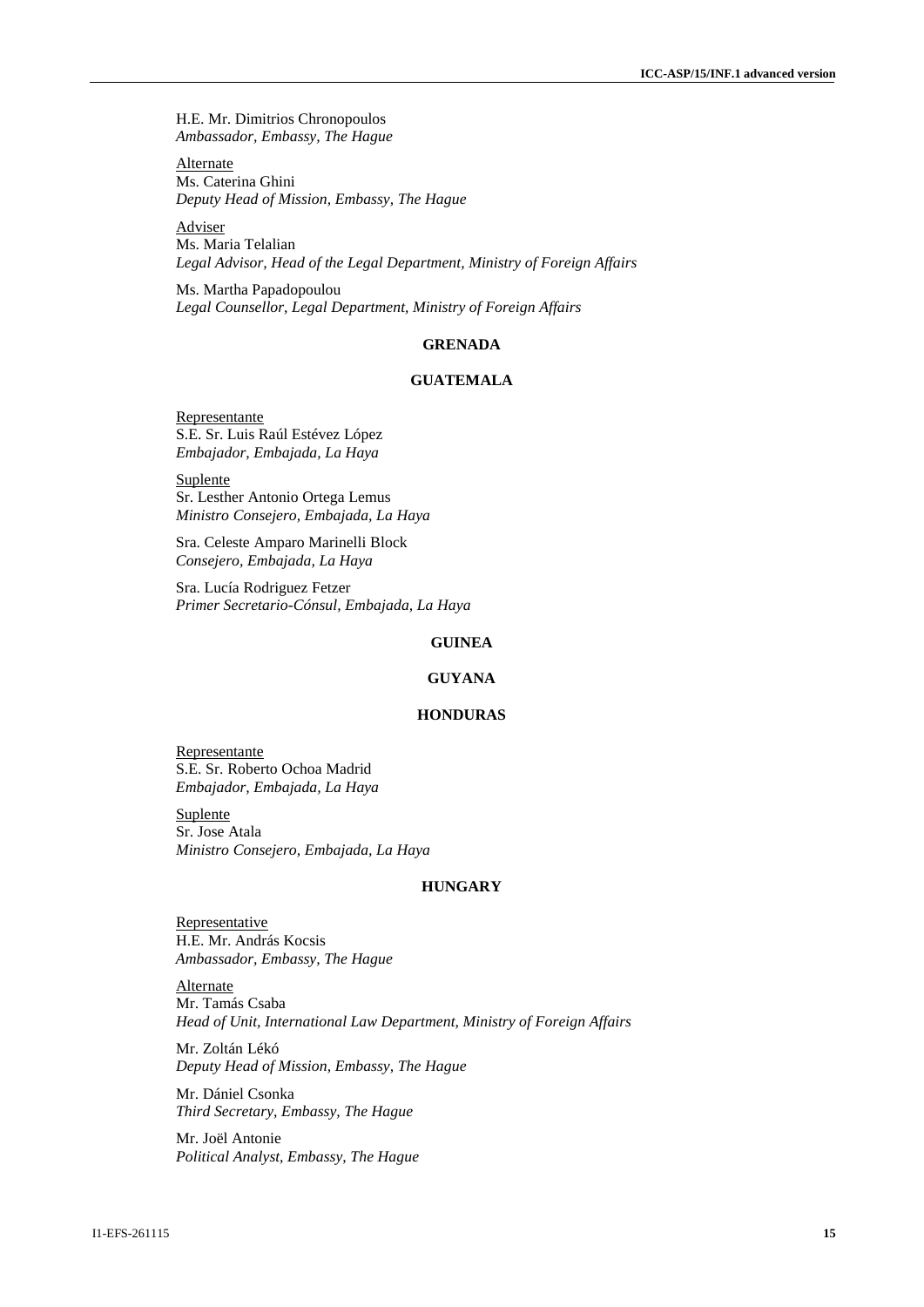## **ICELAND**

**Representative** H.E. Ms. Helga Hauksdóttir *Ambassador, Director for Legal and Executive Affairs, Ministry of Foreign Affairs*

**Alternate** Mr. Ingólfur Fridriksson *First Secretary, Embassy, Brussels*

Ms. Sigridur Eysteinsdóttir *First Secretary, Embassy, Brussels*

#### **IRELAND**

**Representative** Ms. Bridín O'Donoghue *Legal Counsellor, Department of Foreign Affairs and Trade*

Alternate H.E. Mr. Kevin Kelly *Ambassador-Designate, Embassy, The Hague*

Ms. Caroline Whelan *First Secretary, Embassy, The Hague*

Adviser Ms. Rosalind O'Sullivan *Liaison Officer, International Organisations, Embassy, The Hague*

#### **ITALY**

**Representative** H.E. Mr. Andrea Perugini *Ambassador, Embassy, The Hague*

Alternate Mr. Marco di Sabatino *First Secretary, Embassy, The Hague*

Adviser H.E. Mr. Sebastiano Cardi *Ambassador, Permanent Representative to the United Nations, New York*

Prof. Salvatore Zappala *Legal Adviser, Permanent Mission to the United Nations, New York*

Ms. Rosario Aitala *Judge-Counsellor, International Relations of the President of the Senate* 

#### **JAPAN**

**Representative** H.E. Mr. Hiroshi Inomata *Ambassador, Embassy, The Hague*

**Alternate** Ms. Tomoko Akane *Prosecutor, Supreme Public Prosecutors Office / Ambassador for International Judicial Cooperation*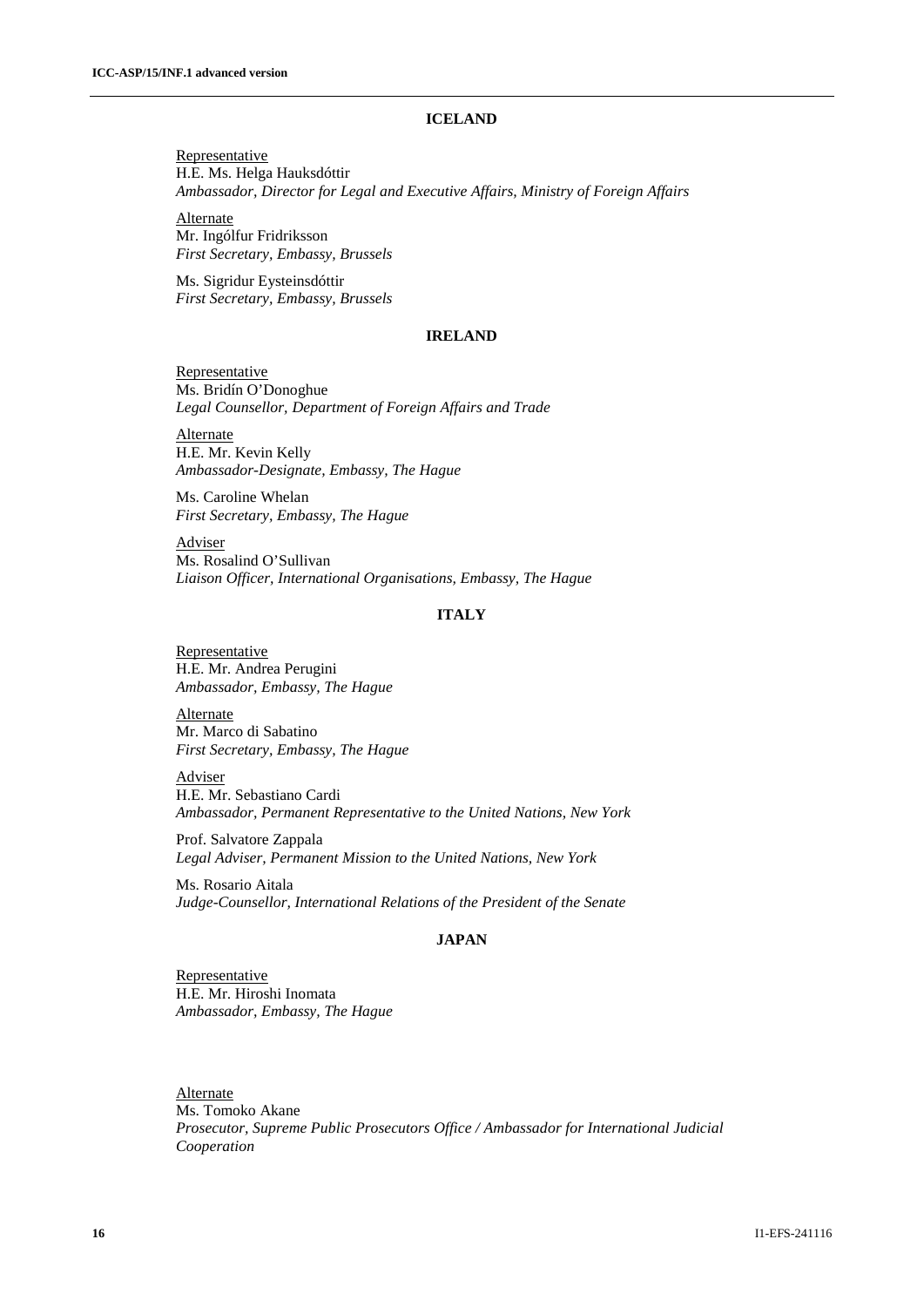Ms. Setsuko Kawahara *Minister, Embassy, The Hague*

Mr. Tomohiro Mikanagi *Director, International Legal Affairs Division, Ministry of Foreign Affairs*

Ms. Kikuko Kato *Director, International Judicial Proceedings Division, Ministry of Foreign Affairs*

Mr. Masayoshi Furuya *First Secretary, Embassy, The Hague*

Mr. Nobuyuki Murai *First Secretary, Embassy, The Hague*

Ms. Sakura Ozaki *Official, International Legal Affairs Division, Ministry of Foreign Affairs*

Adviser Mr. Motoo Noguchi *Attorney, International Legal Affairs Division, International Legal Affairs Bureau, Ministry of Foreign Affairs*

Ms. Maasa Imada *Adviser, Embassy, The Hague*

#### **JORDAN**

Representative H.E. Mr. Ahmad Mufleh *Ambassador, Embassy, The Hague*

Adviser Mrs. Sahar Qatarneh *Second Secretary, Embassy, The Hague*

Mr. Amer Al Hadid *Third Secretary, Embassy, The Hague*

## **KENYA**

Representative H.E. Ms. Rose Makena Muchiri *Ambassador, Embassy, The Hague*

**Alternate** Ms. Maryann Njau Kimani *Senior Deputy Solicitor General, State Law Office*

Adviser Ms. Stella Munyi *Legal Directorate, Ministry of Foreign Affairs*

Mr. Abraham Korir Sing'oei *Legal Advisor, Office of the Deputy President*

Mr. Richard Barno *Secretary, Office of the Deputy President*

Mr. Richard Miano Maina *Director, Legislative Affairs, Office of the Deputy President*

Mr. James Waweru Ndirangu *First Counsellor, Permanent Mission to the United Nations, New York*

Mr. David Kinuthia Mburu *Second Counsellor, Embassy, The Hague*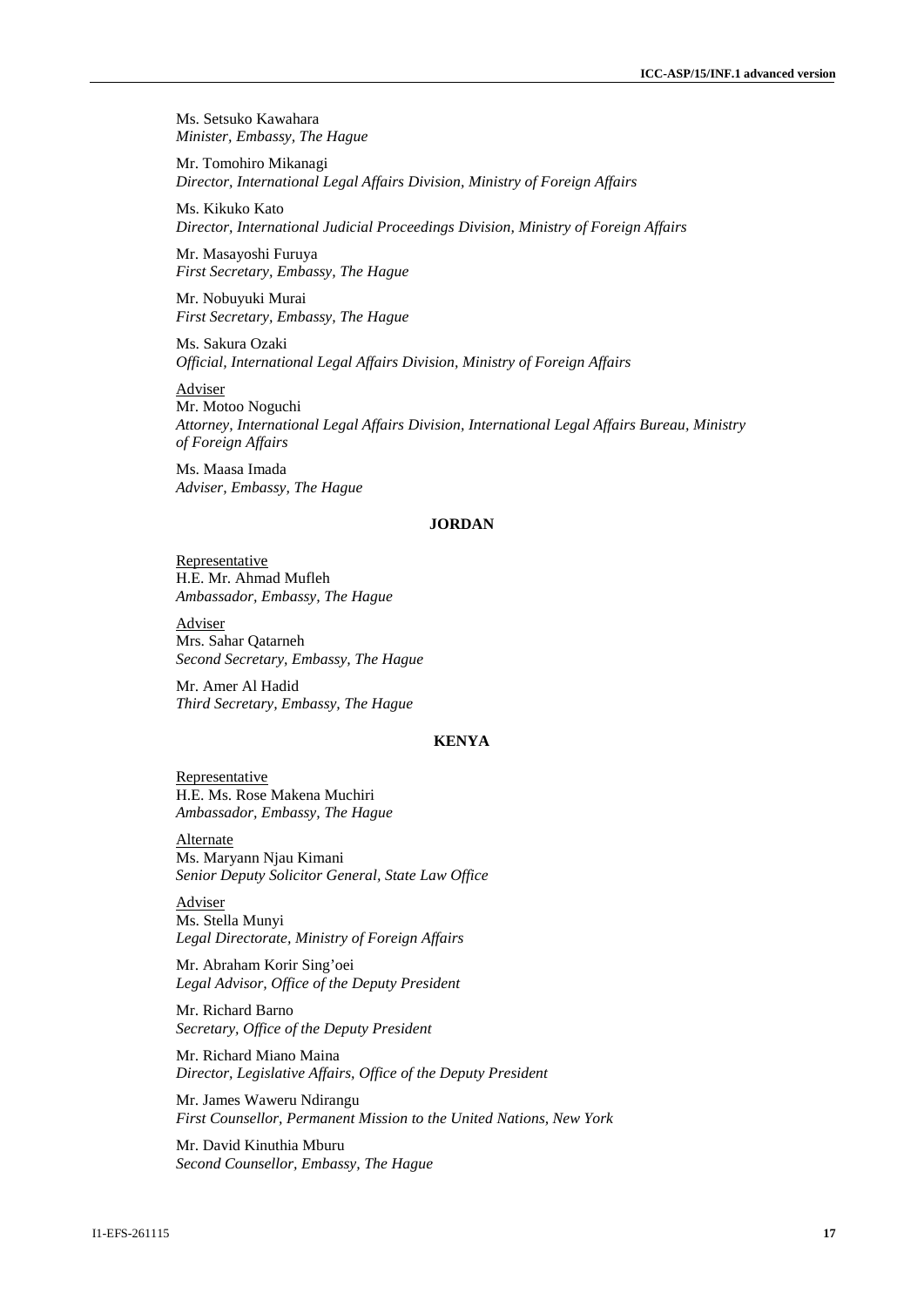Mr. Dan E.O. Ochieng *First Secretary, Ministry of Foreign Affairs & International Trade*

Mr. Charles F.K. Kimani *Legal Officer, Office of the President*

Mrs. Lilian Akinyi Okumu Obuo *Assistant Director, Office of the Director, Public Prosecutions*

Ms. Alice Ondieki *Director, Witness Protection Agency*

Mr. Joel Omari *Ag. Chief Legal Officer, Witness Protection Agency*

Mr. Jasper Mbiuki Micheni *Secretary, Legislative Affairs and Regulatory Compliance, Executive Office of the President*

Mrs. Marcella Kerich *Legal Associate, Office of the Deputy President*

Ms. Cecilia Ngoyoni *Director, Constitution and Legislative Affairs, State House*

Mr. Morris Kaburu *Director, Legal Analisys, State House*

Ms. Florence Kajuju *Member of Parliament, National Assembly* 

Mr. Bitok Kirwa

Mr. Tom Kajwang

Mr. Mutua Mutemi

Ms. Hayat Hassan Abdi

Mr. Kevin Thuo

Mr. Abenayo Wasike Mokokha

## **LATVIA**

**Representative** H.E. Mrs. Ilze Rüse *Ambassador, Embassy, The Hague*

**Alternate** Ms. Dace Dobrāja *Counsellor, Embassy, The Hague*

Adviser Ms. Liene Jenča *Deputy Director, European Affairs Department, Ministry of Justice*

Mr. Arnis Lauva *Senior Desk Officer, International Law Division, Ministry of Foreign Affairs* 

Ms. Simona Adlere *Intern* 

Mr. Reinis Legzdins *Intern* 

#### **LESOTHO**

Representative H.E. Mr. Vincent Mocketse Malebo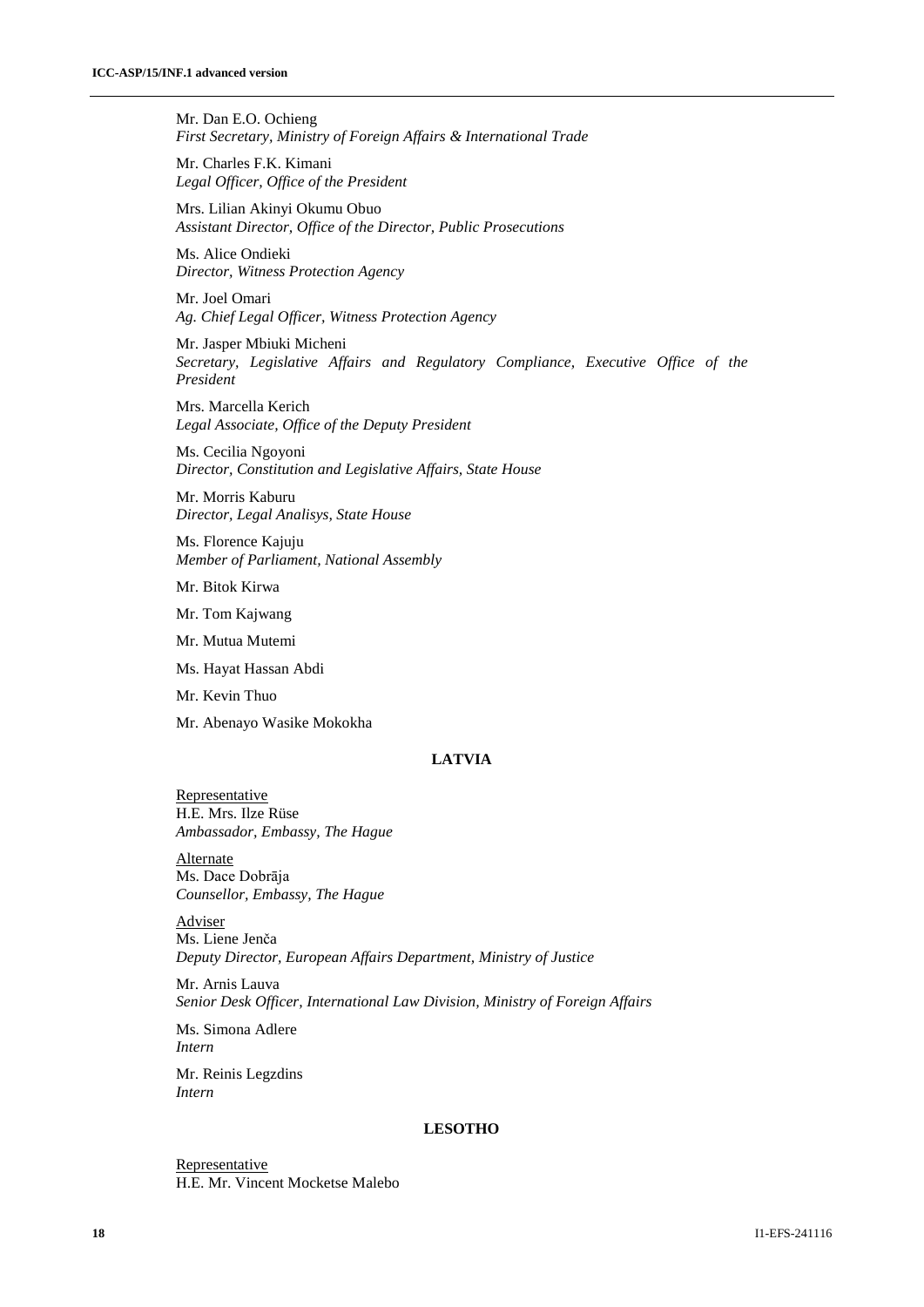*Minister*

Alternate Mrs. Lisebo Mapulumo Mosisili

Adviser H.E. Mrs. Mpeo Mahase-Moiloa

Mr. Lebohang Moqhali

Mr. Neo Bulanc

Ms. Nthomeng Justina Majara *Chief Justice*

#### **LIBERIA**

## **LIECHTENSTEIN**

Representative Ms. Aurelia Frick *Minister, Ministry of Foreign Affairs*

H.E. Mr. Christian Wenaweser *Ambassador, Permanent Representative to the United Nations, New York*

**Adviser** Mr. Stefan Barriga *Minister, Deputy Ambassador, Brussels*

Mr. Jörn Oliver Eiermann *Senior Legal Adviser, Permanent Mission to the United Nations, New York*

Mr. Sina Alavi *Legal and Political Adviser, Permanent Mission to the United Nations, New York*

Mr. Sebastian Albrich *Communications Adviser, Foreign Affairs*

Ms. Kritika Sharma *Adviser, Permanent Mission to the United Nations, New York*

## **LITHUANIA**

Representative Mr. Ridas Petkus *Deputy Director, Law & International Treaties Department, Ministry of Foreign Affairs*

Alternate Mrs. Sigrida Mulevičienѐ *Counsellor, Embassy, The Hague*

#### **LUXEMBOURG**

Représentant M. Christophe Schiltz *Chef du Service juridique, Ministère des Affaires étrangères et européennes* 

**Suppléant** S.E. M. Pierre-Louis Lorenz *Ambassadeur, Ambassade, La Haye*

Conseiller Mme. Sandra Merens *Conseillère juridique, Ministère des Affaires étrangères*

Mme. Patrick Arend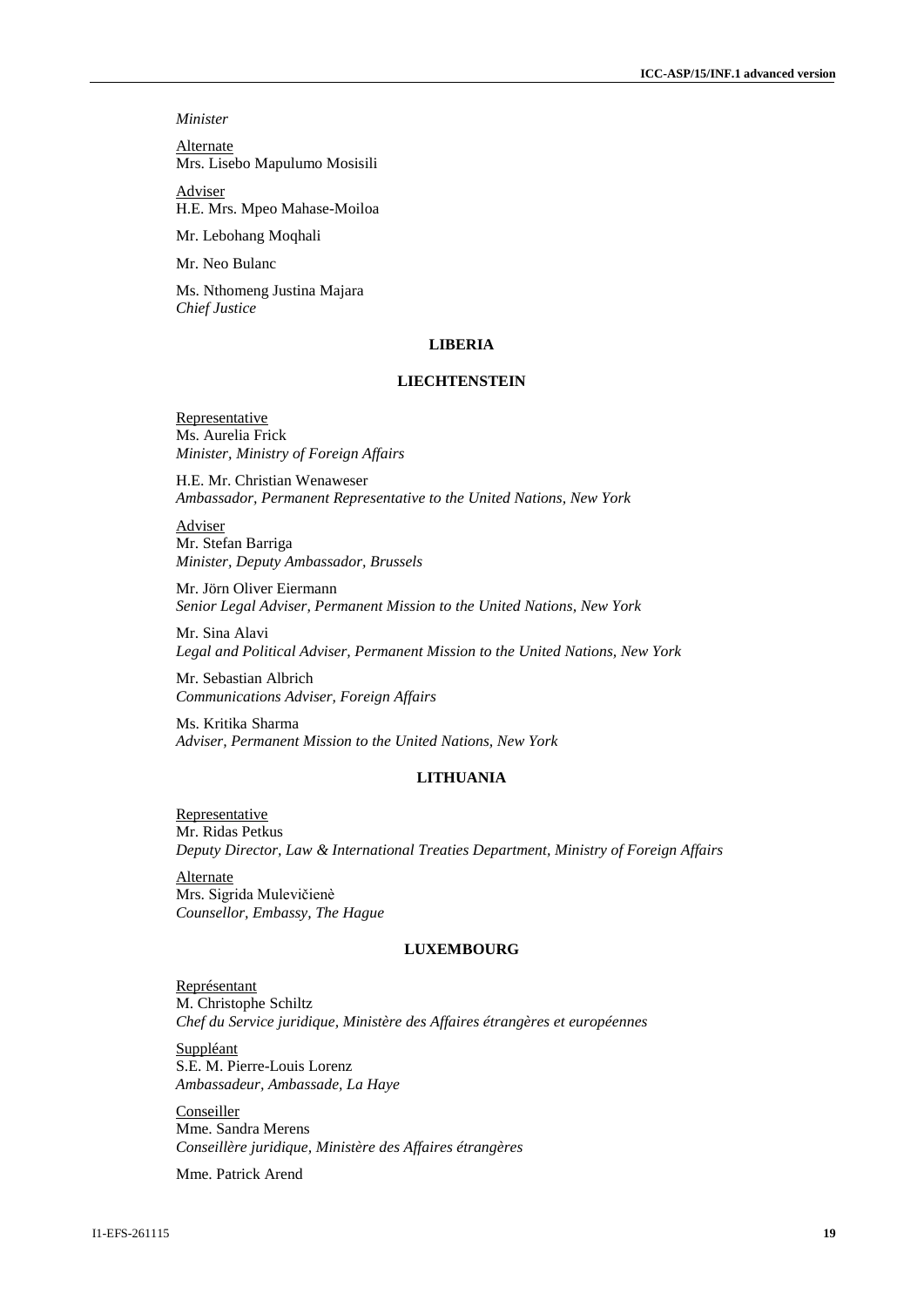#### *Premier secrétaire, Ambassade, La Haye*

Mme. Sanne van der Schors *Conseillère juridique, Ambassade, La Haye*

Mme. Evelien van der Huizen *Assistante personnelle de l'Ambassadeur, Ambassade, La Haye*

M. Romeo Prgin *Assistant Technique, Ambassade, La Haye*

## **MADAGASCAR**

## **MALAWI**

#### **MALDIVES**

#### **MALI**

Représentant S.E. M. Mamadou Ismaël Konate *Ministre de la Justice et des Droits de l'Homme, Garde des Screux*

**Suppléant** M. Aguibou Diallo *Directeur des Affaires Juridiques, Ministère des Affaires étrangères*

Conseiller S.E. M. Sékou dit Gaoussou Cisse *Ambassadeur, Ambassade, Bruxelles*

Mme. Traore Aïssata Gaye *Troisième Conseillère, Ambassade, Bruxelles*

## **MALTA**

**Representative** H.E. Mr. Joseph Cole *Ambassador, Embassy, The Hague*

Adviser Mr. Gabriel Camenzuli *First Secretary, Embassy, The Hague*

Mr. Christopher Soler *Advisor, Embassy, The Hague*

## **MARSHALL ISLANDS**

## **MAURITIUS**

## **MEXICO**

Representante S.E. Sr. Miguel Ruiz-Cabañas Izquierdo *Embajador, Subsecretario, Asuntos Multilaterales y Derechos Humanos, Secretaría de Relaciones Exteriores*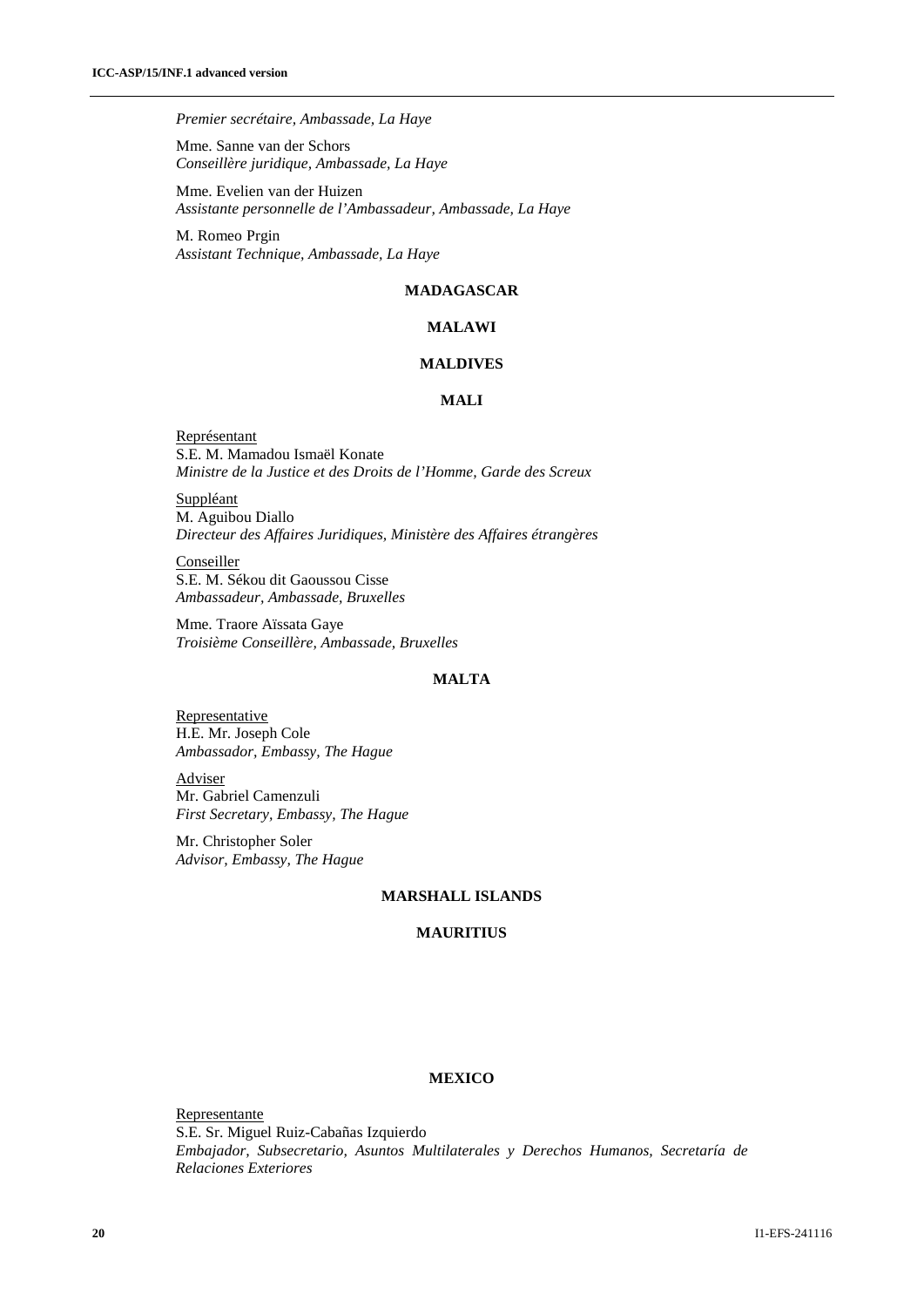**Suplente** Sr. Alejandro Alday González *Consultor Jurídico, Secretaría de Relaciones Exteriores*

S.E. Sr. Eduardo Ibarrola Nicolín *Embajador, Embajada, La Haya*

Consejero Sra. Mariana Salazar Albornoz *Directora de Derecho Internacional IV, Secretaría de Relaciones Exteriores*

Sra. Maria de Lourdes Suinaga Conde *Primera Secretaria, Embajada, La Haya*

Sr. Alejandro León Vargas *Segundo Secretario, Embajada, La Haya*

## **MONGOLIA**

Representative Mr. Anand Amgalan *Minister Counsellor, Embassy, Brussels*

**Alternate** Ms. Nergui Munkhjargal *Second Secretary, Embassy, Brussels*

#### **MONTENEGRO**

#### **NAMIBIA**

Representative Mr. Ndjoze Issaskar Virongo Ndjoze *Permanent Secretary, Ministry of Justice*

Adviser Ms. Maria Fatima Mendonsa *Senior Legal Officer, Ministry of Justice*

## **NAURU**

#### **NETHERLANDS**

**Representative** Mr. Paul Wilke *Permanent Representative ad interim ICC, Ministry of Foreign Affairs*

**Alternate** Ms. Liesbeth Lijnzaad *Senior Legal Adviser, Head of International Law, Ministry of Foreign Affairs*

Ms. Marianne De Jong *Head of Division, Political Affairs and Human Rights, Department Multilateral Organizations and Human Rights, Ministry of Foreign Affairs*

## Adviser

Mr. Johan van der Werff *Ambassador of International Organisations, General, Ministry of Foreign Affairs* 

Ms. Liselot Egmond *Legal Counsel, International Law Division, Ministry of Foreign Affairs* 

Ms. Nynke Staal *Legal Counsel, International Law Division, Ministry of Foreign Affairs* 

Mr. Bart Paans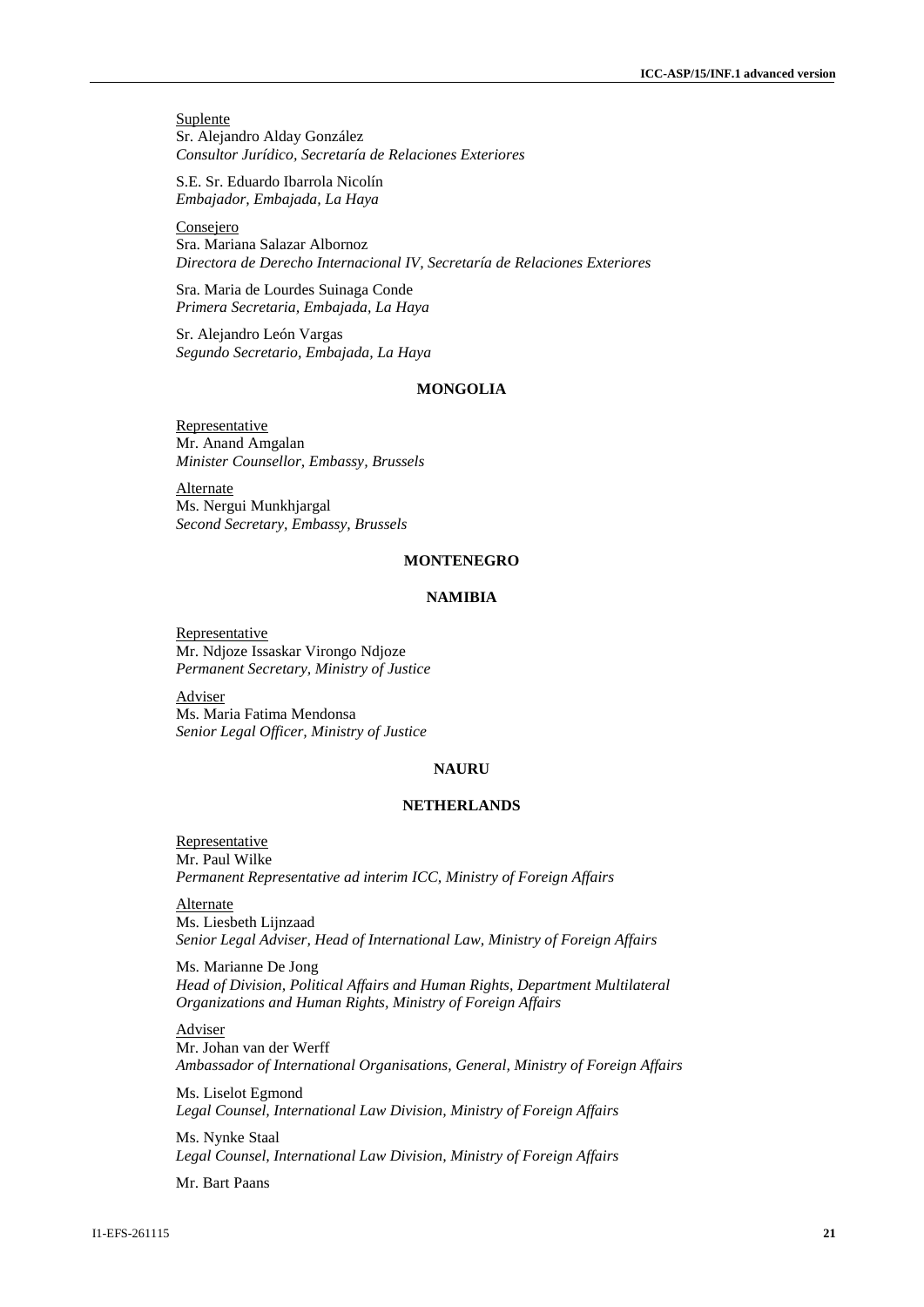*Legal Adviser, Permanent Mission, United Nations, New York*

Ms. Fiona Burger *Policy Officer, Multilateral Organisations Department, Ministry of Foreign Affairs*

Ms. Nienke de Lange *Adviser, Legal and Operational Affairs Department, Ministry of Security and Justice*

Mr. Klaas Henricus Dominicus Maria Dijkhoff *Minister for Migration*

Mr. Peter van der Vliet *Director, Multilateral Organisations and Human Rights* 

Mr. Arie Ijzerman *Deputy Director-General, Ministry of Security*

H.E. Ms. Marie Louisa Gerards *Ambassador* 

Mr. Steven Sutton *Policy Advisor, Ministry of Foreign Affairs*

Ms. Mireille Hector *Legal Counsel, International Law Division, Ministry of Foreign Affairs*

Ms. Eva Schreuder *Senior Policy Advisor, Ministry of Foreign Affairs* 

Mr. Marcel Ruiter *Senior Policy Advisor, Ministry of Justice* 

Ms. Stéphanie Cassé *Senior Advisor, Ministry of Security and Justice, Department for Legal and Operational Affairs*

Mr. Matthijs van Eeuwen *Policy Officer Sub Saharan Africa Department, Ministry of Foreign Affairs* 

Mr. Robert-Jan Siegert *Deputy Director, Sub Saharan Africa Department, Ministry of Foreign Affairs*

Ms. Mette Gonggrijp *Director, Sub Saharan Africa Department - Ministry of Foreign Affairs* 

Ms. Sara Cohen *Cluster Coordinator, East/South Sub Saharan Africa Department, Ministry of Foreign Affairs* 

Ms. Anne Sophie van Vegchel *Intern, Ministry of Foreign Affairs*

Ms. Aleida van Nijhuis *Intern, Ministry of Security and Justice* 

Ms. Josje Groustra *Intern, Ministry of Foreign Affairs*

Ms. Anna Stupers *Intern, Ministry of Foreign Affairs*

## **NEW ZEALAND**

**Representative** Mr. Carl Reaich *Permanent Representative, United Nations, Geneva* 

Alternate H.E. Ms. Janet Lowe *Ambassador, Embassy, The Hague*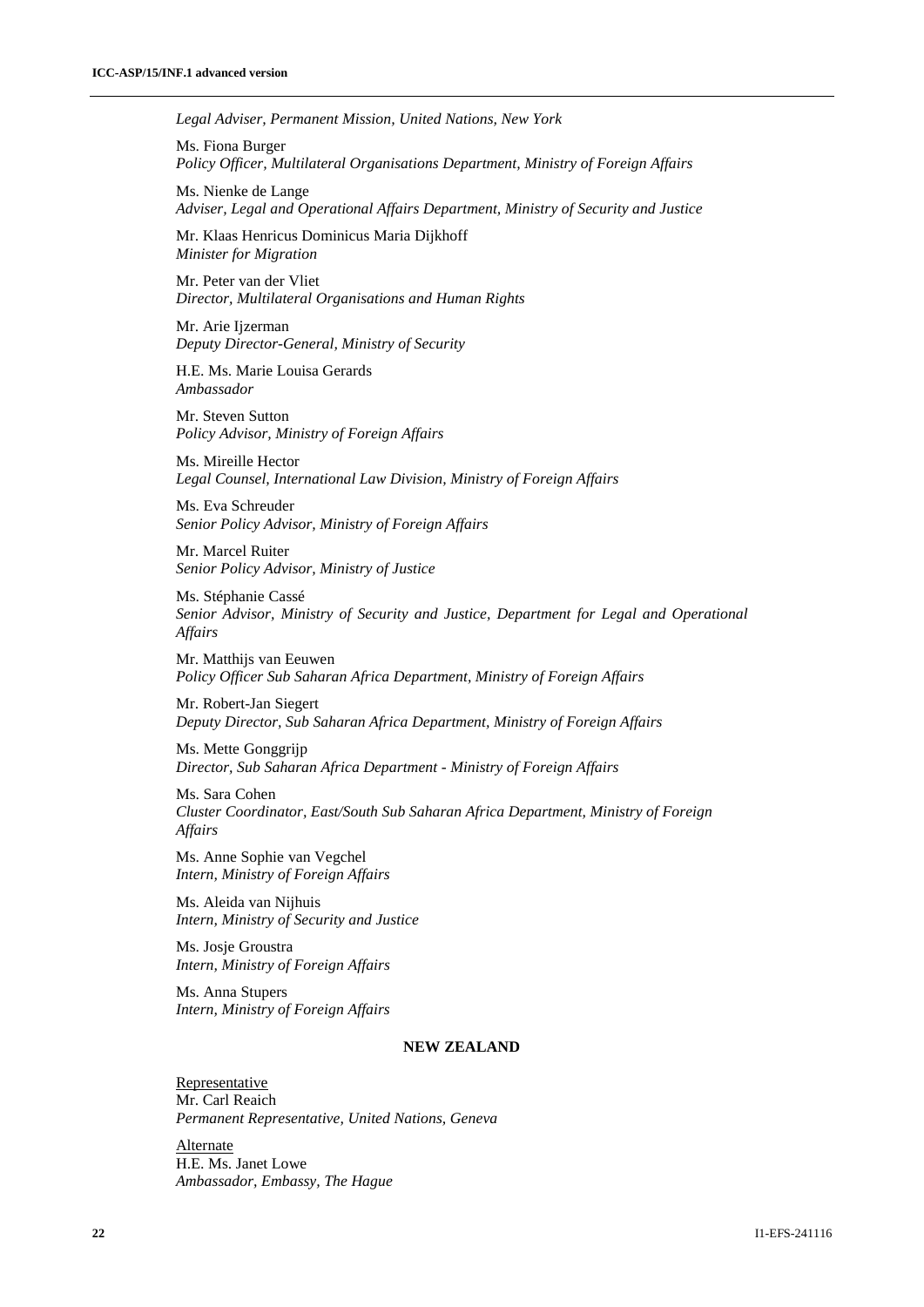Mr. Marisa Macpherson *Deputy Head of Mission, Embassy, The Hague*

Ms. Bethany Madden *Deputy High Commissioner, High Commission Pretoria*

Ms. Christine Nam *Legal Adviser, Ministry of Foreign Affairs and Trade*

Adviser Mr. Vincent Delaere *Policy Adviser, Embassy, The Hague*

Mr. Erin Morriss *Deputy Head of Mission, Embassy, The Hague*

#### **NIGER**

#### **NIGERIA**

Representative H.E. Mr. Abubakar Malami *Attorney-General, Minister of Justice, Ministry of Justice*

**Alternate** Mr. Taiwo Abidogun *Solicitor-General, Ministry of Justice*

Ms. Grace Chia-Sani *Chargé d'Affaires, Embassy, The Hague*

Adviser Mr. Mohammed Etsu Umar *Director, Public Prosecution, Ministry of Justice*

Mrs. Stella Anukam *Director, International and Comparative, Law Department, Ministry of Justice*

Mr. Obinna Chiedu Onowu *Minister, Embassy, The Hague*

Mrs. Balkisu Saidu *Special Adviser to the President, Legal Matters*

Mr. Isaac Kehinde Oginni *Special Adviser to the Attorney General, Ministry of Justice*

Mr. Omotayo Francis Oni *Assistant Director, International and Comparative Law Department, Ministry of Justice*

Mr. Ahmed Shettima *Senior Counselor, Embassy, The Hague*

Mrs. S.O. Onianwa-Ojiako *First Secretary, Embassy of Nigeria, The Hague*

Ms. Adebanke. K. Aderogba *Senior State Counsel, International and Comparative Law Department, Ministry of Justice*

Mr. Emiola Akinola Ajoni *Second Secretary, Ministry of Foreign Affairs*

#### **NORWAY**

Representative Mrs. Margit F. Tveiten *Director, Legal Affairs Department, Ministry of Foreign Affairs*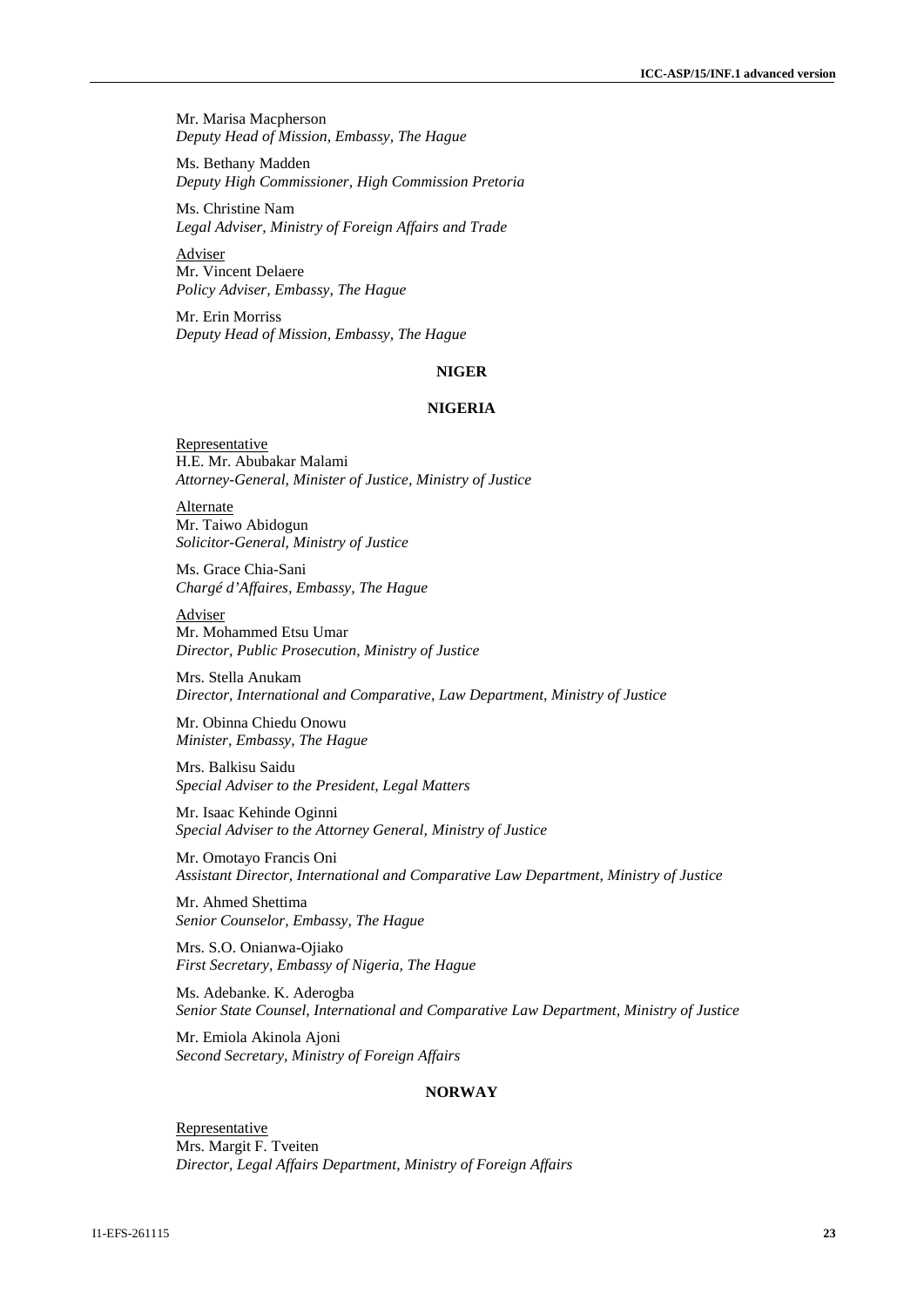**Alternate** Ms. Monica Furnes *Director, Legal Affairs Department, Ministry of Foreign Affairs*

H.E. Mr. Martin Sørby *Ambassador, Embassy, The Hague*

Adviser

H.E. Ms. May-Elin Stener *Ambassador, Deputy Permanent Representative, Permanent Mission to the United Nations, New York*

Mr. Torfinn Rislaa Arntsen *Legal Counsellor, Embassy, The Hague*

Mr. Andreas Motzfeldt Kravik *Minister Counsellor, Embassy, The Hague*

Ms. Maria Bergram Aas *Senior Adviser, Legal Affairs Department, Ministry of Foreign Affairs*

Mr. Linn Sailer *Trainee, Embassy, The Hague*

Ms. Ragnhild Moritz-Olsen *Trainee, Embassy, The Hague*

### **PANAMA**

Representante S.E. Sr. Willys Delvalle *Embajador, Embajada, La Haya*

Suplente Sr. Milciades Castillo *Consejero Económico, Embajada, La Haya*

**Consejero** Sra. Armonía Chang de Belchieur *Agregada, Embajada, La Haya*

## **PARAGUAY**

Representante Sra. Cecilia Perez Rivas *Viceministra de Política Criminal, Ministerio de Justicia*

Consejero Sr. Enrique Franco *Encargado de Negocios, Embajada Bélgica, Reino de los Países Bajos, Gran Ducado de Luxemburgo y Misión ante la Unión Europea*

Sr. Raúl Martínez *Director, Organismos Internacionales, Ministerio de Relaciones Exteriores*

#### **PERU**

Representante S.E. Sr. Carlos Andrés Herrera Rodriguez *Embajador, Embajada, La Haya*

Suplente Sr. Paúl Fernando Duclos Parodi *Ministro, Embajada, La Haya*

Consejero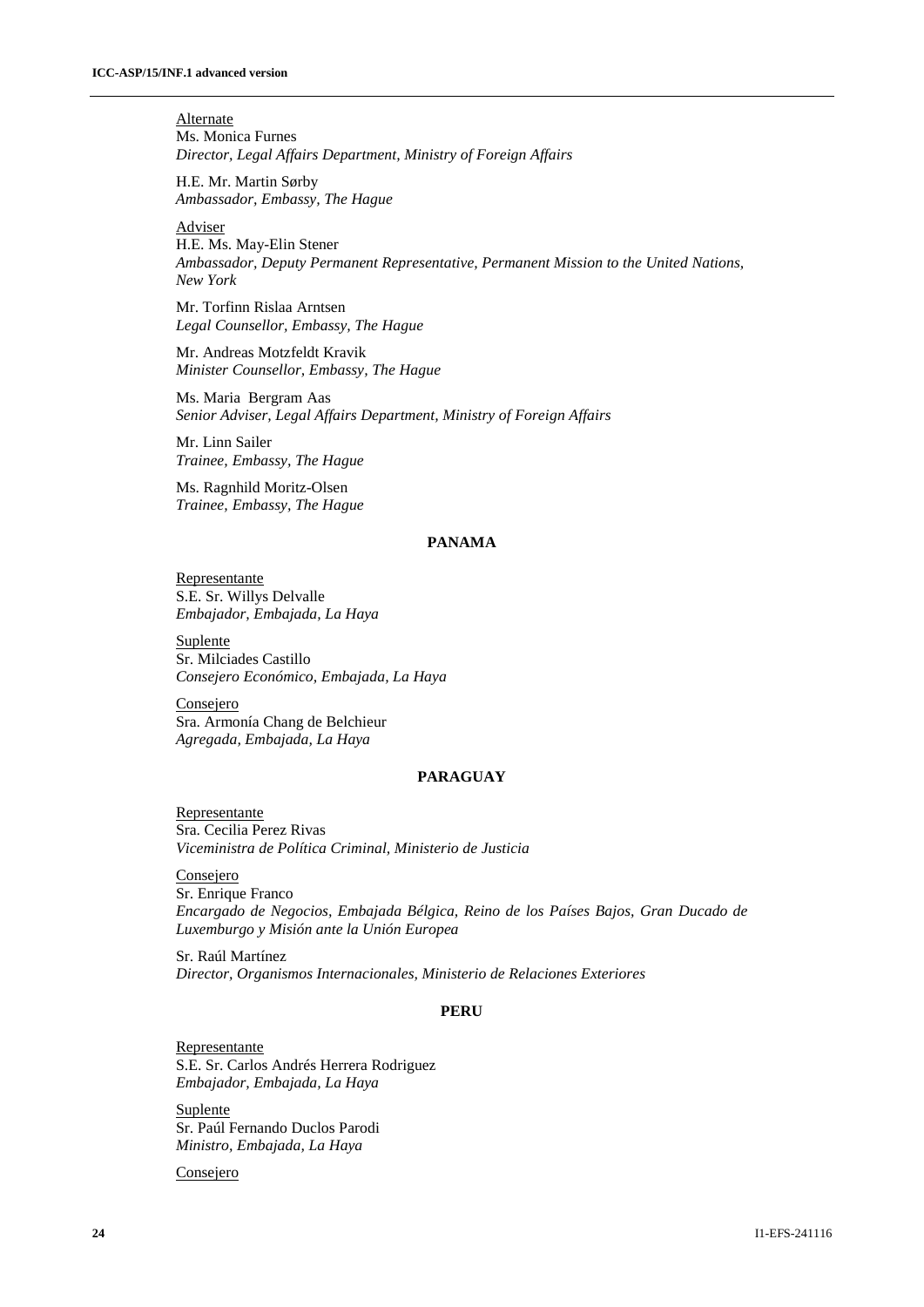Sr. Lucas Emiliano Otero Peterka *Segundo Secretario, Embajada, La Haya*

#### **PHILIPPINES**

**Representative** H.E. Mr. Jaime Victor B. Ledda *Ambassador, Embassy, The Hague*

Alternate Mr. Leo Tito L. Ausan, Jr. *Acting Assistant Secretary, Office of Legal Affairs*

Adviser Mr. Igor Bailen *Minister, Legal Adviser, Permanent Mission to the United Nations, New York*

Ms. Shirley E. Banquicio *First Secretary, Embassy, The Hague*

Mr. Zoilo A. Velasco *Second Secretary, Embassy, The Hague*

Ms. Jenny J. Pelasol *Attaché, Embassy, The Hague*

Hon. Mr. Harry L. Roque Jr. *Member of the House of Representatives*

## **POLAND**

Representative H.E. Mr. Jan Borkowski *Ambassador*, *Embassy, The Hague*

Alternate Mr. Michal Węckowicz *First Counsellor, Department of Legal and Treaty Issues, Ministry of Foreign Affairs*

**Adviser** Mr. Grzegorz Zyman *First Counsellor, Embassy, The Hague*

## **PORTUGAL**

Representative H.E. Ms. Rosa Batoréu *Ambassador*, *Embassy, The Hague*

Mrs. Susana Vaz Patto *Head, Department of International Law, Ministry of Foreign Affairs*

Alternate Mrs. Inês Matos *Legal Counsellor, Department of Legal Affairs, Ministry of Foreign Affairs*

Mr. Domingos Alvin *Counsellor, Embassy, The Hague*

Ms. Susana Lopo *Adviser, Embassy, The Hague*

Ms. Beatriz Trindade *Adviser, Embassy, The Hague*

#### **REPUBLIC OF KOREA**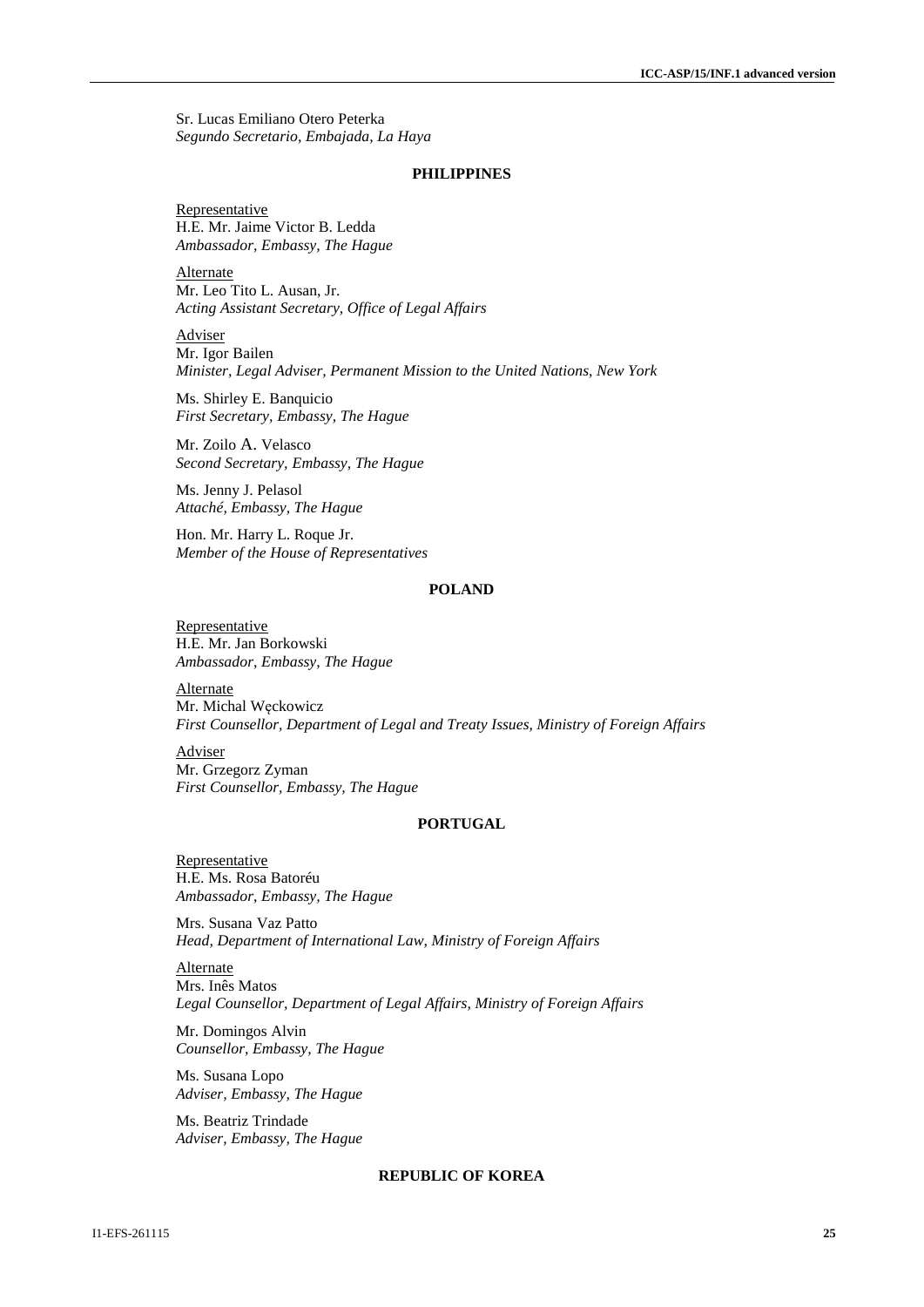**Representative** H.E. Mr. Choe Jong-hyun *Ambassador, Embassy, The Hague*

Alternate Mr. Yoon Yeon-Jean *Minister Counsellor, Embassy, The Hague*

Mr. Lee Seok-joo *Director, Treaties Division, Ministry of Foreign Affairs*

Mr. Kang Jong-sun *Counsellor, Embassy, The Hague*

Mr. Lee Jae-young *Counsellor, Embassy, The Hague*

Mr. Shin Seoung-ho *Counsellor, Permanent Mission, United Nations, New York*

Mr. Ye Se-min *Counsellor, Permanent Mission, Geneva*

Ms. Cho Ha-na *Second Secretary, Treaties Division, Ministry of Foreign Affairs*

Mr. Lee Noh-kong *Director, Human Rights policy, Ministry of Justice*

Mr. Kim Tae-hun *Prosecutor, North Korean Human Rights Documentation Office, Ministry of Justice*

Mr. Beik Seung-joo *Senior Prosecutor, Western Branch, Daegu District, Ministry of Justice*

Mr. Song Joong-ho *Judge, Seoul Southern District Court*

Mr. Oh Heung-lok *Judge, Busan District Court*

Mr. Lee Sang-jae *Judge Advocate, Legislation and Regulatory Reform Division, Ministry of National Defense*

Adviser

Mr. Kwon O-gon *Judge, Former Vice-President, International Criminal Tribunal for the Former Yugoslavia*

Mr. Choi Tae-hyun *Professor, International Law, College of Law, Hanyang University*

Mr. Kim Young-sok *Professor, International Law, Ewha Womans University*

Ms. Gyeorye Kyeorei Lee *Research Officer, International Legal Affairs*

Ms. Greemn Sookyung Lim

Mr. Seoungho Shin

Ms. Kyung Gene Chang *Intern*

Ms. Chung Soomin *Intern*

## **REPUBLIC OF MOLDOVA**

#### Representative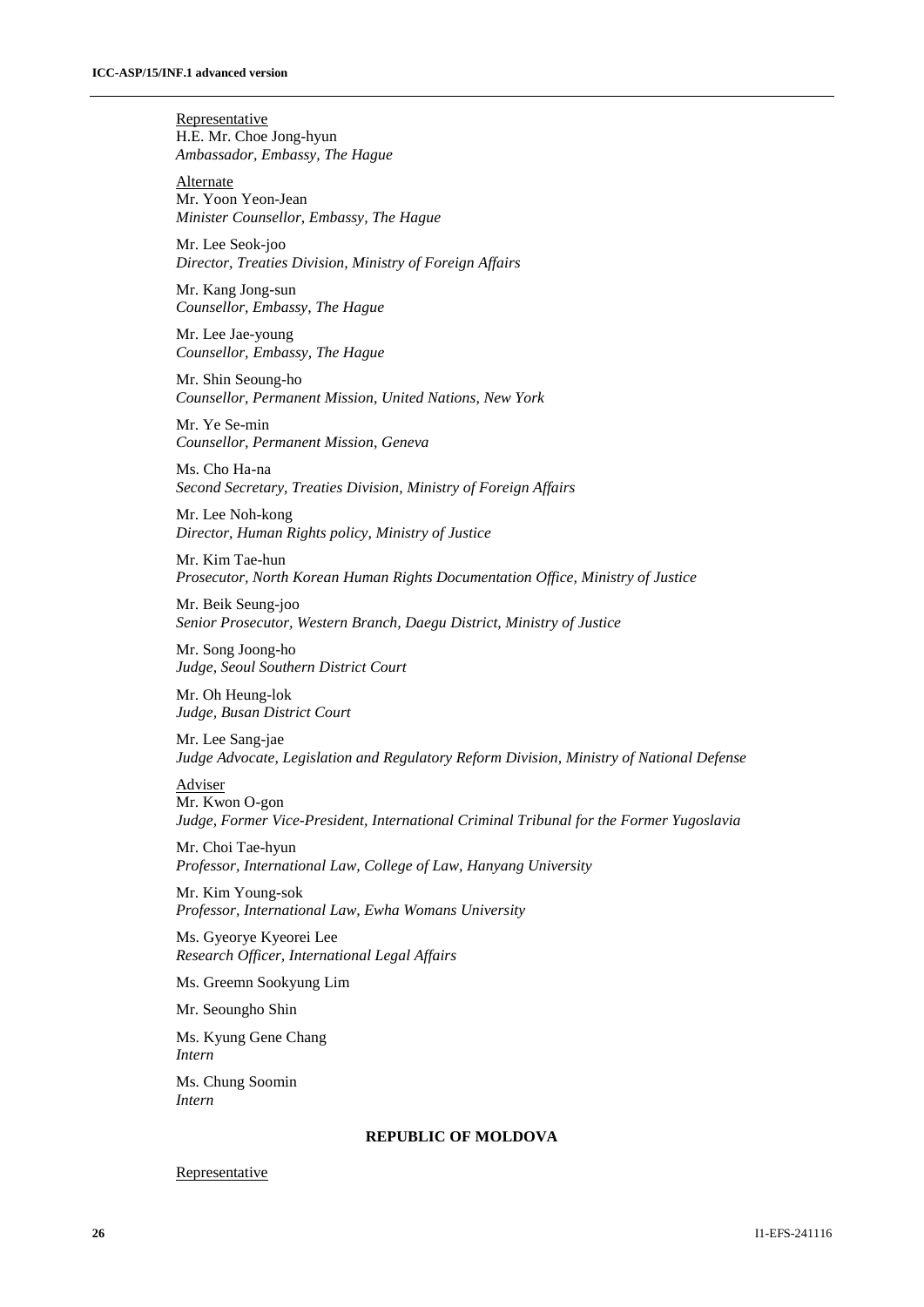H.E. Mr. Emilian Brenici *Ambassador, Embassy, The Hague*

Alternate Mrs. Victoria Şcolnic *Counsellor, Embassy, The Hague*

## **ROMANIA**

Representative H.E. Mrs. Brandusa Predescu *Ambassador, Embassy, The Hague*

Alternate Mrs. Elena-Mirela Pascaru *Deputy Director, International Law and Treaties, Ministry of Foreign Affairs*

Mrs. Raluca Karassi-Radulescu *Legal Adviser, Embassy, The Hague*

Mr. Ovidiu Lorin Hagima *Legal Adviser, Embassy, International Law and Treaties, Ministry of Foreign Affairs*

Mr. Matei Cristea *First Secretary, Embassy, International Law and Treaties, Ministry of Foreign Affairs*

## **SAINT KITTS AND NEVIS**

#### **SAINT LUCIA**

#### **SAINT VINCENT AND THE GRENADINES**

## **SAMOA**

## **SAN MARINO**

## **SENEGAL**

Représentant S.E. M. Sidiki Kaba *Ministre de la Justice, Garde des Sceaux*

Suppléante S.E. M. Momar Diop *Ambassadeur, Ambassade, La Haye*

**Conseiller** M. Mamadou Cisse Fall *Juge, Magistrat, Conseiller Technique N°1, Garde des Sceaux, Ministère de la Justice*

M. Cheikh Ba *Juge, Magistrat, Conseiller Technique, Ministère de la Justice*

M. Mamadou Racine Ly *Premier Conseiller, New York*

M. Assane Seck *Juge, Conseiller Technique au Cabinet, Ministre de la Justice*

M. Mohamed Lamine Kaba *Premier Conseiller, Ambassade, La Haye*

M. Mbaba Coura Ndiaye *Premier Conseiller, Ambassade, La Haye*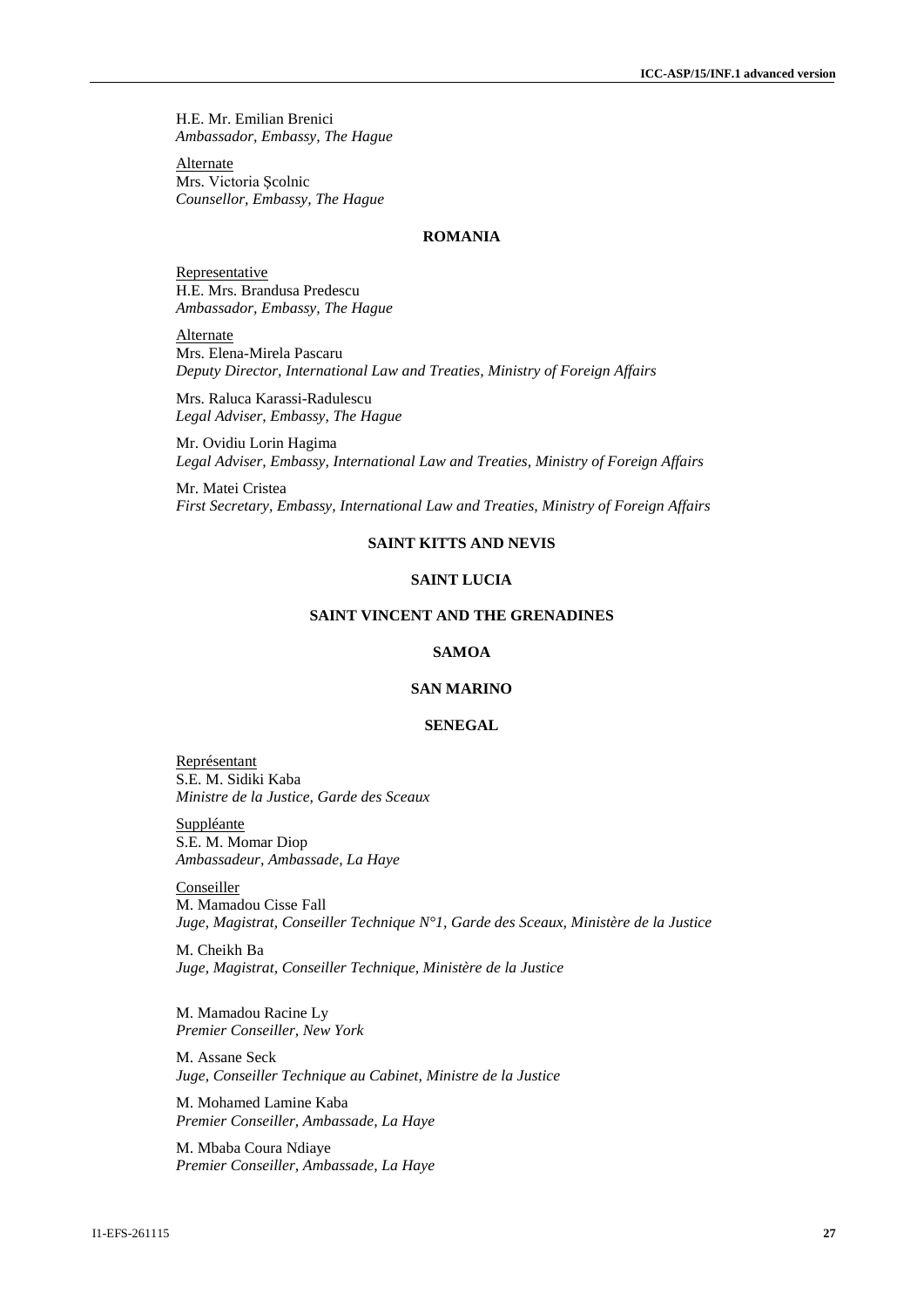M. Baba Guisse *Deuxiѐme Conseiller, New York*

M. Soro Samba Diop *Conseiller en communication* 

M. Joseph Bentaux *Premier Secrétaire, Ambassade, La Haye*

## **SERBIA**

Representative H.E. Mr. Petar Vico *Ambassador, Embassy, The Hague*

Adviser Mrs. Marija Stajic - Radivojsa *First Counsellor, Embassy, The Hague*

## **SEYCHELLES**

#### **SIERRA LEONE**

**Representative** Mr. Franklyn Fawundu *Counsellor, Permanent Mission, United Nations*

#### **SLOVAKIA**

**Representative** H.E. Mr. Roman Bužek *Ambassador, Embassy, The Hague*

Alternate Mr. Metod Špaček *Director, International Law Department, Ministry of Foreign and European Affairs*

Adviser Ms. Zuzana Žitná *First Secretary, Embassy, The Hague*

Mrs. Eva Villacis *Legal Officer, Internatonal Law Department, Ministry of Foreign and European Affairs*

Mr. Matúš Košuth *Legal Officer, Internatonal Law Department, Ministry of Foreign and European Affairs*

Mr. Ivan Novotný *Legal Assistant, Internatonal Law Department, Ministry of Foreign and European Affairs*

Ms. Lucia Morvicová *Intern, Embassy, The Hague*

Mr. Tomas Grell *Intern*

#### **SLOVENIA**

Representative Ms. Sabina Stadler Repnik *Director General, Multilateral Affairs, Development Cooperation and International Law*

**Alternate** H.E. Mr. Roman Kirn *Ambassador, Embassy, The Hague*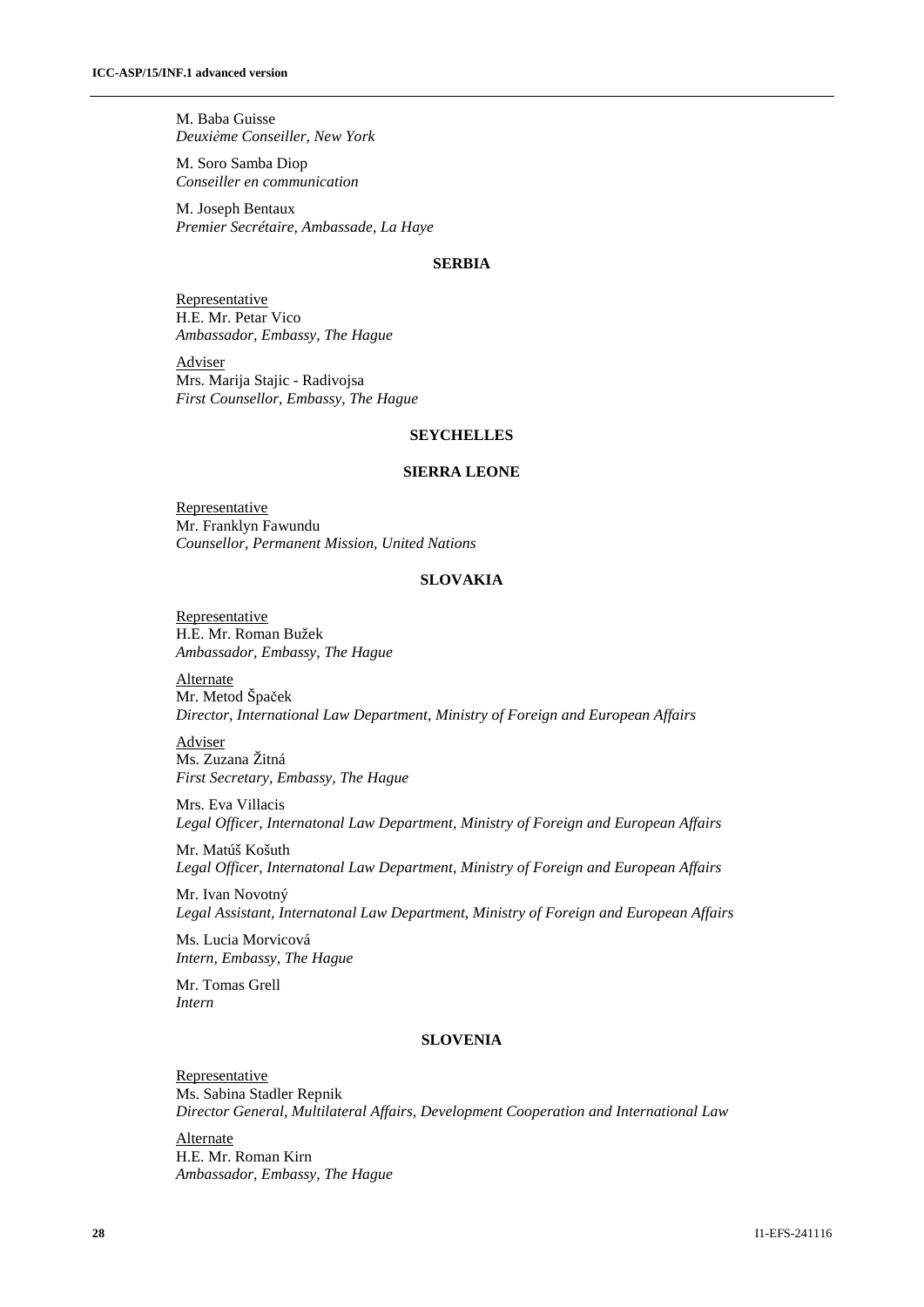Adviser Ms. Danijela Horvat *Counsellor, International Law Department, Ministry of Foreign Affairs*

Ms. Marko Štucin *Deputy Head of Mission, Embassy, The Hague*

#### **SOUTH AFRICA**

Representative H.E. Mr. Tshililo Michael Masutha *Minister of Justice, Ministry of Justice and Correctional Services*

Alternate H.E. Mr. Vusi Bruce Koloane *Ambassador, Embassy, The Hague*

Ms. Johanna Gertruida Susanna de Wet *Chief State Law Adviser, Department of International Relations and Cooperation*

Adviser Mr. Dire David Tladi *Adviser, Minister International Relations and Cooperation*

Mr. Pieter Andreas Stemmet *Senior State Law Adviser, Department of International Relations and Cooperation*

Mr. Enver Daniels *Chief State Law Adviser, Department of Justice and Constitutional Development*

#### **SPAIN**

Representante S.E. Sr. Fernando Arias González *Embajador, Embajada, La Haya*

Suplente Sr. Fernando Curcio Ruigómez *Segunda Jefatura, Embajada, La Haya*

**Consejero** Sra. María Cruz-Guzmán Flores *Jefa Adjunta de la Asesoría Jurídica Internacional, Ministerio de Asuntos Exteriores y de Cooperación*

Sr. Jesús Miranda Hita *Subdirector General, Inspector de servicios, Ministerio de Finanzas*

Sr. Abraham Martínez Alcañiz *Capitán Auditor, Asesoría Jurídica General de Defensa, Ministerio de Defensa*

Sr. Xavier Bellmont Roldán *Consejero Técnico, Ministerio de Asuntos Exteriores y de Cooperación*

Sr. José Fernando Fernández-Aguayo *Consejero, Embajada, La Haya*

Sra. Dª. Luisa Sánchez-Bravo Carretero *Secretaria, Embajada, La Haya*

#### **STATE OF PALESTINE**

**Representative** H.E. Mr. Riad Malki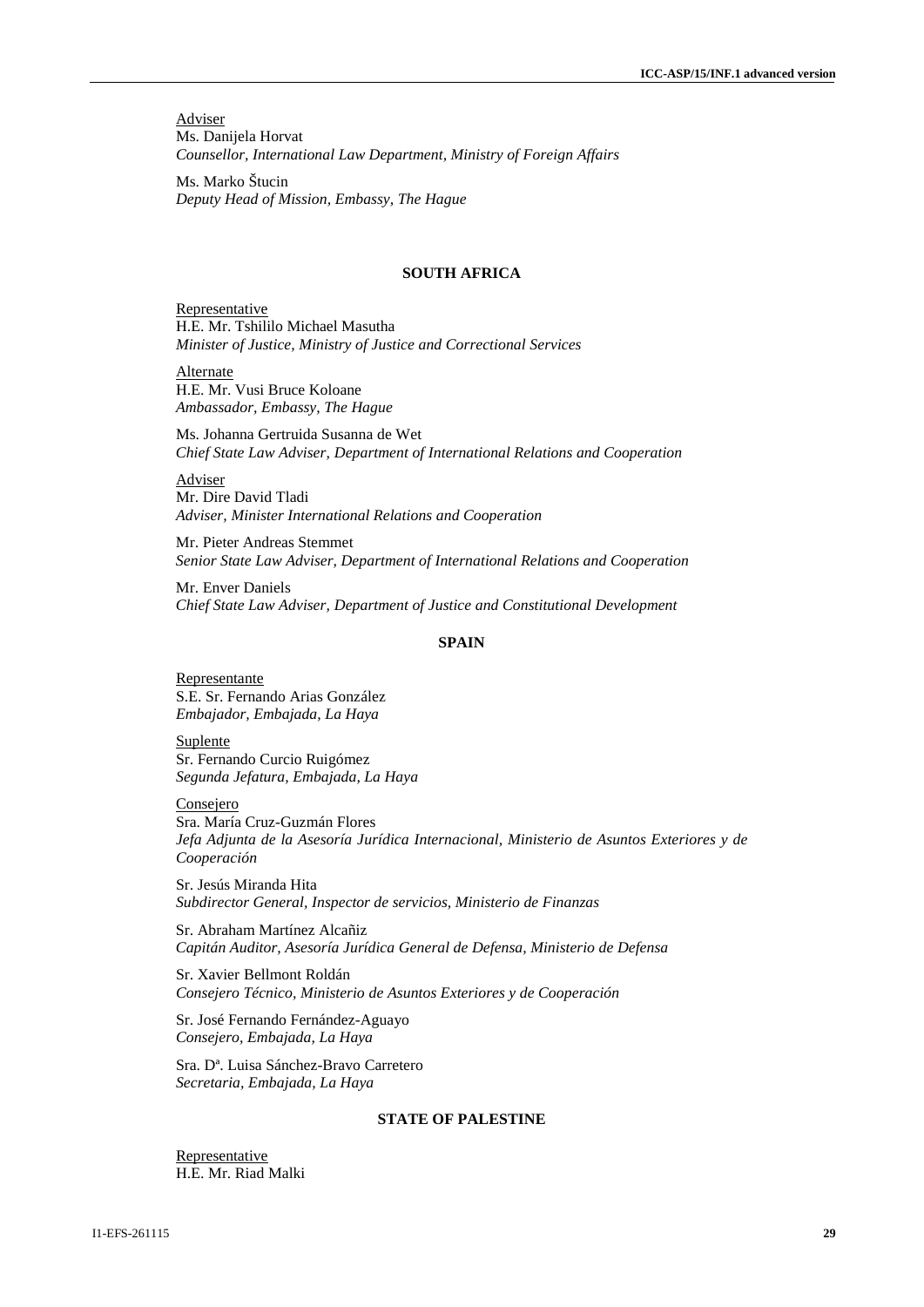#### *Minister of Foreign Affairs*

Alternate H.E. Mr. Nabil Abuznaid *Ambassador, Permanent Representative, Mission, The Hague*

H.E. Mrs. Rawan T. Z. Sulaiman *Ambassador, Assistant Minister for Multilateral Affairs*

H.E. Mr. Ammar M. B. Hijazi *Ambassador, Deputy Assistant, Minister for Multilateral Affairs*

Mr. Omar A. H. AwadAllah *First Counsellor*

Mr. Ahmad Mousa *First Secretary, Mission, The Hague*

Mr. Najeh Al Dahdouh *Ambassador Personal Assistant, Mission, The Hague*

Adviser Ms. Yassmin Zuaiter *Legal Adviser* 

Mr. Sami Makhalfeh *Legal Adviser*

Mr. Ramez Abu Safia

Ms. Lina Baddour

Mr. Khaled Quzmar *Director, Defense for Children International*

#### **SURINAME**

#### **SWEDEN**

Representative H.E. Ms. Elinor Hammarskjöld *Ambassador, Director-General for Legal Affairs*

**Alternate** H.E. Mr. Per Holmström *Ambassador, Embassy, The Hague*

Mr. Petter Lycke *Second Secretary, Embassy, The Hague*

Mr. Emil Johansson *Desk Officer, Department of Law, Human Rights and Treaty Law, Ministry for Foreign Affairs*

Mr. Martin Ratcovich *Desk Officer, Ministry for Foreign Affairs*

Adviser Mr. Pål Wrange *Professor of Public International Law, Stockholm University*

Mr. Louise Beckius *Intern, Embassy, The Hague*

#### **SWITZERLAND**

#### Représentant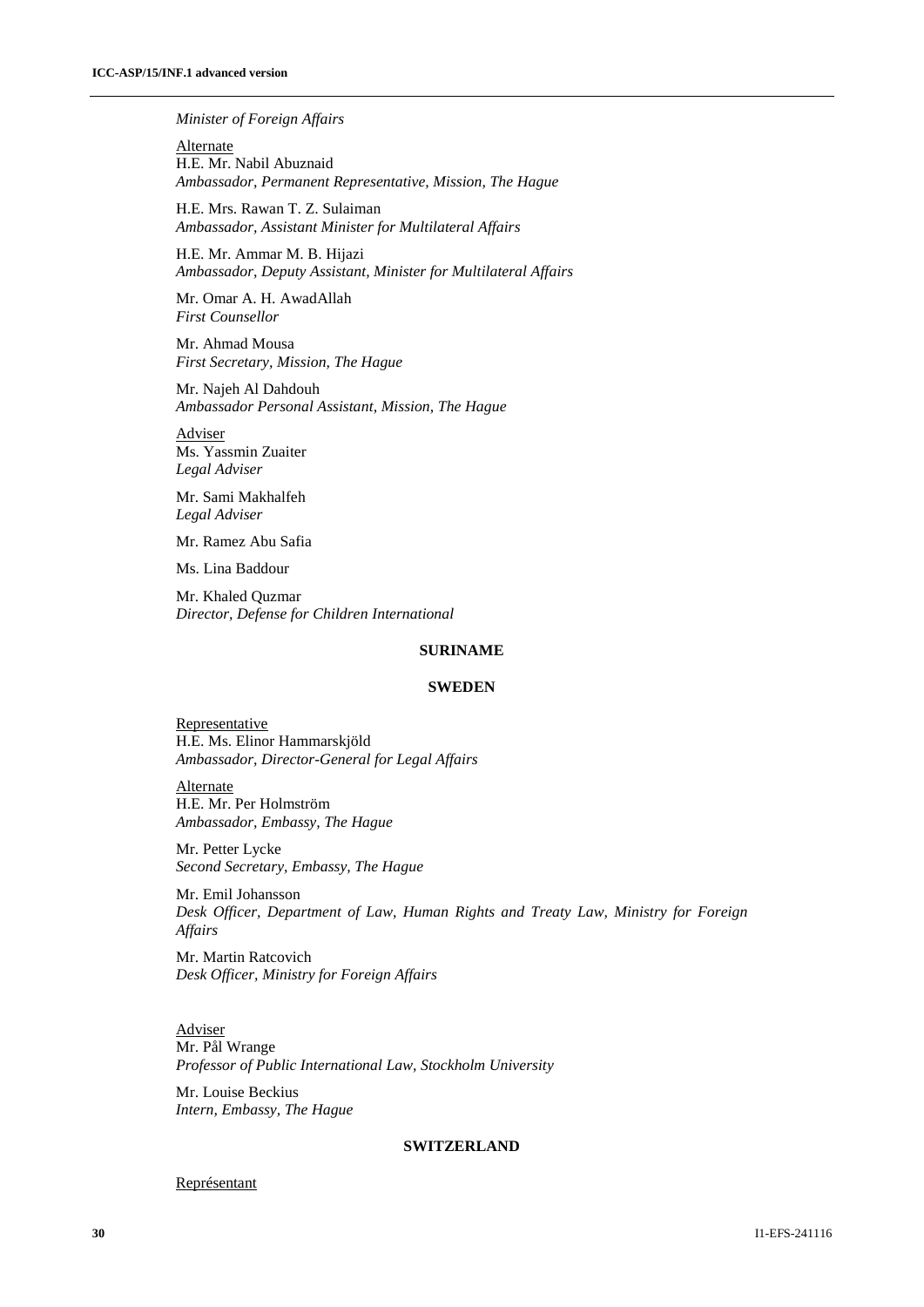S.E. M. Jürg Lindenmann *Ambassadeur, Directeur suppléant de la Direction du droit international public, Département fédéral des affaires étrangères*

Suppléant S.E. M. Urs Breiter *Ambassadeur, Ambassade, La Haye*

**Conseiller** Mme. Nadine Olivieri Lozano *Ministre Conseiller, Ambassade, La Haye*

Mme. Damaris Carnal *Première Secrétaire, Mission permanente auprès de l'Organisation des Nations Unies, New York*

M. Matthias Lanz *Chef suppléant de section, Direction du droit international public, Département fédéral des affaires étrangères*

Mme. Virginie Pache *Attaché juridique, Ambassade, La Haye*

Mme. Fiona Hensel *Attaché juridique, Ambassade, La Haye*

M. Daniel Fasnacht *Chef de section d'experts suisses pour la Consolidation de la Paix Civile, Département fédéral des affaires étrangères*

## **TAJIKISTAN**

## **THE FORMER YUGOSLAV REPUBLIC OF MACEDONIA**

Representative H.E. Mr. Igor Popov *Ambassador, Embassy, The Hague*

Adviser Ms. Viktorija Chavkoska *First Secretary, Embassy, The Hague*

#### **TIMOR-LESTE**

## **TRINIDAD AND TOBAGO**

Representative Mrs. Claire de Bourg-Exeter *Foreign Service Officer, Embassy, Belgium*

## **TUNISIA**

Représentant S.E. M. Elyes Ghariani *Ambassadeur, Ambassade, La Haye*

Suppléant M. Rabii Zenati *Conseiller des affaires étrangères, Ambassade, La Haye*

## **UGANDA**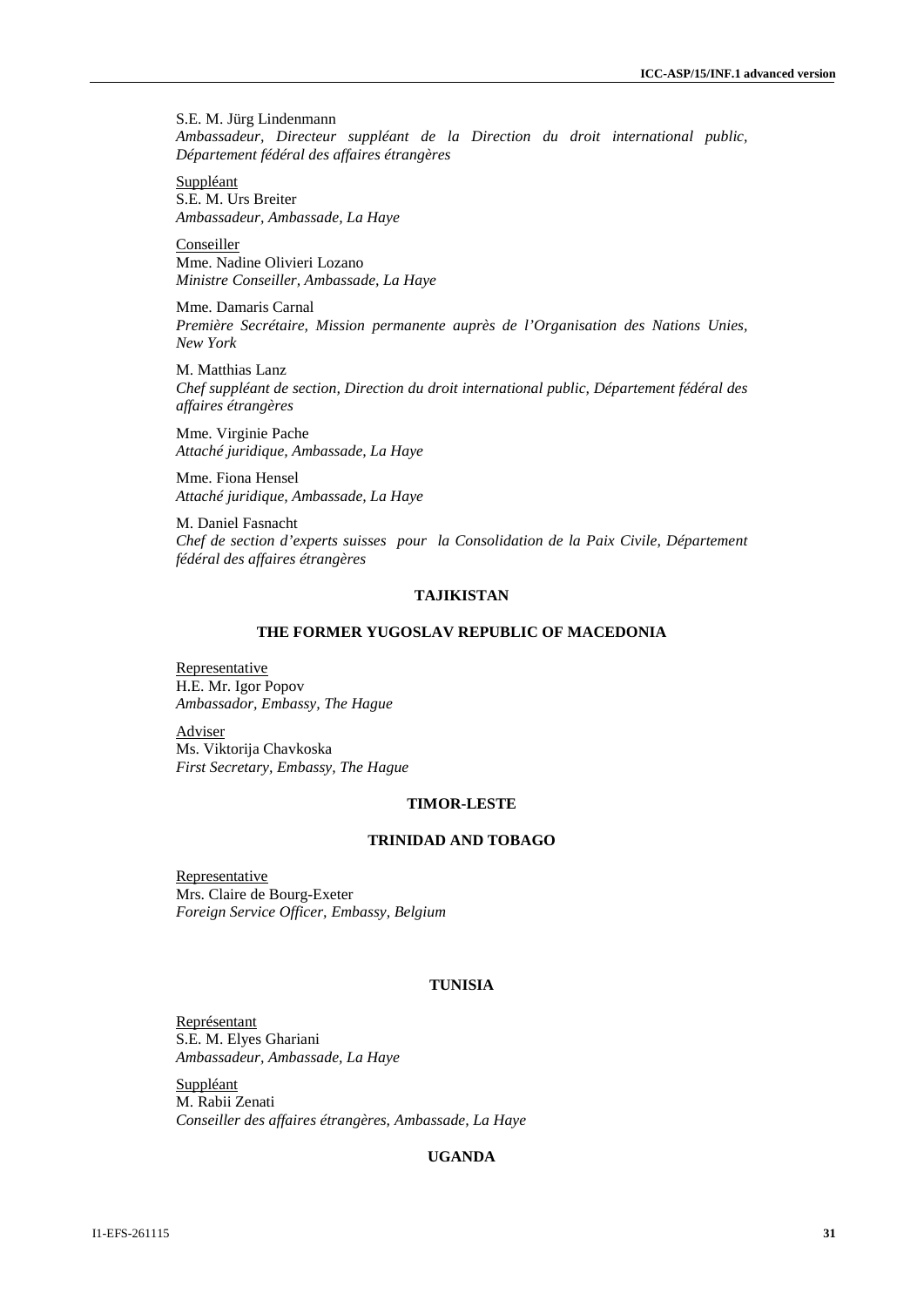**Representative** H.E. Mr. William Byaruhanga *Attorney General* 

Adviser H.E. Mrs. Mirjam Blaak Sow *Ambassador, Permanent Representative, European Union*

Mr. Elem-Ogwal *Deputy Director, Public prosecutions*

Mr. Francis Atoke *Solicitor General, Ministry of Justice and Constitutional Affairs*

Mr. Christopher Gashirabake *Director, Legal Advisory Services, Ministry of Justice and Constitutional Affairs*

Mr. Duncan Muhumuza Laki *Legal Adviser*

Ms. Harriet Nalukwago Ssali *Registar, International Crimes Division, High Court*

Mr. Denis Bireije *Acting Director, Civil Litigation, Ministry of Justice and Constitutional Affairs*

Mr. Timothy Kanyogonya *Lt.Col, Legal Officer, Defence Forces*

Mr. John Bosco R. Suuza *Principal State Attorney, Ministry of Justice and Constitutional Affairs*

#### **UNITED KINGDOM OF GREAT BRITAIN AND NORTHERN IRELAND**

#### Representative Mr. Douglas Wilson *Legal Director, Foreign and Commonwealth Office, London*

Mr. Iain MacLeod *Legal Adviser, Foreign and Commonwealth Office, London*

Alternate Rt Hon. The Baroness Anelay of St Johns, Joyce Anne *Minister of State for Foreign and Commonwealth Affairs*

H.E. Sir Geoffrey Adams *Ambassador, Embassy, The Hague*

Ms. Ruth Tomlinson *Assistant Legal Adviser, Foreign and Commonwealth Office, London*

H.E. Mr. Philip Dixon *Lawyer, Embassy, The Hague*

Adviser Mr. Adrian Lee *Head of War Crimes Team, Foreign & Commonwealth Office*

Mr. Sandy Domaingue *Policy Office War Crimes Team r, Foreign & Commonwealth Office*

Mr. Matthew Puttick *Second Secretary, Political and International Legal Affairs, Embassy, The Hague*

Ms. Dorothee Houck *Policy Adviser, Embassy, The Hague*

Ms. Sharon Marie Pollock-Wilkins *Private Secretary to Baroness Anelay*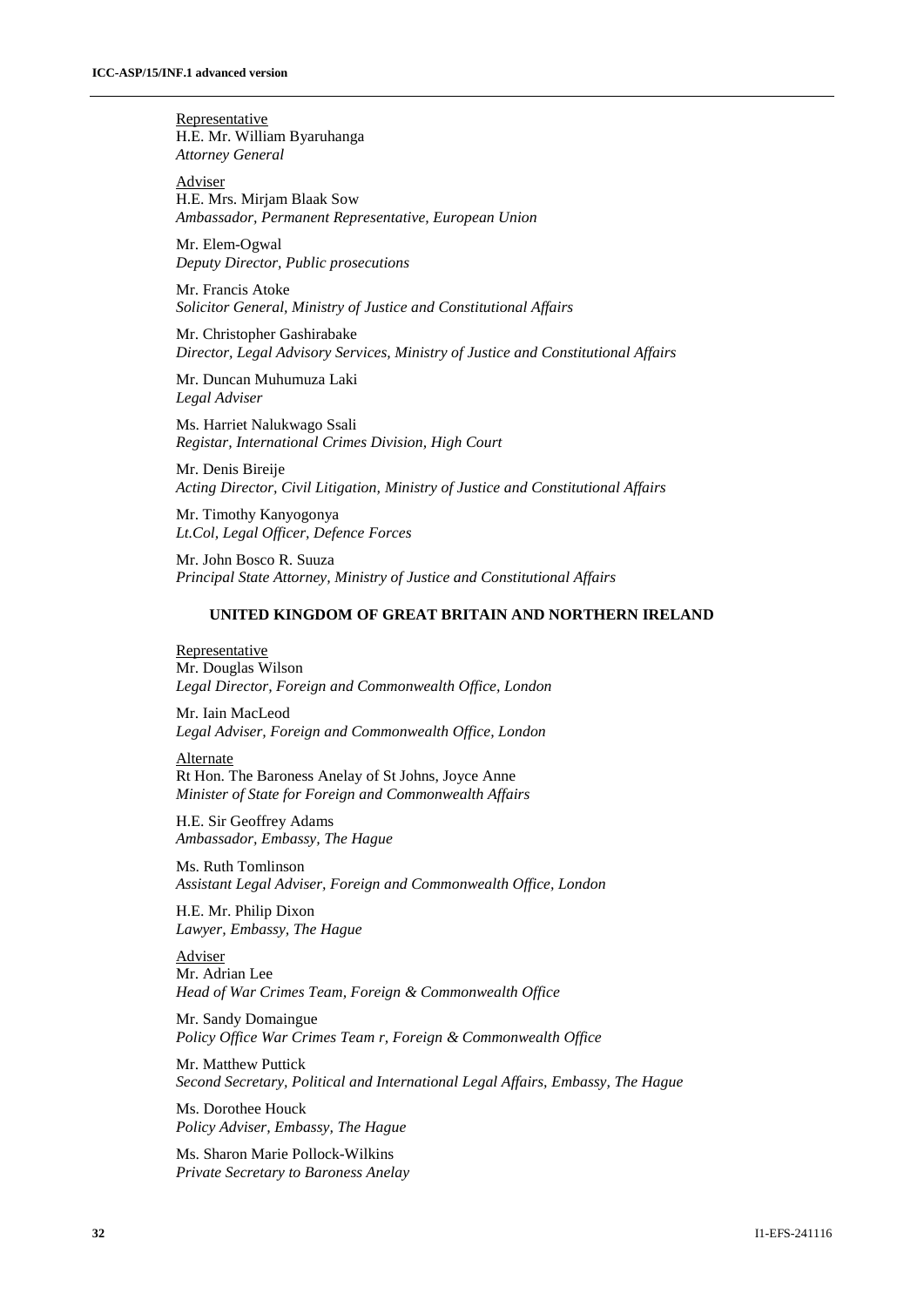Ms. Elizabeth Laura Carson *Assistant Private Secretary to Baroness Anelay*

#### **UNITED REPUBLIC OF TANZANIA**

Representative H.E. Mrs. Irene F.M. Kasyanju *Ambassador, Embassy, The Hague*

Adviser Mrs. Naomi Z. Mpemba *Counsellor, Embassy, The Hague*

Mrs. Matiku J. Kimenya *Minister Counsellor, Embassy, The Hague*

## **URUGUAY**

Representante S.E. Sr. Alvaro Moerzinger *Embajador, Embajada, La Haya*

**Suplente** Sra. Verónica Crego *Primer Secretario, Embajada, La Haya*

**Consejero** Sra. Florencia Firpo Badin *Consejero, Embajada, La Haya*

Sr. Felipe Michelini *Ministerio de Relaciones Exteriores*

#### **VANUATU**

Representative H.E. Mr. Ronald Warsal *Minister of Justice and Social Welfare*

**Alternate** Mr. Arnold Kiel Loughman *Attorney General, State of Law Office*

H.E. Mr. Roy Mickey Joy *Ambassador, Embassy, The Hague*

Adviser Mrs. Elisabeth van Vliet *Honorary Consul, Embassy, The Hague*

Mr. Noah Patrick Kouback *Counsellor, Embassy, The Hague*

Ms. Sepai Moana Timakata *First Secretary, Embassy, The Hague*

Mrs. Shirley Joy *Second Secretary, Embassy, The Hague*

Mrs. Megan Williams *Legal Adviser, Embassy, The Hague*

Mr. Ruben Brunsveld *Adviser, Embassy, The Hague*

Mr. Robert Jonker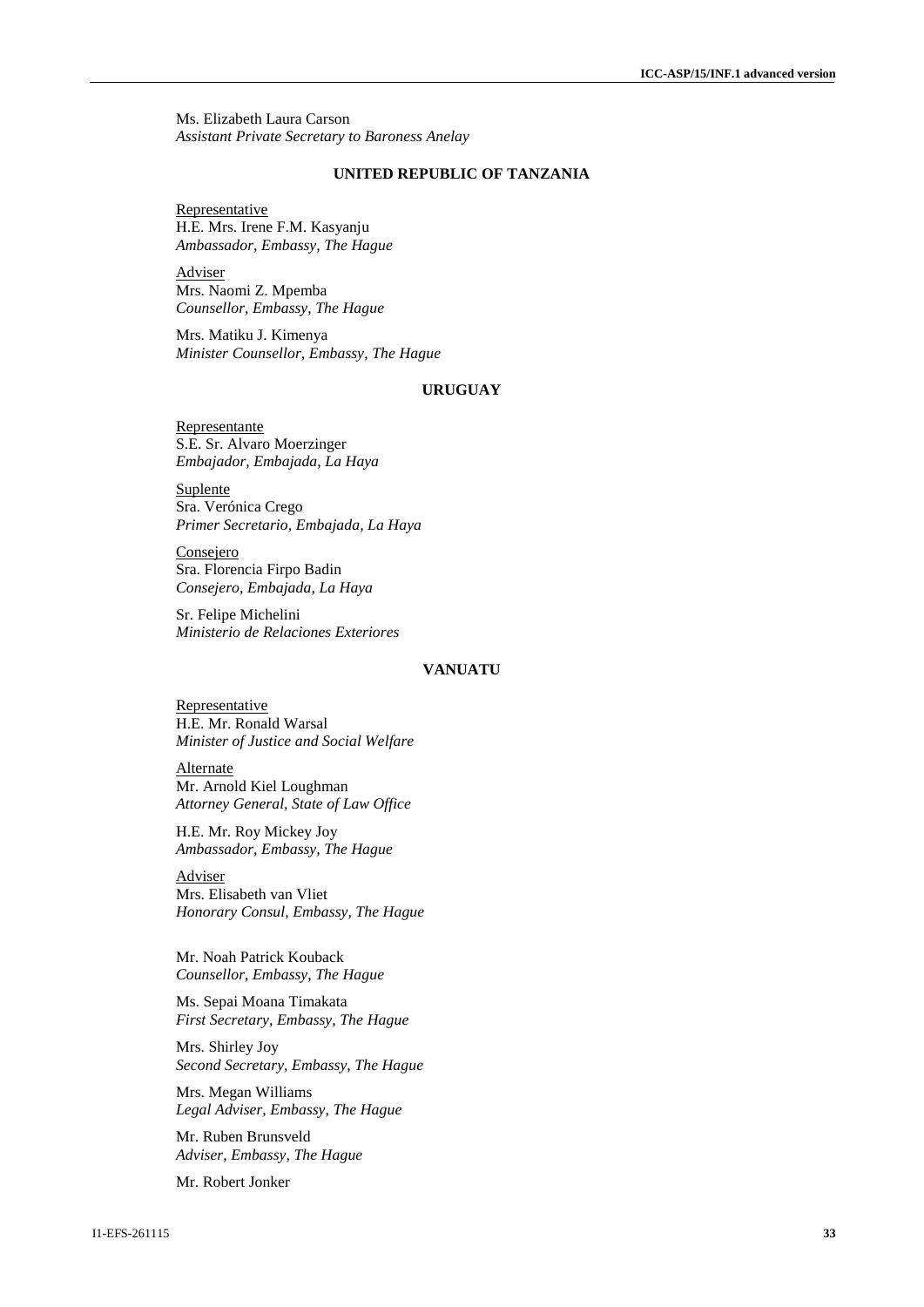*Communications Adviser, Embassy, The Hague*

## **VENEZUELA (BOLIVARIAN REPUBLIC OF)**

Representante

H.E. Sra. Haifa Aissami Madah *Embajadora Extraordinaria y Plenipotenciaria, Misión Permanente, La Haya*

**Suplente** 

Sr. José Ángel Bucarello Guzmán *Embajador Alterno, Misión Permanente, La Haya*

## **ZAMBIA**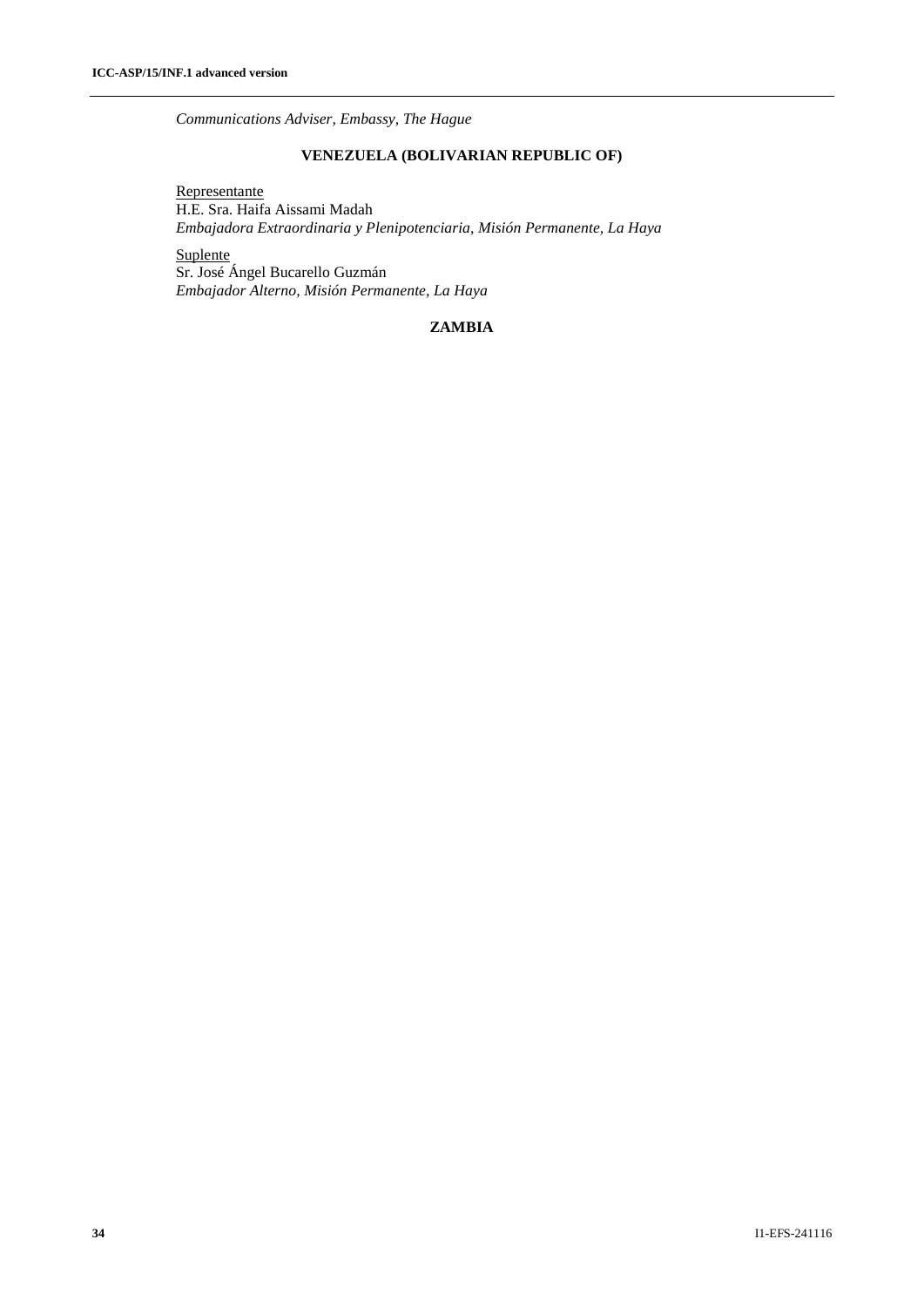## **II. Observer States/ États observateurs/ Estados observadores**

## **ALGERIA**

Représentant S.E. M. Nourredine Ayadi *Ambassadeur, Ambassade, La Haye*

**Conseiller** M. Massinssa Bektache *Secrétaire des Affaires Etrangères, Ambassade, La Haye*

M. Mourad Amokrane *Ministre Conseiller, Ambassade, La Haye*

#### **ARMENIA**

## **AZERBAIJAN**

## **BAHAMAS**

## **BAHRAIN**

#### **BELARUS**

## **BRUNEI DARUSSALAM**

## **CAMEROON**

Représentant S.E. Mme. Odette Melono *Ambassadeur, Ambassade, La Haye*

**Suppléant** Mme. Yvonne Ngo Mbog *Conseillére Attaché, Ambassade, La Haye*

## **CHINA**

Representative Mr. Bin Hu *Ministry of Foreign Affairs*

Adviser Mr. Zhongfeng Tao *Legal Counsellor, Embassy, The Hague*

Mr. Liang He *Attaché, Ministry of Foreign Affairs*

Mr. Lijun Yang *Associate Professor, Chinese Academy of Social Sciences*

Mr. Chi Xu *Attaché, Ministry of Foreign Affairs*

Mr. Ghoshun Sun *Attaché, Embassy, The Hague*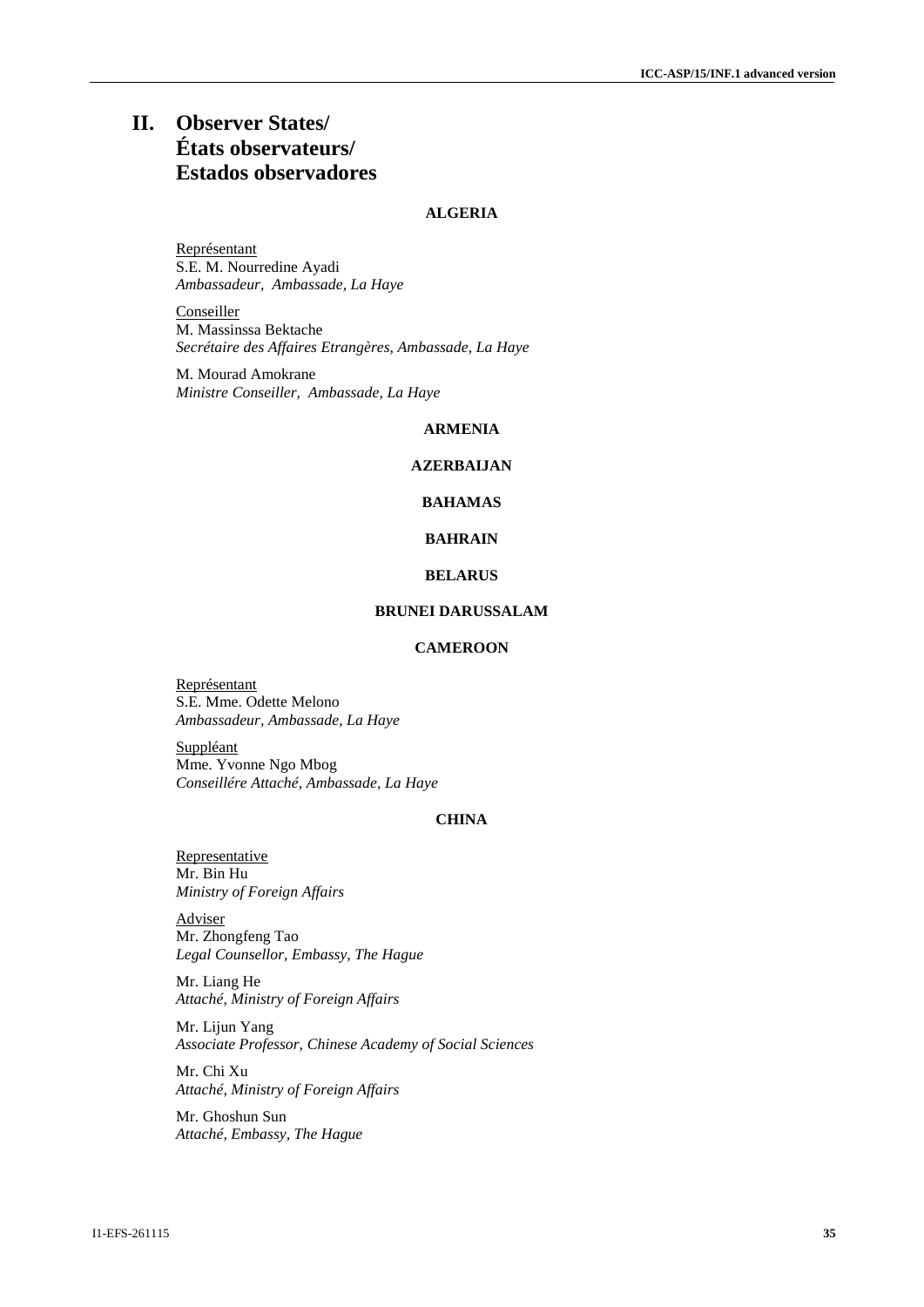## **CUBA**

## **EGYPT**

Representative Mr. Taher Farahat *Second Secretary, Embassy, The Hague*

**Alternate** Mr. Mostafa Nada *Second Secretary, Embassy, The Hague*

## **ERITREA**

## **ETHIOPIA**

## **GUINEA-BISSAU**

## **HAITI**

#### **HOLY SEE**

Représentant S.E. M. Aldo Cavalli *Archevêque, Nonce apostolique*

**Suppléant** M. Jain Mendez *Monsignor, Conseiller*

**Conseiller** M. René Marinus André Guldenmund *Conseiller Juridique*

#### **INDIA**

Representative H.E. Mr. Aviv Shir-on *Ambassador, Embassy, The Hague*

Representative Mrs. Kajal Bhat *First Secretary, Legal. Embassy, The Hague*

## **INDONESIA**

#### **IRAN (ISLAMIC REPUBLIC OF)**

**Representative** H.E. Mr. Hossein Panahi Azar

**Alternate** Mr. Hassan Soleimani

Mr. Seyed Kamal Mirkhalaf

#### **IRAQ**

## **ISRAEL**

Representative H.E. Mr. Aviv Shir-on *Ambassador, Embassy, The Hague*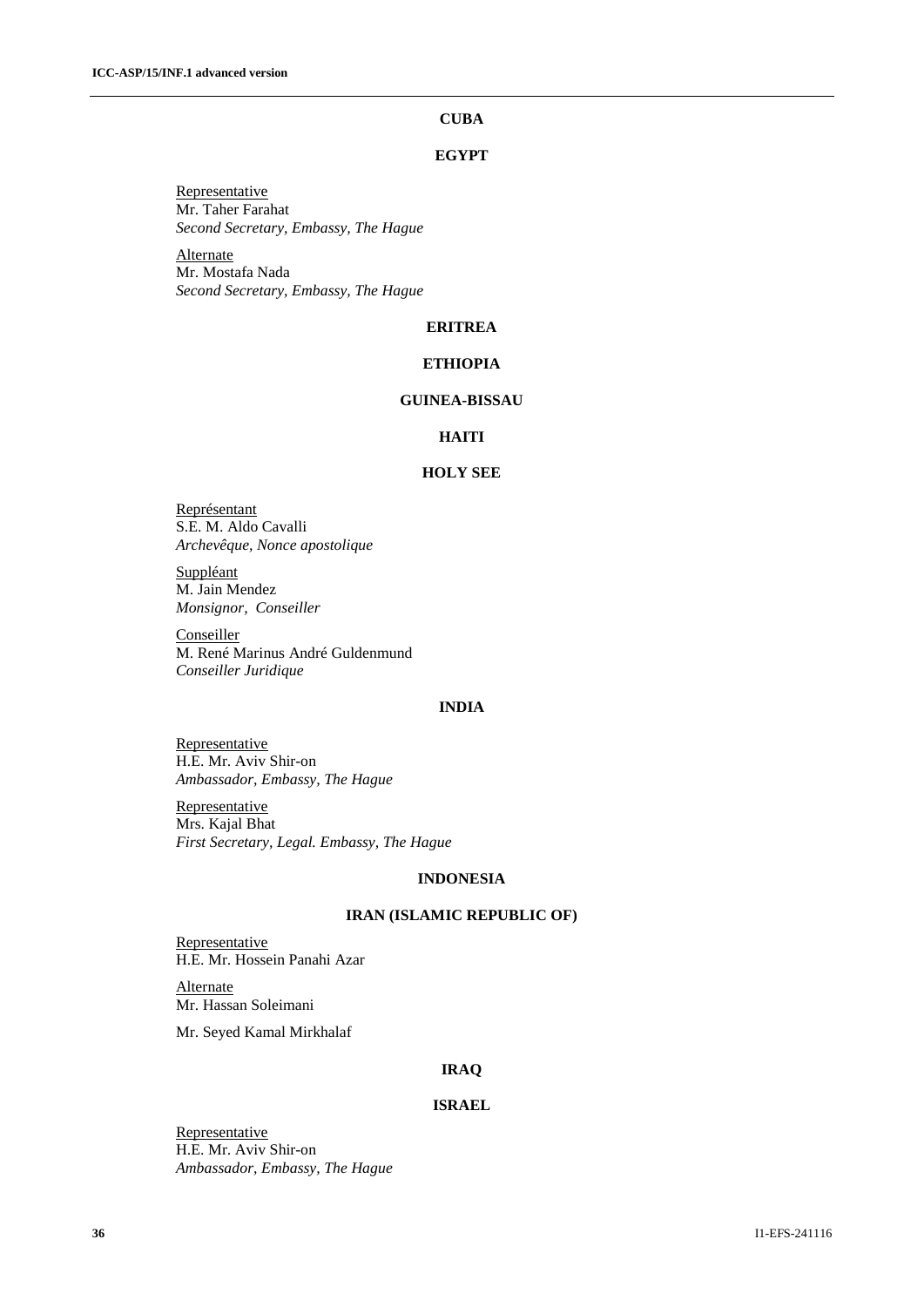**Alternate** Ms. Avigail Frisch Ben-Avraham *International Law Department, Ministry of Foreign Affairs*

Mr. Gil-Ad Noam *Director, International Criminal Law, Ministry of Justice*

Ms. Meital Nir-Tal *Legal Adviser, Embassy, The Hague*

Mr. Nir Reichental-Shor *National Security Council*

Adviser Mr. Daniel Geron *Director, Global Justice Office, National Security Council, Prime Minister's Office*

Mr. Shahar Berger *Legal Assistant, Embassy, The Hague*

Mr. Tomer Haramaty *Office of the Deputy Attorney General, International Law*

#### **JAMAICA**

## **KAZAKHSTAN**

## **KUWAIT**

**Representative** Mr. Ali Al-Thayedi *Counsellor, Embassy, The Hague*

**Alternate** Mr. Abdulwahab Al-Rashed *Second Secretary, Embassy, The Hague*

Adviser Mr. Afaf Boulas-Gobrial *Communication Officer, Embassy, The Hague*

### **KYRGYZSTAN**

#### **LIBYA**

## **MALAYSIA**

## **MONACO**

#### **MOROCCO**

Représentant H.E. M. Abdelouhab Bellouki *Ambassadeur, Ambassade, La Haye*

Suppléant M. Abdelkader Abidine *Conseiller, Ambassade, La Haye*

**Conseiller** M. Najim Ech-Chaouny *Conseiller Juridique*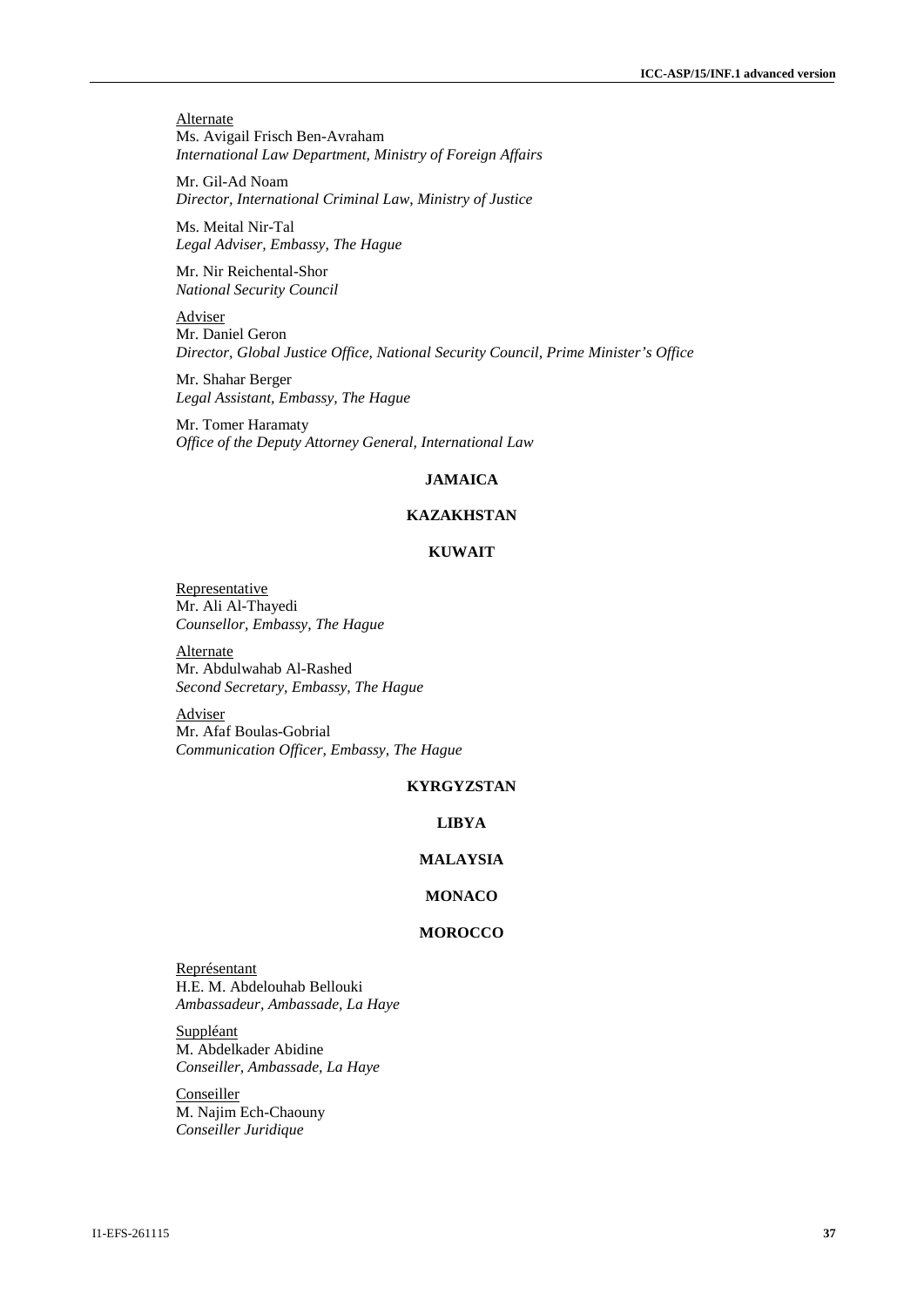#### **MOZAMBIQUE**

#### **NEPAL**

## **NICARAGUA**

## **OMAN**

## **PAKISTAN**

## **QATAR**

**Representative** H.E. Mr. Ibrahim Saleh H. Alnesf *President, Court of Appeal, Supreme Judiciary Council*

Alternate H.E. Mr. Khalid Fahad Al-Khater *AmbassadorAppeal, Embassy, The Hague*

Adviser Mr. Ibrahim Saleh Al Nisf *President and Judge of the Qatari Court of Appeal*

Mr. Abdullah Saleh S Al Hadifi *Deputy/Vice President, Court of Appeal, Supreme Judiciary Council*

Mr. Khalid Fahad Al-Hajri *Counsellor, Embassy, The Hague*

## **RUSSIAN FEDERATION**

Alternate Mr. Konstantin Timokhin *Second Secretary, Embassy, The Hague*

#### **SAO TOME AND PRINCIPE**

#### **SAUDI ARABIA**

**Representative** H.E. Mr. Abdulaziz Abdullah Abohaimed *Ambassador, Embassy, The Hague*

**Alternate** Mr. Mansour Bin Abdurrahman Al-Qafari *Deputy Minister, Ministry of Justice*

Adviser Mr. Ali Bin Fayez Al-Shahri *Counsellor, Ministry of Justice*

Mr. Abdulaziz Bin Falah Al-Qahtani *Ministry of Justice*

Mr. Faisal Falah Alharbi *First Secretary, Embassy, The Hague*

Mr. Abdulrahman Alenazi *Counsellor, Ministry of Justice*

#### **SINGAPORE**

#### **SOLOMON ISLANDS**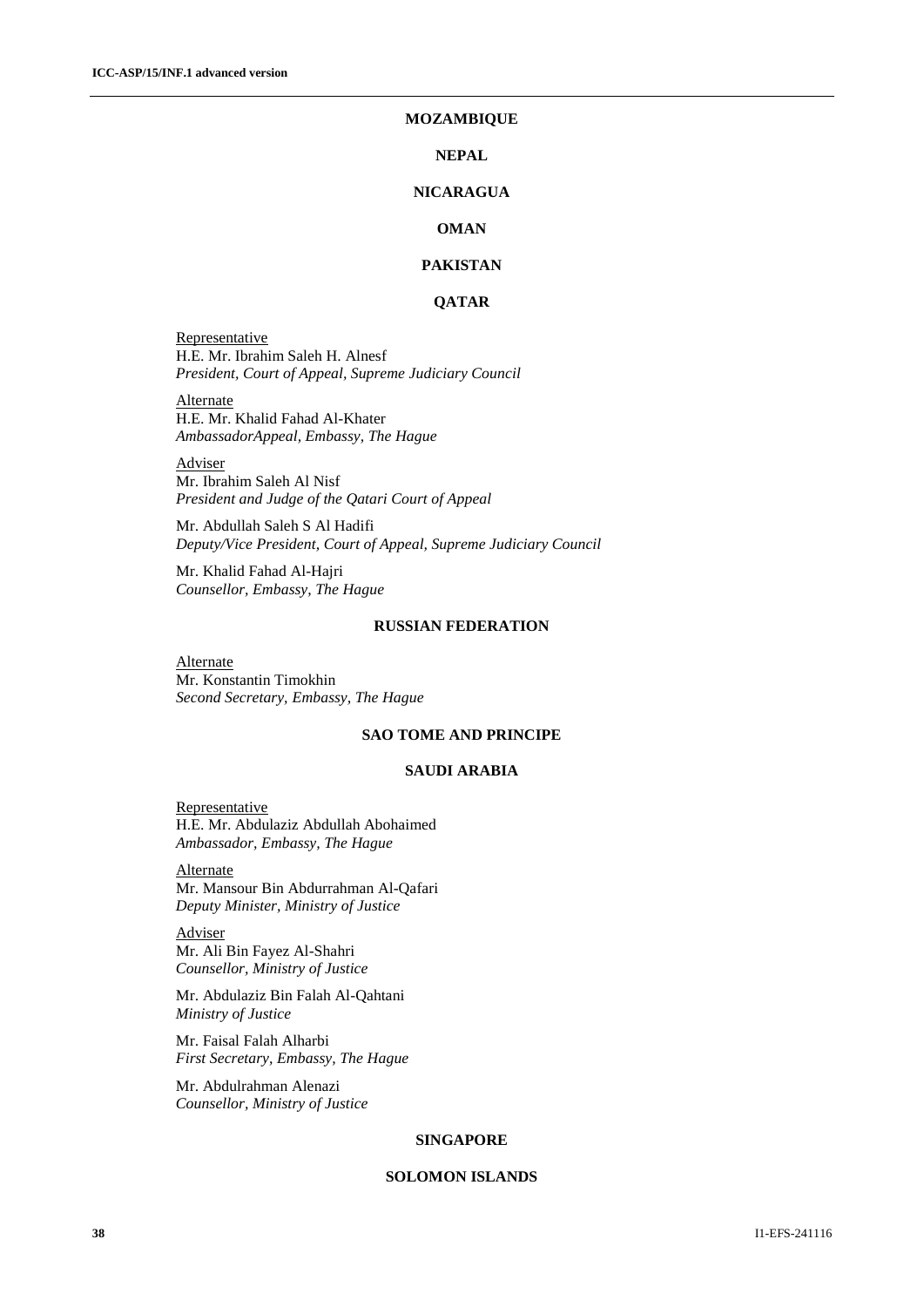## **SRI LANKA**

#### **SUDAN**

## **SYRIAN ARAB REPUBLIC**

## **THAILAND**

Representative Mr. Asi Mamanee *Minister Counsellor, Embassy, The Hague*

**Alternate** Ms. Kanokwan Ketchaimas *Counsellor, Embassy, The Hague*

### **TOGO**

## **TURKEY**

Representative Ms. Hande Sari Asp *Head of Department, Ministry of Foreign Affairs*

**Alternate** Ms. Çağla Pinar Tansu Seçkin *Head of Department, Ministry of Foreign Affairs*

Adviser Mr. Abdullah Ömeroğlu *Rapporteur Judge, Ministry of Justice*

Mr. Hakan Yavuz *Judicial Counsellor, Embassy, The Hague*

Ms. Yasemin Celbiş *First Secretary, Ministry of Foreign Affairs*

#### **UKRAINE**

**Representative** H.E. Mr. Oleksander Horin *Ambassador, Embassy, The Hague*

Ms. Lali Moroz *Second Secretary, Embassy, The Hague*

#### **UNITED ARAB EMIRATES**

**Representative** H.E. Dr. Abdulrahim Yousif Al Awadi *Assistant Foreign Minister for Legal Affairs*

Alternate H.E. Mr. Saeed Ali Alnowais *Ambassador, Embassy, The Hague*

Adviser Mr. Salim Ibrahim Alnaqbi *Adviser, Director of Office Ministry of Foreign Affairs*

Ms. Mariam Saif Alshamsi *First Secretary, Embassy, The Hague*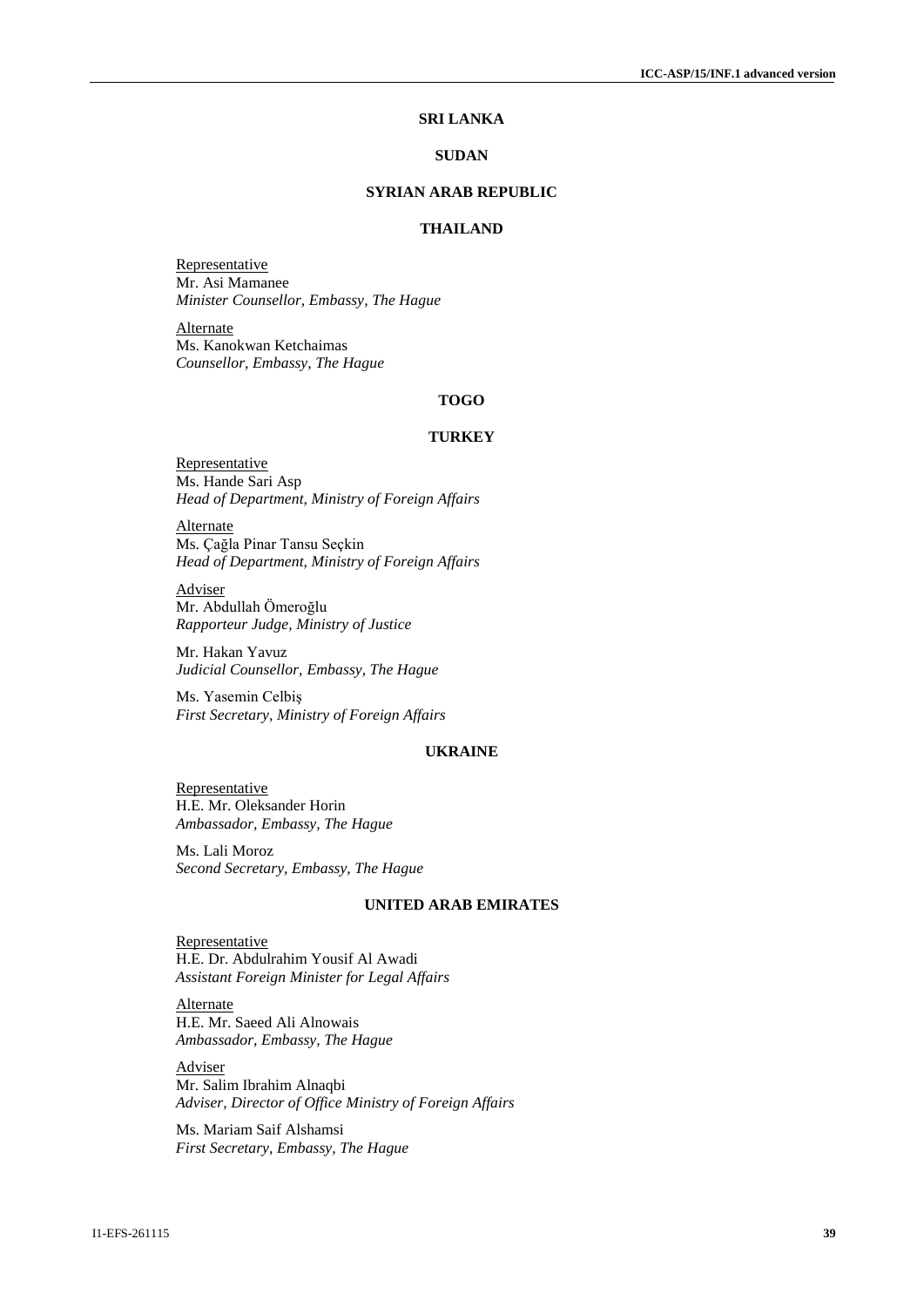Mr. Adil Sadiq Alamiri *Second Secretary, Embassy, The Hague*

Mr. Tareq Ahmed Mohamed Majed Alali *Second Secretary, Embassy, The Hague*

#### **UNITED STATES OF AMERICA**

**Representative** H.E. Mr. Todd Buchwald *Ambassador, Office of Global Criminal Justice, Department of State*

Mr. Brian Egan *Legal Adviser, Department of State*

**Alternate** Ms. Anna Cave *Principal Deputy, Office of Global Criminal Justice, Department of State*

Adviser Ms. Leah Bellshaw *Policy Advisor, Office of Global Criminal Justice, Department of State*

Mr. David Bigge *Deputy Legal Counselor, Embassy, The Hague*

Ms. Tara Jones *Foreign Affairs Specialist, Department of Defense*

Mr. Sam Kidd *Judge Advocate, Department of Defense*

Mr. Christian Levesque *Attorney, Department of Justice*

Ms. Jennifer Marcovitz *Attorney-Adviser, Office of the Legal Adviser, Department of State*

Mr. Jonathan White *Political-Legal Officer, Embassy, The Hague*

## **UZBEKISTAN**

## **VIETNAM**

## **YEMEN**

## **ZIMBABWE**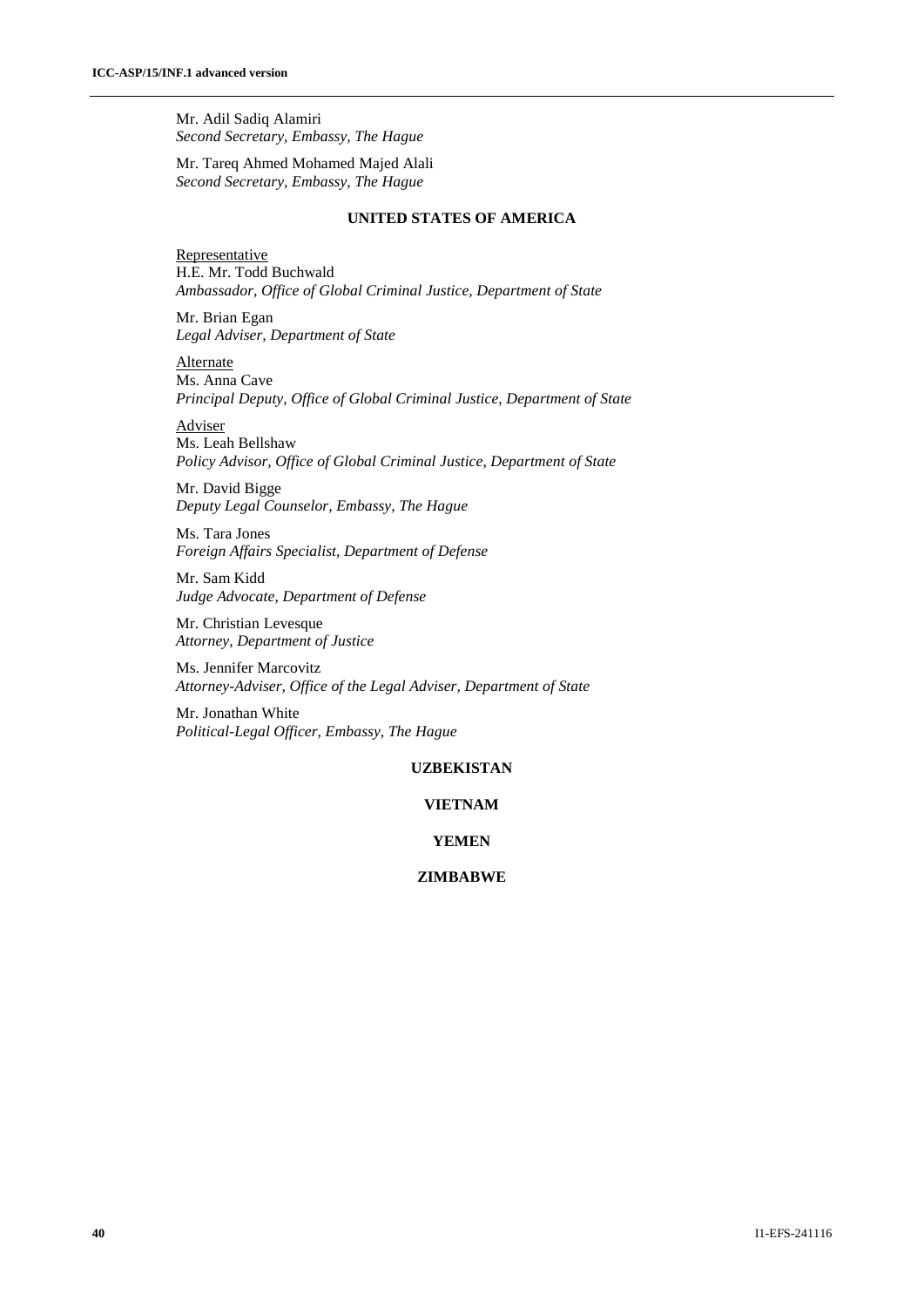**III. States invited to be present during the work of the Assembly/**

**Les États invités à se faire représenter aux travaux de l'Assemblée/ Los Estados invitados a que asistieran a los trabajos de la Asamblea**

## **BHUTAN**

## **DEMOCRATIC PEOPLE'S REPUBLIC OF KOREA**

## **EQUATORIAL GUINEA**

## **LAO PEOPLE'S DEMOCRATIC REPUBLIC**

## **LEBANON**

## **MAURITANIA**

## **MICRONESIA (FEDERATED STATES OF)**

## **MYANMAR**

## **NIUE**

## **PALAU**

## **PAPUA NEW GUINEA**

## **RWANDA**

## **SOMALIA**

## **SOUTH SUDAN**

## **SWAZILAND**

## **TONGA**

## **TURKMENISTAN**

## **TUVALU**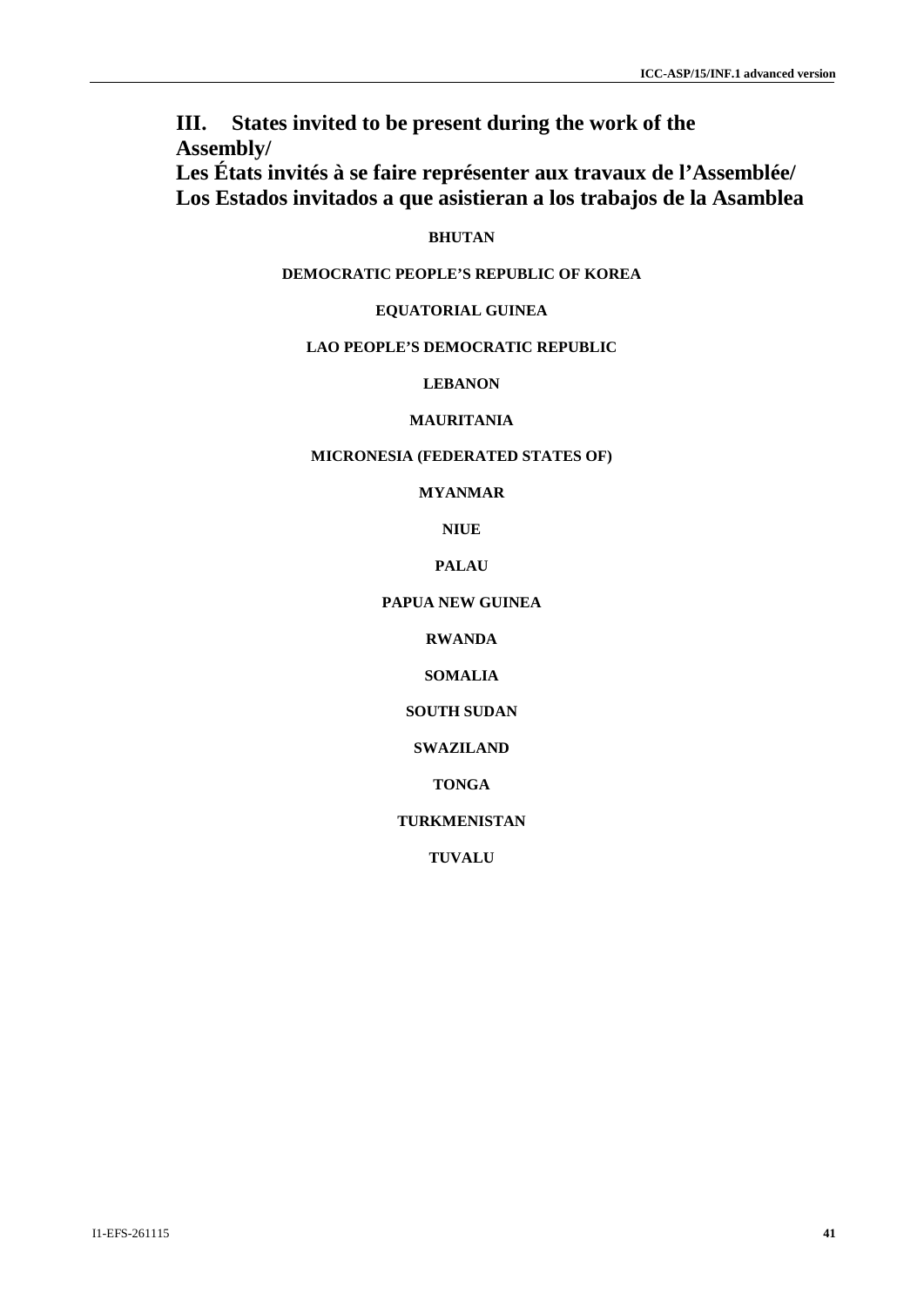## **IV. Entities, intergovernmental organizations and other entities/ Entités, organisations intergouvernementales et autres entités/ Entidades, organizaciones intergubernamentales y otras entidades**

#### **African Union**

Ms. Constancia Adelina Gaspar *Legal Counsel, Director, Office of Legal Counsel*

Mr. Adewale Edoho Lyanda *Legal Officer, Special Assitant*

#### **Commonwealth**

Ms. Marie-Pierre Olivier

#### **Commission Economique et Monetaire Ouest Africaine (UEMOA)**

Mme. Joséphine Suzanne Ebah-Toure *Président, Cour de Justice*

M. Moctar Ouane *Délégué général à la paix et à la sécurité*

#### **Commission International humanitaire d'établissement des faits (IHFFC)**

#### **Council of Europe**

#### **European Union**

Mr. Christian Behrmann *European External Action Service*

Mr. Dimitris Iliopoulos

Mr. Tsvetomir Svilenov

Ms. Margarida Silva

Mr. Vincent Johannes De Graaf

## **European Court of Human Rights**

#### **Economic Community of Central African States (ECCAS)**

S.E. M. Ahmad Allam-mi *Ambassadeur*

## **General Secretariat of the Cooperation Council for Arab States of the Gulf**

Mr. Mohammed Sulaiman Alkhodairy

Mr. Khalid Thamer Almahid

Mr. Abdulaziz Humood Assudais

#### **Genocide Network Secretariat**

Mr. Matevž Pezdirc *Head* 

Mr. Lothar Johannes Lehnert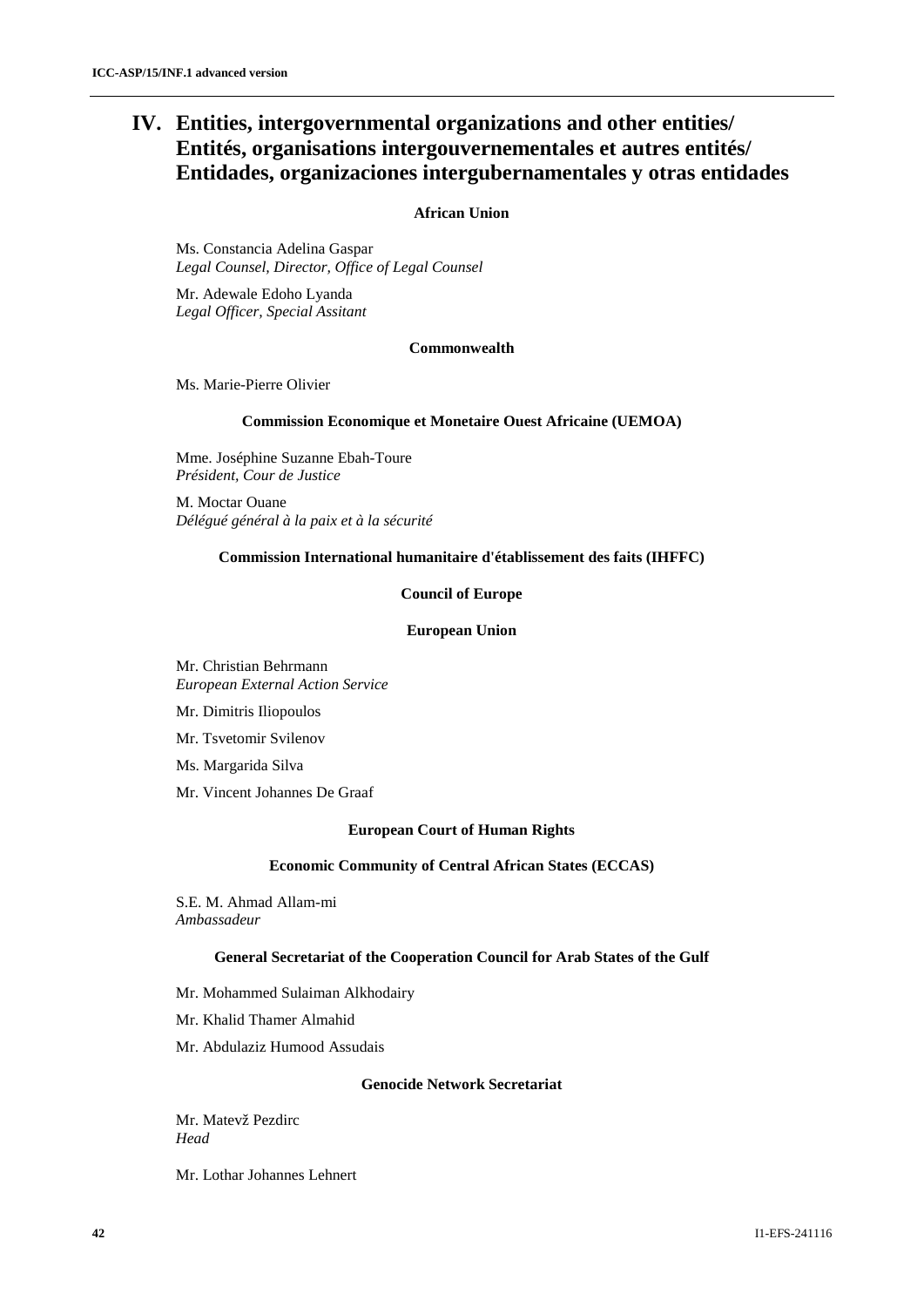Mr. Daniel Tatomir

Ms. Ana Martin Beringola

#### **International Commission on Missing Persons**

Ms. Kathryne Bomberger

Mr. Willem (Wim) Kok

Mr. Alistair Burt

Mr. Andreas Kleiser

Ms. Deborah Ruiz

Mr. Simon Short

Mr. Bert Segier

#### **International Committee of the Red Cross**

Mr. Charles Sabga *Legal Adviser, Advisory Service on International Humanitarian Law, in the Integration and promotion of Law Division, Geneva*

Ms. Helen Cécilia Obregon *Legal Adviser, Geneva*

Ms. Abby Rose Zeith *Legal Adviser, Geneva*

Ms. Marina Fakhouri *Detention Adviser, Geneva*

Ms. Julie Tenenbaum *Regional Legal Adviser, Europe Mission, Paris*

Mr. Raphael Gonçalves Alves *Legal Adviser, Europe Mission, Paris*

#### **International Criminal Police Organization**

#### **International Criminal Tribunal for Rwanda**

#### **International Criminal Tribunal for the former Yugoslavia**

Mr. Carmel Agius *President, Judge*

Ms. Ana Cristina Rodriguez Pineda *Chef de Cabinet to the President*

Ms. Kate Mackintosh *Deputy Registrar* 

Ms. Giorgia Tortora *External Relations Officer* 

Ms. Asa Rydberg *Legal Officer* 

Ms. Tatjana Dawson *Legal Officer* 

Ms. Esther Halm *Legal Officer*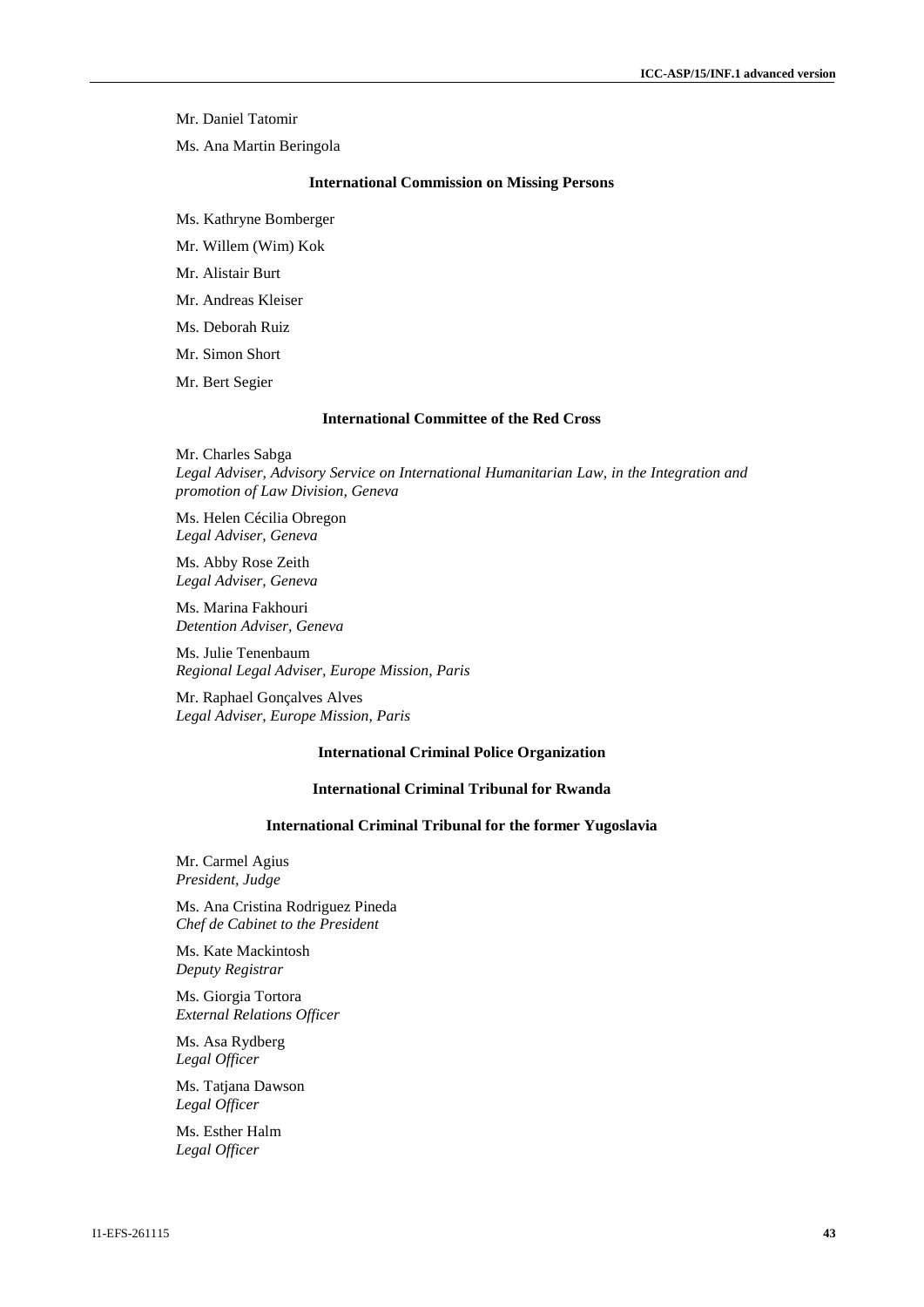#### **International Development Law Organization**

#### **International Humanitarian Fact-Finding Commission**

Mr. Justinas Žilinskas

#### **International Institute for Democracy and Electoral Assistance**

#### **International Organization for Migration**

#### **International Organization of la Francophonie**

M. Michel Carrié *Chargé de la coopération juridique et judiciaire à la Direction de la paix*

#### **International Tribunal for the Law of the Sea**

**Inter-Parliamentary Union**

**League of Arab States**

## **Mechanism for International Criminal Tribunals**

Mr. Theodor Meron *Judge*

Ms. Gabrielle McIntyre

#### **Office of the United Nations High Commissioner for Human Rights**

H.R.H. Zeid Ra'ad Al Hussein *High Commissioner, United Nations High Commission of Human Rights, New York*

Ms. Cecile Aptel *Senior Legal Policy Adviser, United Nations, New York*

#### **Organization of American States**

#### **Organisation for the Prohibition of Chemical Weapons**

**Organization of Islamic Cooperation**

**Parliamentary Assembly of the Mediterranean**

**Permanent Court of Arbitration**

## **Regional Centre on Small Arms & Light Weapons**

#### **Southern African Development Community**

#### **Special Tribunal for Lebanon**

Mr. Norman Farrell *Prosecutor*

Mr. Daryl Mundis *Registrar*

Ms. Amélie Zinzius *Deputy Registrar*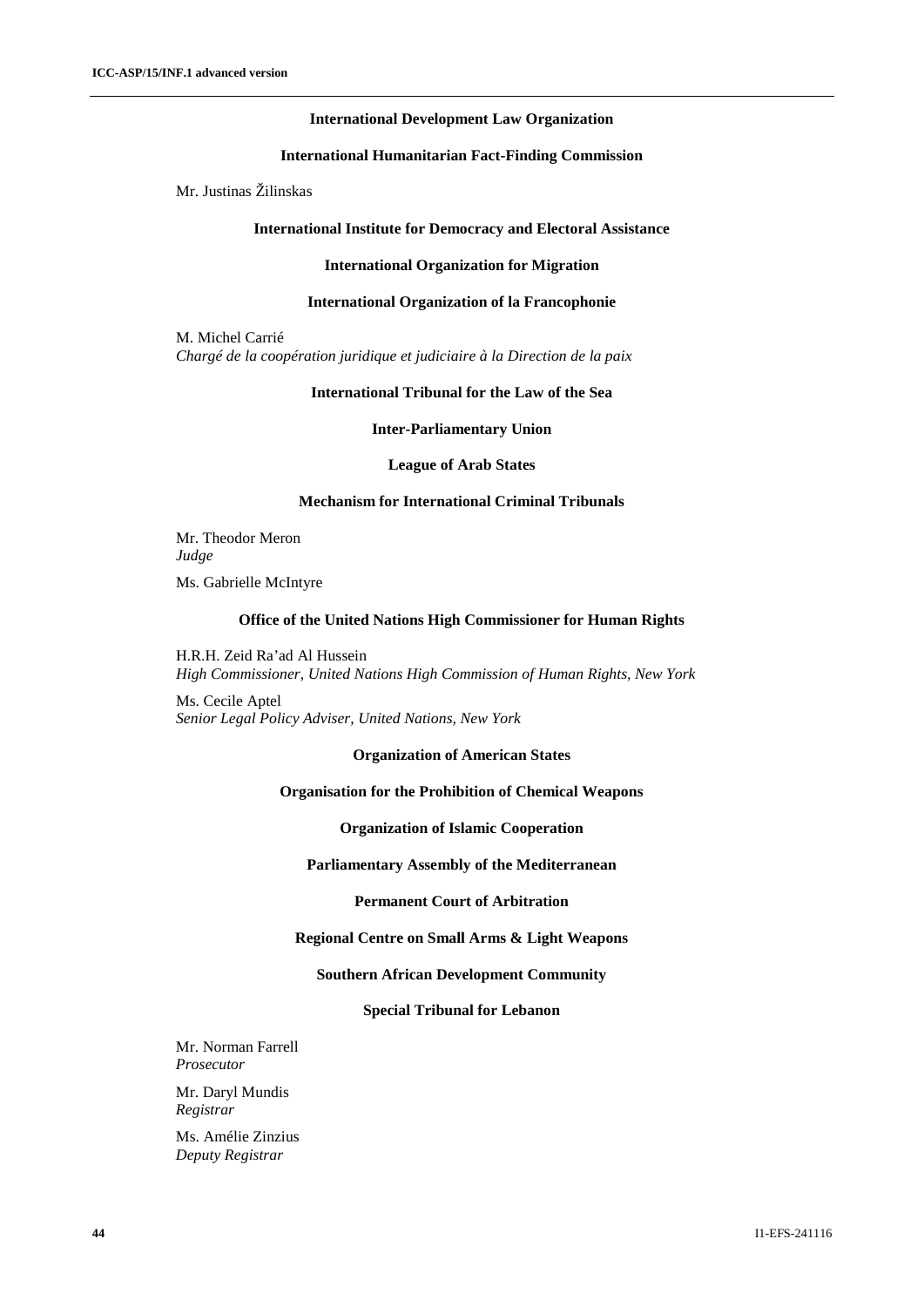Ms. Evelyn Anoya *Legal Advisor*

Ms. Alexa Jeremy *Special Assistant*

Ms. Lisa Hartevelt *Special Assistant*

Ms. Rachel Katzman *Associate Special Assistant*

## **The Hague Conference on Private International Law**

## **United Nations**

Ms. Melony Morgan *Legal Officer, Office of Legal Affairs*